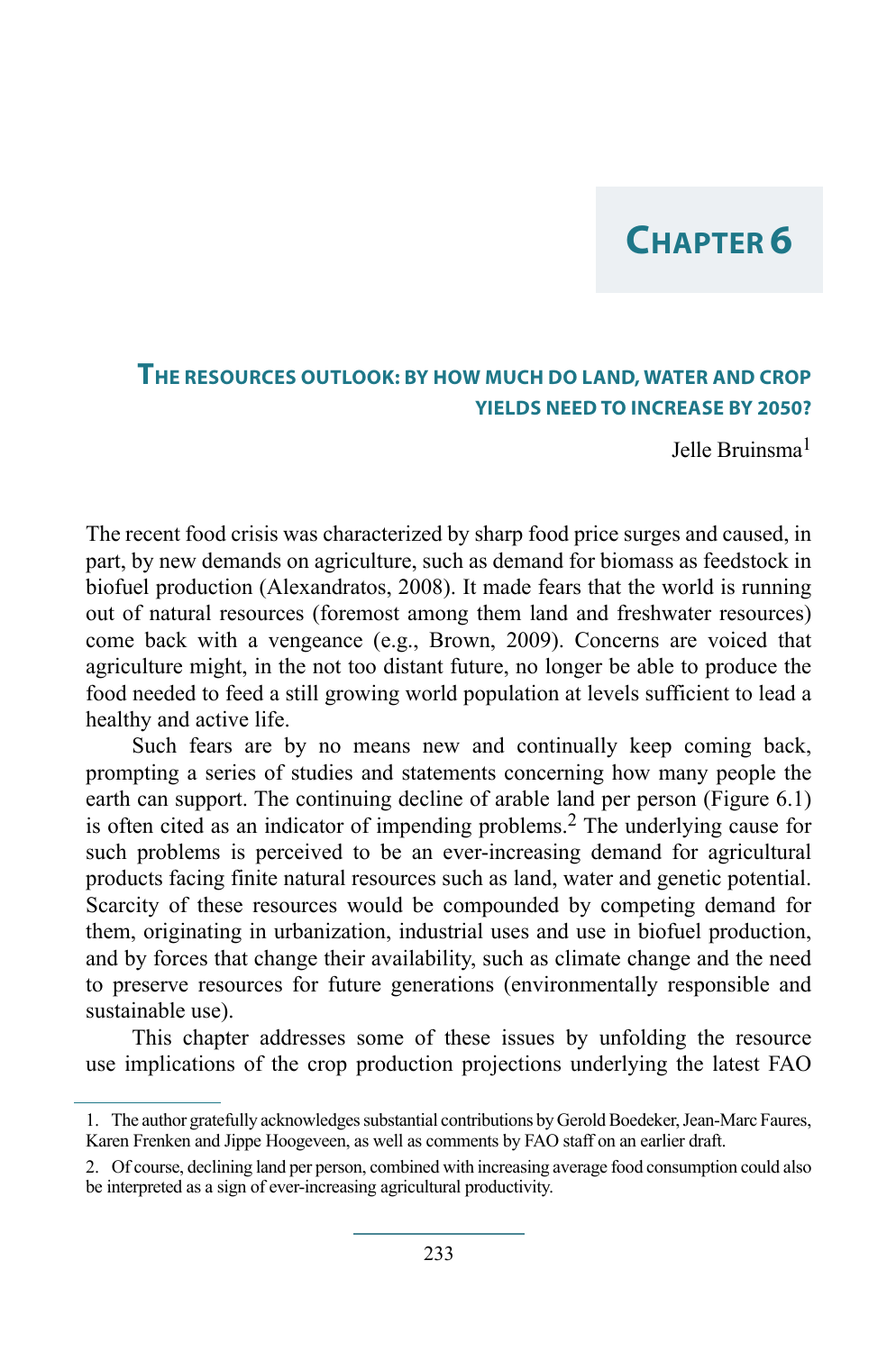perspective study (FAO, 2006b).3 These projection results are also presented in Chapter 1. They can be considered as representing a baseline scenario, but do not take into account additional demand for agricultural products and for land needed by biofuel production, nor do they explicitly account for land-use changes due to climate change. This is not to say that such demands on agriculture would be additive to demand on agriculture and natural resources for food and feed purposes. There will be competition for resources and substitution among the final uses of agricultural products. These issues are discussed by Fischer, in Chapter 3 of this volume.





*Sources:* FAOSTAT and author.

In discussing the natural resource implications, this chapter focuses on the physical dimensions of natural resource use in agriculture. While acknowledging the validity and importance of environmental and sustainability concerns such as deforestation, land degradation and water pollution, the chapter does not explicitly deal with then, owing to space and time constraints.

The FAO (2006b) study has as base year the three-year average 1999/2001 based on FAOSTAT data as known in 2002 to 2004. At present, FAOSTAT offers

<sup>3.</sup> Unlike the preceding study (Bruinsma, 2003), for various reasons, the 2006 interim study did not deal with resource use issues, such as land and yield expansion, and water use in irrigation.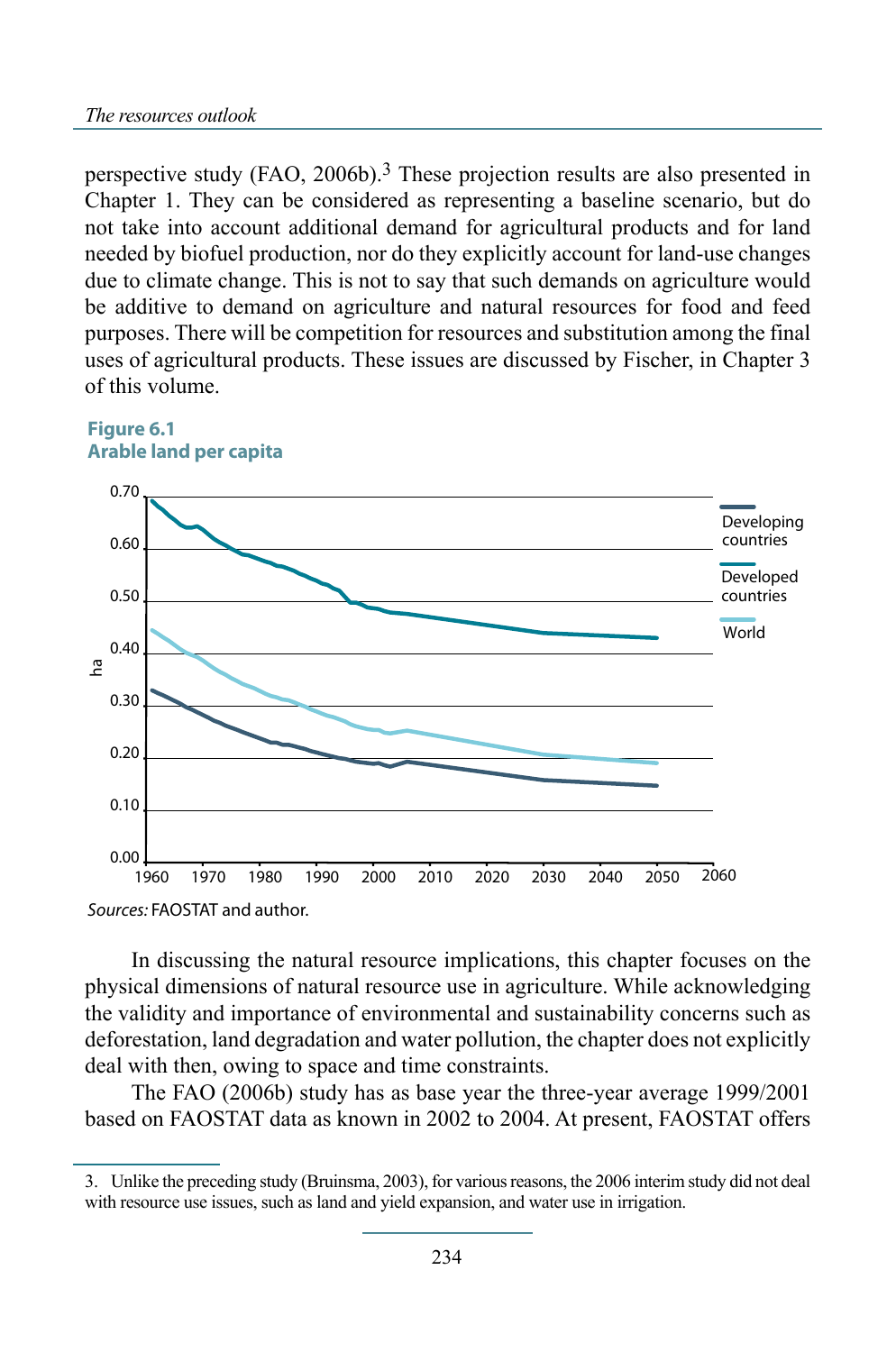published data up to 2003 for supply utilization accounts, and up to 2007 for land use and production by crop; although time constraints and the non-availability of published food balance sheet data after 2003 meant that no new base year and projections could be derived, production and land-use data for the latest three-year average (2005/2007) are taken into account in the work underlying this chapter.

Another limitation is that while this chapter was being prepared, the results of the 2009 Global Agro-Ecological Zone (GAEZ) study were not yet available, so the results of the 2002 GAEZ study (reported in Fischer *et al.*, 2002) had to be used instead.

The chapter is based on analytical work for 146 countries: 93 developing, and 53 developed,  $4$  with 42 of the latter grouped into four country groups (Annex 6.1). At present, these countries account for almost 98 percent of the world's population and 100 percent of its arable land.

### **How much more needs to be produced?**

FAO's (2006b) baseline projections show that by 2050 the world's average daily calorie availability could rise to 3 130 kcal per person, an 11 percent increase over the 2003 level. This would still leave 4 percent of developing countries' populations chronically undernourished in 2050.5

For these projections to materialize, annual world agricultural production would need to increase by 70 percent over the period from 2005/2007 to 2050 (Table 6.1). World population is projected to rise by about 40 percent over this period, meaning that per capita production would rise by some 22 percent. The reason this would translate into an increase of only 11 percent in per capita calorie availability is mainly<sup>6</sup> because of expected changes in diet, with a shift to highervalue foods of often lower calorie content (e.g., vegetables and fruits) and to livestock products, implying an inefficient conversion of calories from the crops used in livestock feeds. For example, per capita meat consumption would rise from 37 kg per year in 1999/2001 to 52 kg in 2050 (from 27 to 44 kg in developing countries), implying that much of the additional crop (cereal) production will be used as feed for livestock production.

<sup>4.</sup> Developed countries include the industrialized countries and countries in transition.

<sup>5.</sup> A partial update of the projections presented by Alexandratos in Chapter 1 of this volume shows a lower average calorie availability for 2050, of 3 050 kcal per person per day, and a slightly higher share of the developing countries' population chronically undernourished, at 5 percent.

<sup>6.</sup> Because total agricultural production is measured by weighing individual products with average international prices, the price-based index of the volume of production grows faster than the aggregates expressed in physical units or using a calorie-based index as diets change away from staples to higher-value commodities (FAO, 2006b; Box 3.1).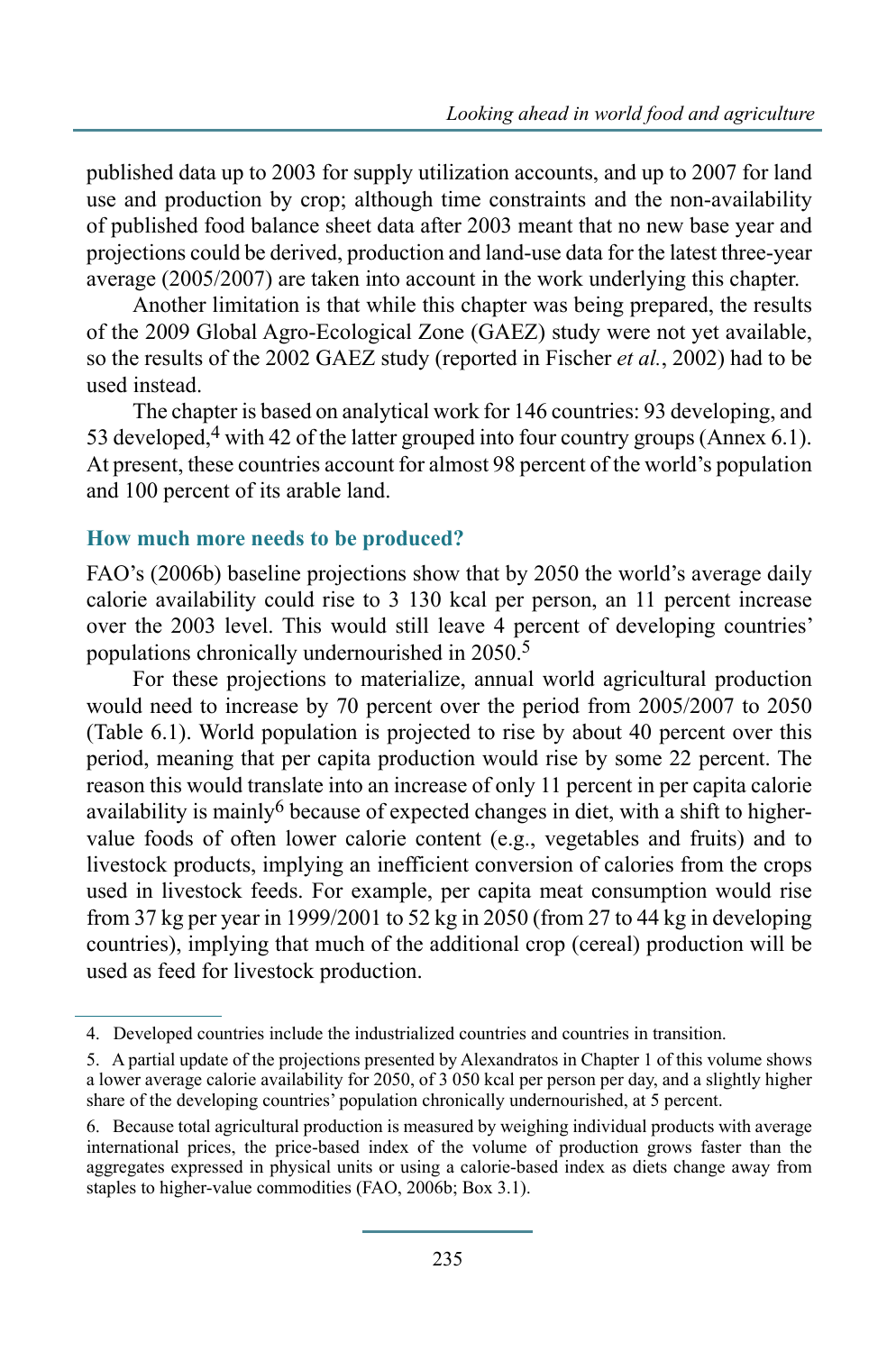#### *The resources outlook*

#### **Table 6.1**

**Increases in agricultural production**

|                                          |           |           |      | 1961/1963- | 2005/2007-     |
|------------------------------------------|-----------|-----------|------|------------|----------------|
| <b>Region</b>                            | 1961/1963 | 2005/2007 | 2050 | 2005/2007  | 2050           |
| World (146 countries)                    |           |           |      |            |                |
| Population <sup>a</sup> (million people) | 3 1 3 3   | 6372      | 8796 | 103        | 38             |
| Total production (value)                 |           |           |      | 148        | 70             |
| Crop production (value)                  |           |           |      | 157        | 66             |
| Cereals <sup>b</sup> (million tonnes)    | 843       | 2012      | 3009 | 139        | 49             |
| Livestock production (value)             |           |           |      | 136        | 76             |
| Meat production (million tonnes)         | 94        | 249       | 461  | 165        | 85             |
| Developing (93 countries)                |           |           |      |            |                |
| Population <sup>a</sup> (million people) | 2139      | 5037      | 7433 | 135        | 48             |
| Total production (value)                 |           |           |      | 255        | 97             |
| Crop production (value)                  |           |           |      | 242        | 82             |
| Cereals <sup>b</sup> (million tonnes)    | 353       | 1 1 1 3   | 1797 | 215        | 61             |
| Livestock production (value)             |           |           |      | 284        | 117            |
| Meat production (million tonnes)         | 42        | 141       | 328  | 236        | 132            |
| Developed (53 countries)                 |           |           |      |            |                |
| Population <sup>a</sup> (million people) | 994       | 1335      | 1362 | 34         | $\overline{2}$ |
| Total production (value)                 |           |           |      | 63         | 23             |
| Crop production (value)                  |           |           |      | 64         | 30             |
| Cereals <sup>b</sup> (million tonnes)    | 490       | 900       | 1212 | 84         | 35             |
| Livestock production (value)             |           |           |      | 62         | 17             |
| Meat production (million tonnes)         | 52        | 108       | 133  | 108        | 23             |

a Population figures for 2005/2007 are population in 2005; for 2050 from the United Nations 2002 assessment; the 2050 projection from the United Nations 2008 assessment amounts to 9 056 million for the 146 countries covered.

b Including rice in milled form. The latest country balance sheet (CBS) cereal data data show a world cereal production of 2 138 million tonnes for 2006/2008, implying an increment to 2050 of less than 900 million tonnes if measured from the 2006/2008 average. *Source:* Author.

Table 6.1 shows the increments in production for the past and future 44 year periods. It brings out the drastic slowdown in expected production growth, compared with the past, for the country and commodity groups shown. This mirrors the projected deceleration in demand for agricultural products, which in turn reflects the decelerating growth of population and the ever-increasing share of population gradually attaining medium to high levels of food consumption (FAO, 2006b).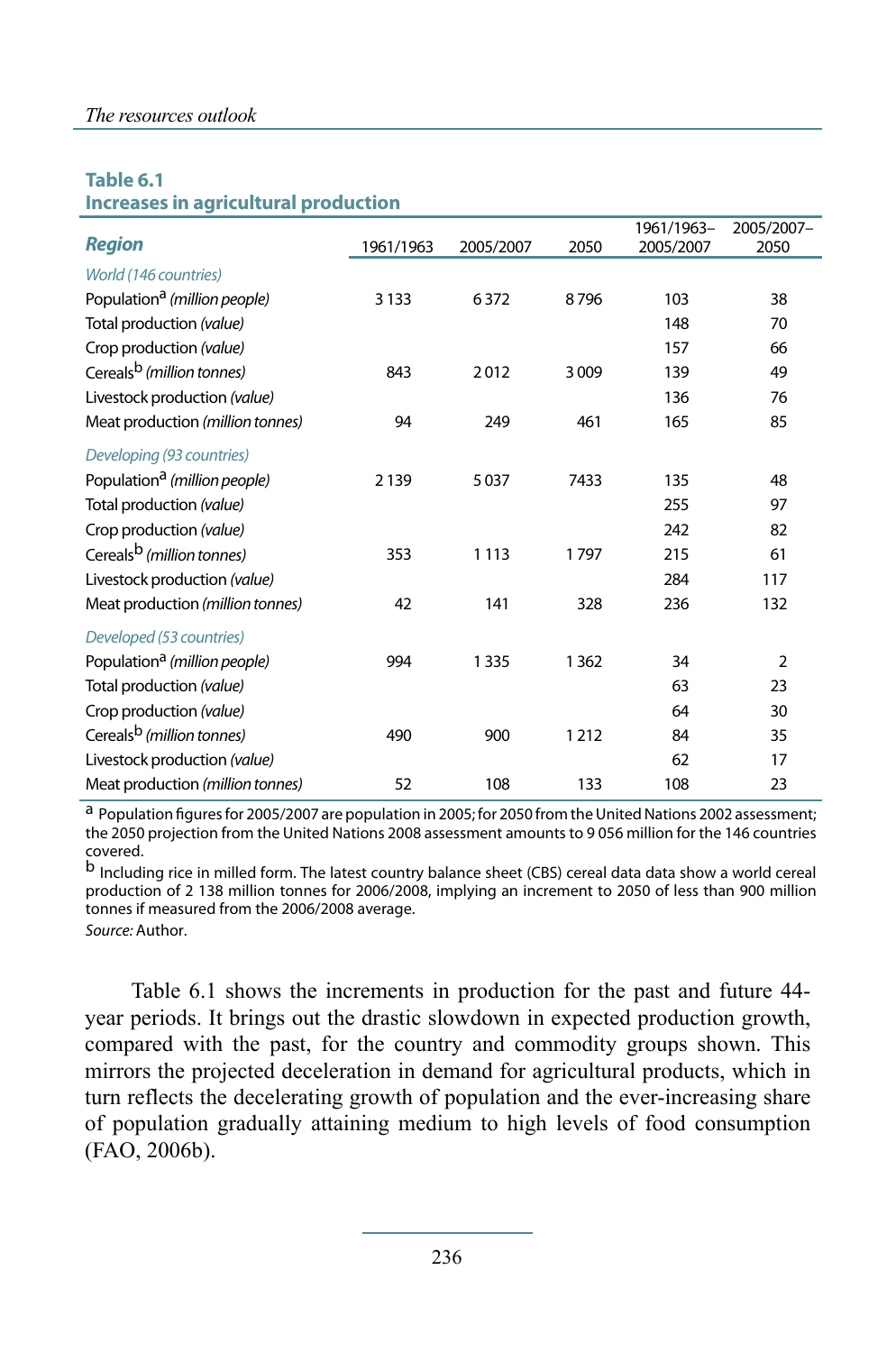This slowdown is particularly pronounced for the group of developed countries, but the group of better-off developing countries (defined as having a daily calorie supply of more than 3 000 kcal per person in 2005) is expected to follow a similar pattern.

Although the annual growth of world agricultural production is projected to fall from 2.2 percent over the last decade to 1.5 percent by 2030 and to 0.9 percent from 2030 to 2050 (Table 6.2), the incremental quantities involved are still very considerable: an additional billion tonnes of cereals and 200 million tonnes of meat would need to be produced annually by 2050. The additional meat production would require ample increases in the production of concentrate feeds. For example, 80 percent of the additional 480 million tonnes of maize produced annually by 2050 would be for animal feeds, and soybean production would need to increase by a hefty 140 percent, to reach 515 million tonnes by 2050. As mentioned, these increments do not include the additional production needed as feedstock for biofuel production.

#### **Table 6.2**

**Annual crop production growth (percentage per annum)**

| <b>Region</b>                                                                | $1961 -$<br>2007 | $1987 -$<br>2007 | 1997-<br>2007 | 2005/2007-<br>2030 | $2030 -$<br>2050 | 2005/2007-<br>2050 |
|------------------------------------------------------------------------------|------------------|------------------|---------------|--------------------|------------------|--------------------|
| Developing countries                                                         | 3.0              | 3.0              | 2.9           | 1.5                | 0.9              | $1.2\phantom{0}$   |
| excluding China and India                                                    | 2.7              | 2.8              | 3.1           | 1.8                | 1.3              | 1.6                |
| Sub-Saharan Africa                                                           | 2.5              | 3.2              | 2.9           | 2.5                | 1.7              | 2.1                |
| Near East and North Africa                                                   | 2.6              | 2.3              | 2.1           | 1.7                | 1.0              | 1.4                |
| Latin America and Caribbean                                                  | 2.6              | 2.9              | 3.6           | 2.1                | 1.3              | 1.8                |
| South Asia                                                                   | 2.6              | 2.2              | 2.0           | 1.6                | 0.9              | 1.3                |
| East Asia                                                                    | 3.5              | 3.4              | 3.3           | 1.0                | 0.5              | 0.8                |
| Developed countries                                                          | 0.9              | 0.2              | 0.7           | 0.9                | 0.4              | 0.7                |
| World                                                                        | 2.2              | 2.1              | 2.2           | 1.3                | 0.8              | 1.1                |
| 14 developing countries with ><br>3 000 kcal/person/day in 2005 <sup>a</sup> | 3.3              | 3.3              | 3.2           | 1.3                | 0.7              | 1.0                |

<sup>a</sup> These account for 40 percent of the population in developing countries. *Source:* Author.

Regarding natural resource use in agricultural production, it should be borne in mind that the bulk of the foods consumed are produced locally. At present, an average of only 16 percent of world production<sup>7</sup> (15 percent for cereals and 12 percent for meat) enters international trade, with wide variations among individual countries and commodities.

<sup>7.</sup> Measured as ((gross imports + gross exports)/2)/production.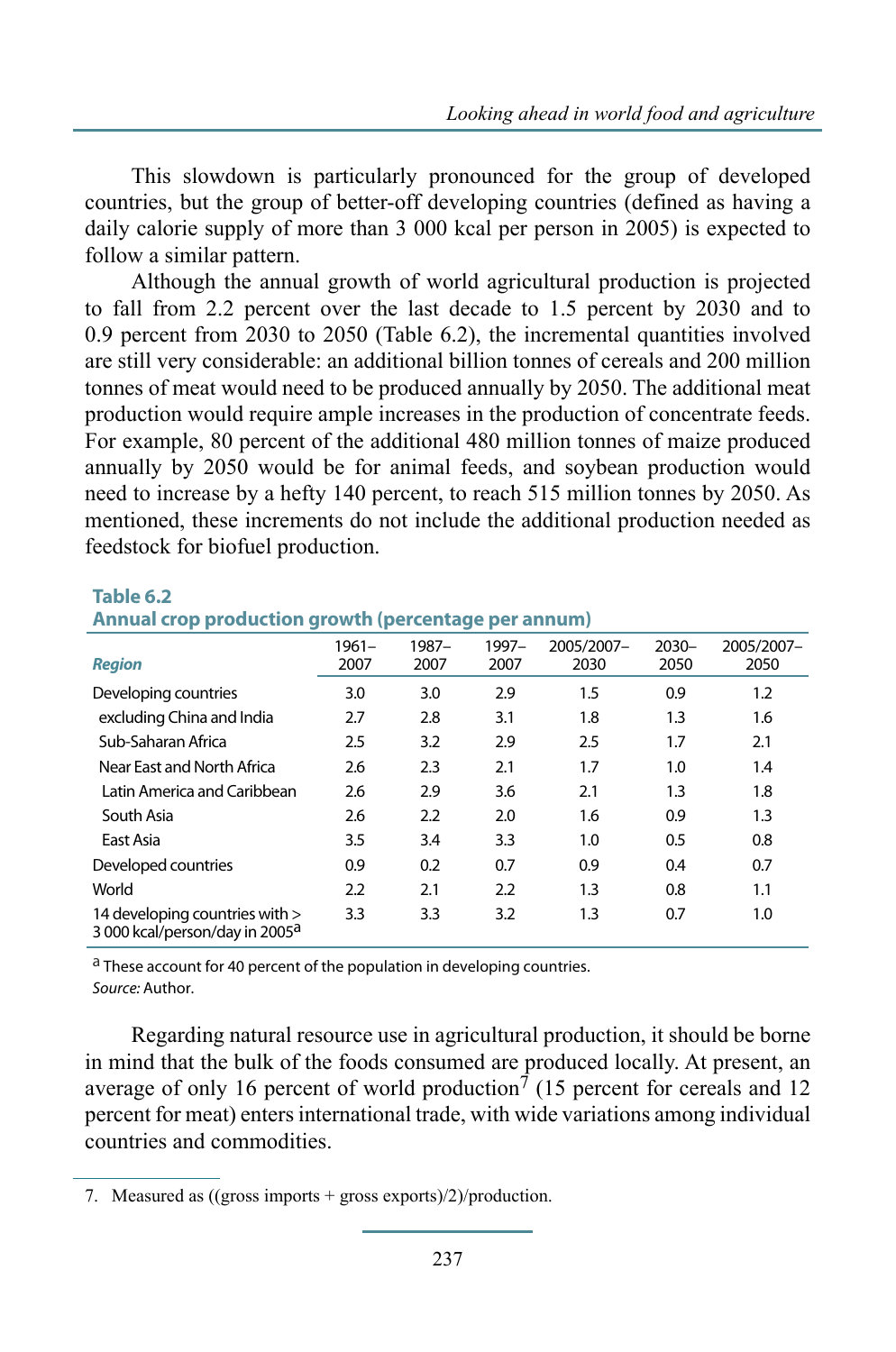### **What are the sources of growth in crop production?**

Growth in crop production comes through growth in crop yields and/or expansion in the physical area (arable land) allocated to crops, which – together with increases in cropping intensities, such as increased multiple cropping and/or shortening of fallow periods – leads to an expansion in the area harvested.

For this chapter, a detailed investigation was made of present and future land/yield combinations for 34 crops under rainfed and irrigated cultivation conditions, in 108 countries and country groups. The informal method applied took into account whatever information was available, but the investigation is based mainly on expert judgement (see Box 6.1 for a brief description of the approach followed).

The summary results shown in Table 6.3 should be taken as rough indications only. For example, yields here are weighted yields (international price weights) for 34 crops; historical data for arable land are unreliable for many countries; and data on cropping intensities for most countries are non-existent, and for this study were derived by comparing data on harvested land, aggregated over all crops, with data on arable land, and so on.

|                                                                                                     | Arable land<br>expansion |                    | intensity     | Increases in cropping | <b>Yield increases</b> |                    |
|-----------------------------------------------------------------------------------------------------|--------------------------|--------------------|---------------|-----------------------|------------------------|--------------------|
| <b>Region</b>                                                                                       | 1961-<br>2005            | 2005/2007-<br>2050 | 1961-<br>2005 | 2005/2007-<br>2050    | $1961 -$<br>2005       | 2005/2007-<br>2050 |
| All developing countries                                                                            | 23                       | 21                 | 8             | 8                     | 70                     | 71                 |
| Sub-Saharan Africa                                                                                  | 31                       | 25                 | 31            | 6                     | 38                     | 69                 |
| Near East and North Africa                                                                          | 17                       | $-7$               | 22            | 17                    | 62                     | 90                 |
| Latin America and Caribbean                                                                         | 40                       | 30                 | 7             | 18                    | 53                     | 52                 |
| South Asia                                                                                          | 6                        | 5                  | 12            | 8                     | 82                     | 87                 |
| East Asia                                                                                           | 28                       | $\overline{2}$     | -6            | 12                    | 77                     | 86                 |
| World                                                                                               | 14                       | 9                  | 9             | 14                    | 77                     | 77                 |
| Developing countries with<br>< 40 percent of potentially<br>arable land in use in 2005 <sup>a</sup> |                          | 30                 |               | 15                    |                        | 55                 |
| Developing countries with<br>> 80 percent of potentially<br>arable land in use in 2005 <sup>b</sup> |                          | 2                  |               | 9                     |                        | 89                 |

#### **Table 6.3**

#### **Sources of growth in crop production (percentages)**

<sup>a</sup> 42 countries accounting for 15 percent of the total population in developing countries.

b 19 countries accounting for 35 percent of the total population in developing countries.

*Source:* Author.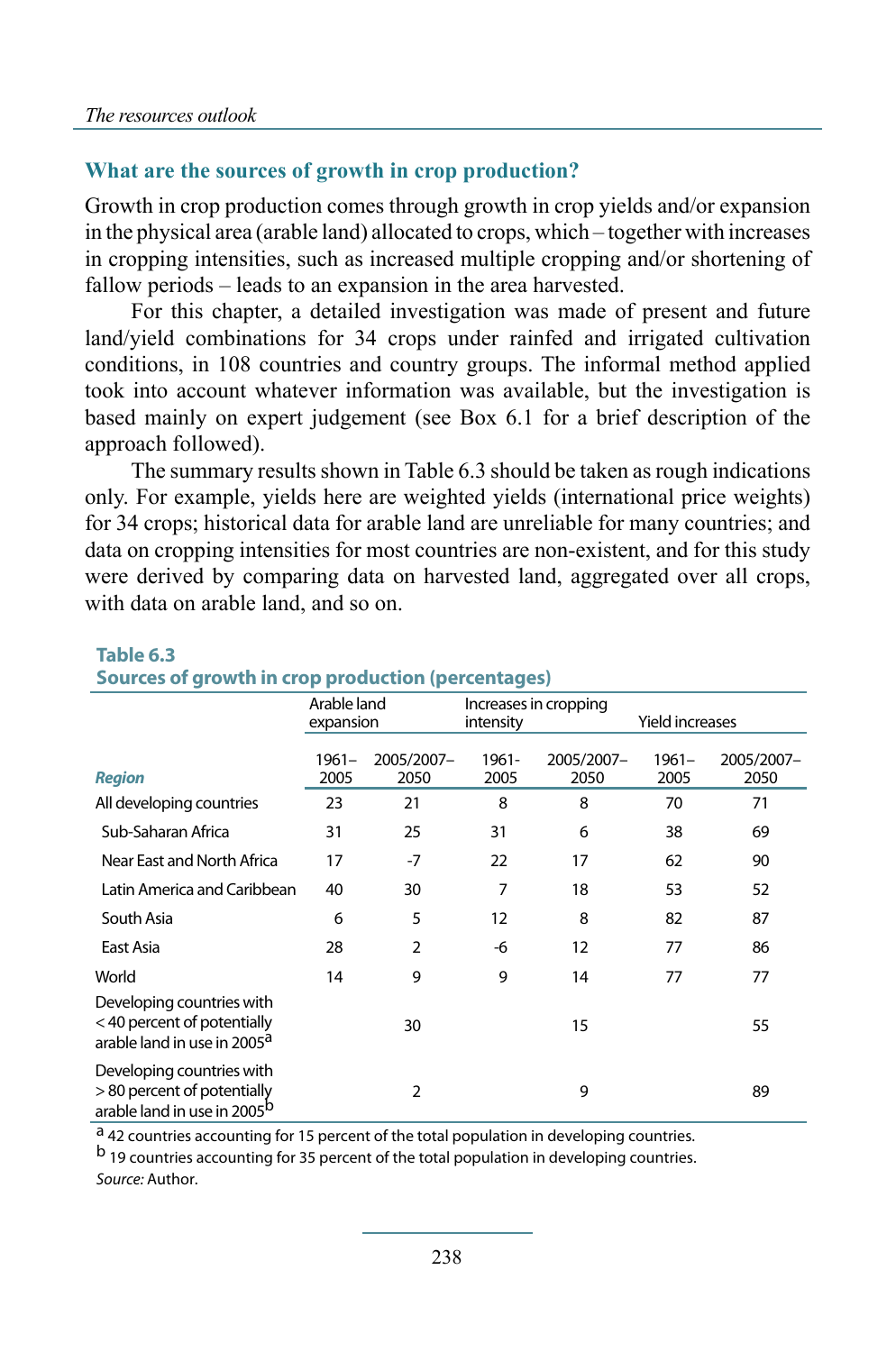#### **Box 6.1 - Projecting land use and yield growth**

This box gives a brief account of the approach followed in making projections for land use and future yield levels. (Bruinsma, 2003: Appendix summarizes the methodology applied.)

As a starting point, the projections took the crop production projections for 2030 and 2050 from the FAO (2006b) study. These are based on demand and trade projections (including for livestock and feed commodities), which together make consistent commodity balances and clear the world market. The baseline scenario presents a view of how key food and agricultural variables may evolve over time, not how they should evolve from the normative perspective of solving nutrition and poverty problems. To the maximum extent possible, use was made of the in-house knowledge available from various disciplines within FAO. The quantitative analysis and projections were therefore considerably detailed, to provide a basis for making statements about the future concerning individual commodities, groups of commodities and groups of countries, as well as about agriculture as a whole. The analysis was carried out for as many individual commodities and countries as practicable: 108 countries/country groups covering a total of 146 countries (Annex 6.1); 34 crops (Annex 6.2); and two land classes – rainfed and irrigated agriculture.

A major part of data preparation is the unfolding of production data – the FAOSTAT data for area harvested and average yield for each crop and country for the three-year average 2005/2007, converted into the crop classification used in this study – into its constituent components of area, yield and production for rainfed and irrigated land. Such detailed data are not generally available in standard databases, so it was necessary to piece them together from the fragmentary information in both published (e.g., EUROSTAT for the European Union [EU] countries) and unpublished documents (e.g., giving areas and yields by irrigated and rainfed land at the national level or by administrative district), supplemented by a good deal of estimation. For a number of countries, such as the United States of America, China, the EU15 countries, India and Indonesia, data for irrigated agriculture are assembled at the subnational level.

No data exist on total harvested land, but a proxy can be obtained by summing the harvested areas reported for different crops. Data are available for total arable land in agricultural use (physical area, called in FAOSTAT "arable land and land under permanent crops"). It is not known whether these two sets of data are compatible with each other, but this can be evaluated indirectly by computing the cropping intensity, i.e., the ratio of harvested area to arable land. This is an important parameter that can signal defects in the land-use data. For several countries, particularly in sub-Saharan Africa, the implicit values of the cropping intensities do not seem to be realistic. In such cases, the harvested area data resulting from crop statistics were accepted as being the more robust (or the less questionable), and those for arable area were adjusted (see FAO, 1995 for discussion of these problems).

Data reported in FAOSTAT on arable irrigated land refer to "area equipped for irrigation". However, it is the "irrigated land actually in use" that is needed, and this is often between 80 and 90 percent of the area equipped. Data for the area in use were taken from FAO's AQUASTAT database.

The bulk of the projection work concerned unfolding the projected crop production for 2030 and 2050 into (harvested) area and yield combinations for rainfed and irrigated land, and making projections for total arable land and arable irrigated area in use.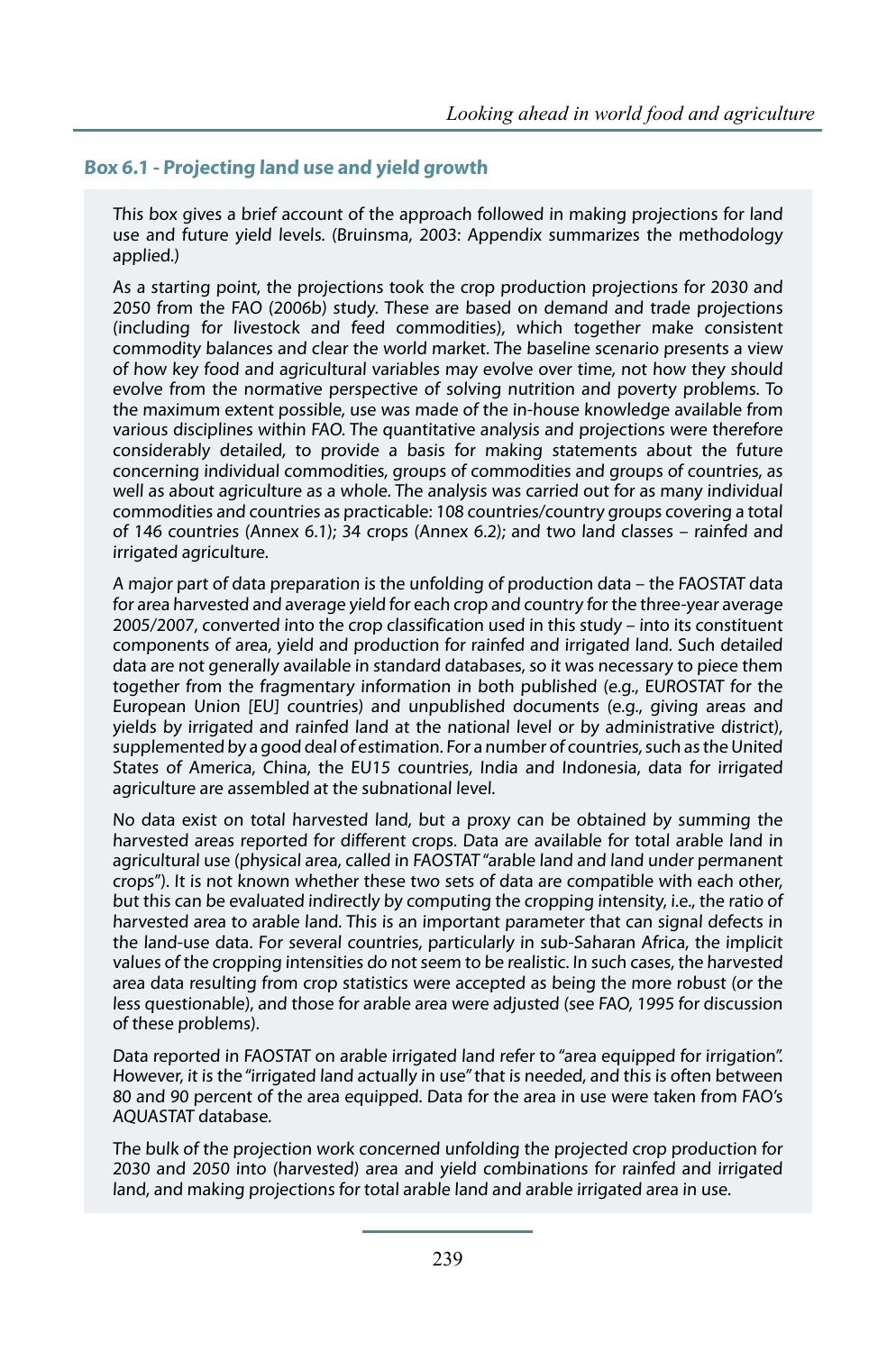Initial mechanically derived projections for rainfed and irrigated harvested areas and yield by crop (constrained to arrive at exactly the projected production) were evaluated against such information as recent growth in area and yield (total by crop) and the attainable yield levels for most crops, obtained from the GAEZ study (Fischer *et al.*, 2002) and adjusted where needed. Similar projections were made for total arable rainfed and irrigated areas, which were then evaluated against estimates for the (maximum) potential areas for rainfed (from GAEZ) and irrigated agriculture (from AQUASTAT) and adjusted where needed. In addition, irrigated area projections were checked against cropping patterns and made to obey certain cropping calendars (i.e., not all crops can be grown in all months of the year). A final step was to derive the implicit cropping intensities for rainfed and irrigated agriculture, by comparing harvested land for all crops with the arable area, and to adjust areas and yields where needed. Normally this required several iterations before an acceptable picture of the future was arrived at.

As the whole exercise depends on expert judgement and requires evaluation of each and every number, it is time-consuming. The projections presented in this chapter are not trend extrapolations, as they take into account all the knowledge currently available regarding expected developments that might make evolutions in major variables deviate from their trend paths.

About 80 percent of the projected growth in crop production in developing countries would come from intensification in the form of yield increases (71 percent) and higher cropping intensities (8 percent, Table 6.3). Intensification's share goes up to 95 percent in the land-scarce region of South Asia, and to more than 100 percent in the Near East and North Africa, where increases in yield would also have to compensate for the foreseen decline in arable land area. Arable land expansion will remain an important factor in crop production growth in many countries of sub-Saharan Africa and Latin America, although less so than in the past.

These summary results mask wide variation among countries. The actual combination of the factors used in crop production (e.g., land, labour and capital) in each country will be determined by their relative prices. Taking the physical availability of land as a proxy for its relative scarcity, and hence price, land would be expected to play a greater role in crop production the less scarce it is. For the 42 developing countries currently using less than 40 percent of their land estimated as having some rainfed crop production potential, arable land expansion is projected to account for almost one-third of crop production growth. At the other end of the spectrum, in the 19 land-scarce countries (with more than 80 percent of their suitable land already in use), the contribution of further land expansion to crop production growth is estimated to be almost nil, at 2 percent (Table 6.3).

In developed countries, the area of arable land in crop production peaked in the late 1960s, then remained stagnant for some time and has been declining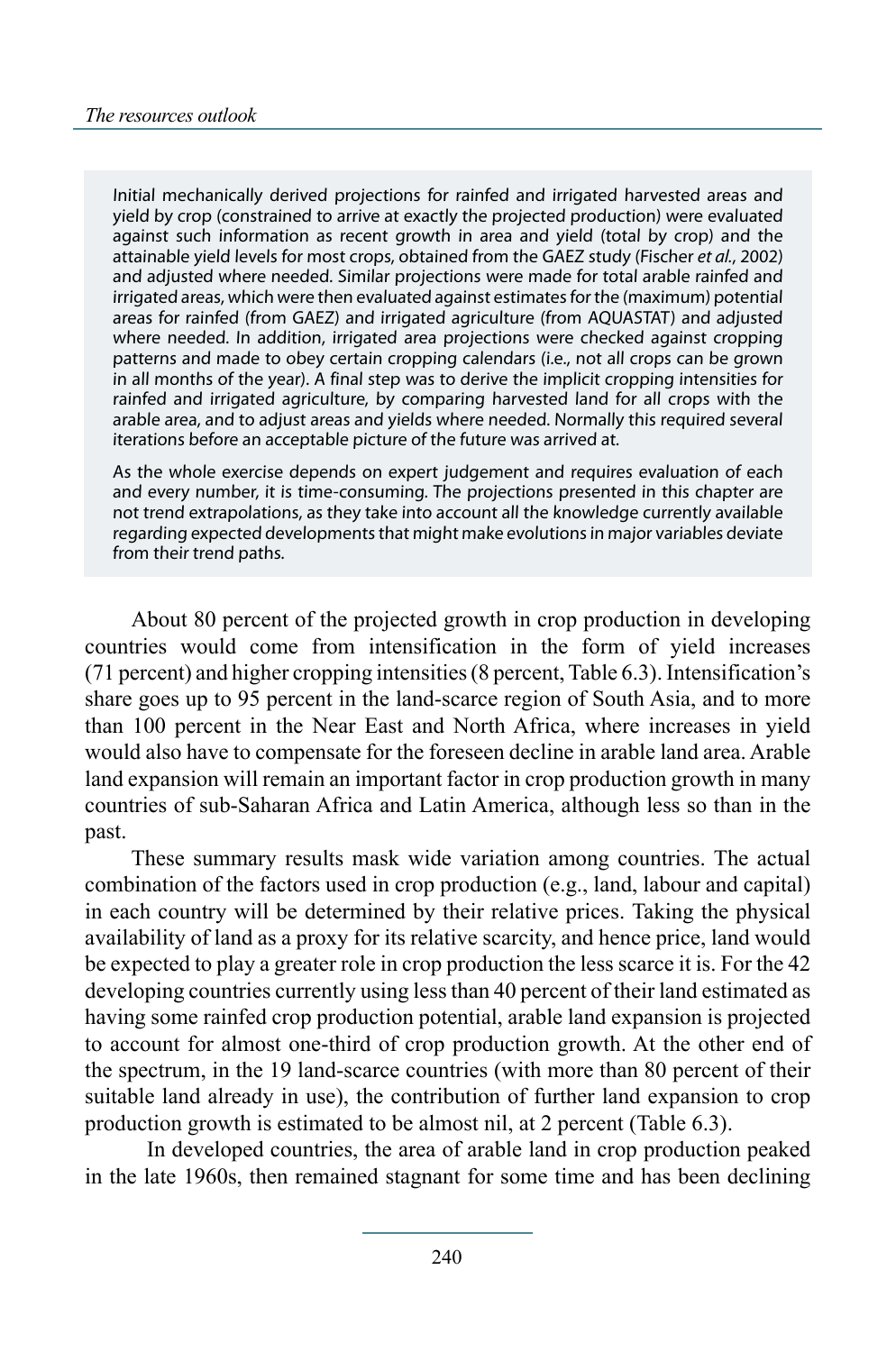since the mid-1980s. Growth in crop yields therefore accounted for all these countries' growth in crop production, and also compensated for declines in their arable land areas. This trend is foreseen to continue for the period to 2050. As a result, intensification (higher yields and more intensive use of land) is seen to contribute more than 90 percent of growth in crop production at the world level over the projection period.

It is interesting to see that growth in rice production in developing countries will increasingly have to come (at least on average) entirely from gains in yield (Table 6.4), which will also have to compensate for a slight decline in harvested land allocated to rice. This could be a sign that consumption of certain food commodities in some countries will reach saturation levels by 2050.

|             | <u>Sources or growth improduction of major cereals, developmig countries (percentages)</u> |               |           |       |                        |       |
|-------------|--------------------------------------------------------------------------------------------|---------------|-----------|-------|------------------------|-------|
|             |                                                                                            | Annual growth |           |       | Contribution to growth |       |
|             |                                                                                            |               | Harvested |       | Harvested              |       |
| <b>Crop</b> | <b>Period</b>                                                                              | Production    | land      | Yield | land                   | Yield |
| Wheat       | 1961-2007                                                                                  | 3.77          | 1.04      | 2.70  | 28                     | 72    |
|             | 2005/2007-2050                                                                             | 1.05          | 0.29      | 0.75  | 28                     | 72    |
| Rice, paddy | 1961-2007                                                                                  | 2.32          | 0.51      | 1.80  | 22                     | 78    |
|             | 2005/2007-2050                                                                             | 0.48          | $-0.11$   | 0.59  | $-23$                  | 123   |
| Maize       | 1961-2007                                                                                  | 3.43          | 0.99      | 2.42  | 29                     | 71    |
|             | 2005/2007-2050                                                                             | 1.41          | 0.63      | 0.78  | 44                     | 56    |

**Table 6.4**

**Sources of growth in production of major cereals, developing countries (percentages)**

*Source:* Author.

In developing countries, the bulk of wheat and rice is produced in the landscarce regions of Asia and the Near East and North Africa, while maize is the major cereal crop in sub-Saharan Africa and Latin America, regions where many countries still have room for area expansion. Expansion of harvested land will therefore continue to be a major contributor to the production growth of maize.

As discussed in FAO (2006b), an increasing share of the increment in cereal production, mainly coarse grains, will be used as livestock feed. As a result, maize production in developing countries is projected to grow at 1.4 percent per annum against 1.1 percent for wheat and only 0.5 percent for rice. Such contrasts are particularly marked in China, where wheat production is expected to grow only marginally and rice production to fall, while maize production grows by some 60 percent over the projection period. Hence there will be corresponding declines in the areas allocated to wheat and rice but a considerable increase in the maize area.

This study attempted to unfold crop production by rainfed and irrigated land, to analyse the contribution of irrigated to total crop production. In developing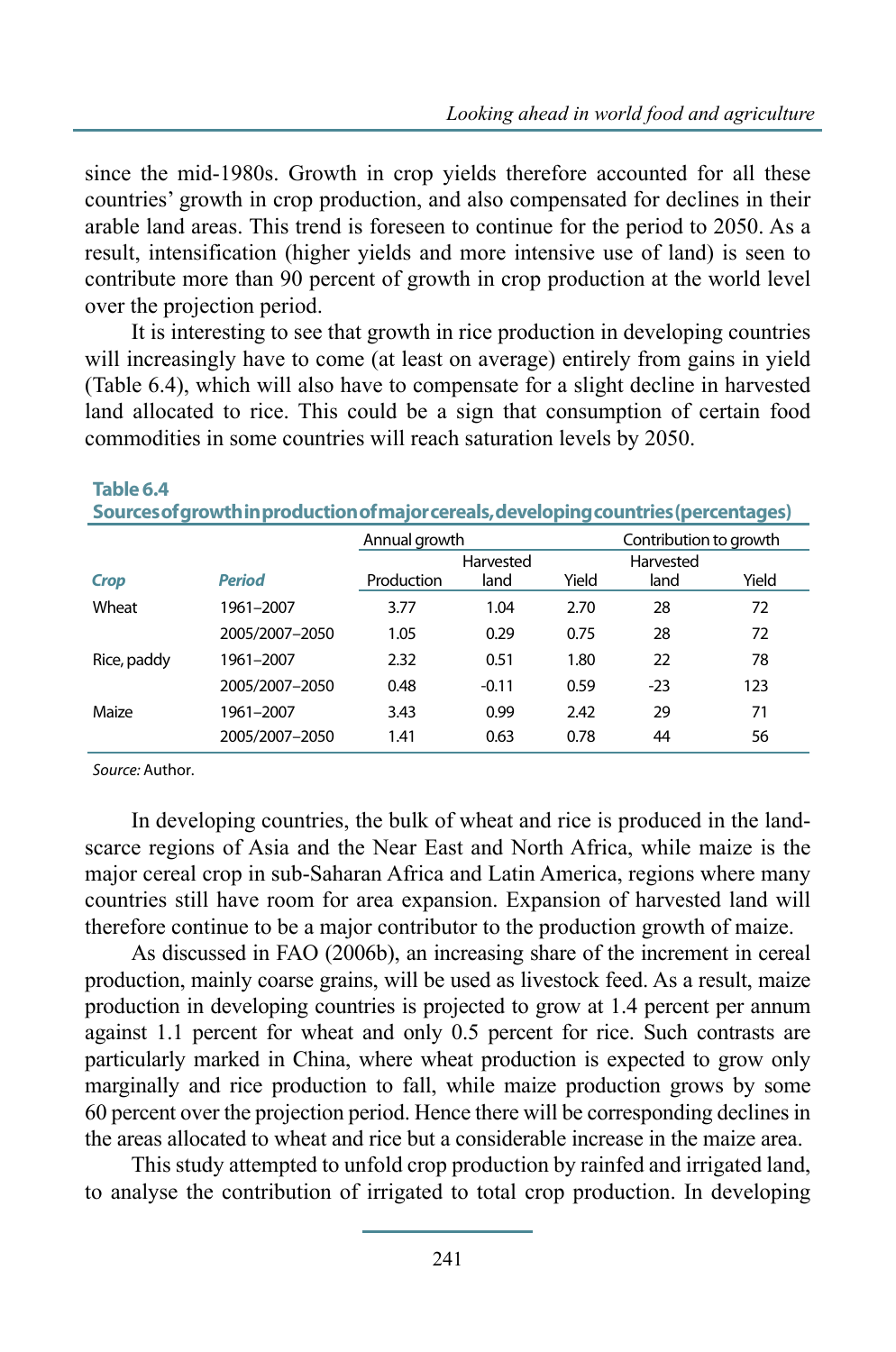countries, irrigated agriculture is estimated to account for about a fifth of all arable land, 47 percent of all crop production and almost 60 percent of cereal production (Table 6.5). It should be emphasized that except for some major crops in some countries, there are only limited data on irrigated land and production by crop, and the results presented in Table 6.5 are in part based on expert judgement (Box 6.1). Nevertheless, they suggest a continuing importance of irrigated agriculture.

| Table 6.5                                                    |             |           |            |           |            |
|--------------------------------------------------------------|-------------|-----------|------------|-----------|------------|
| <b>Shares of irrigated land and production (percentages)</b> |             |           |            |           |            |
|                                                              | All crops   |           |            | Cereals   |            |
|                                                              |             | Harvested |            | Harvested |            |
| <b>Share</b>                                                 | Arable land | land      | Production | land      | Production |
| World                                                        |             |           |            |           |            |
| 2005/2007                                                    | 15          | 23        | 42         | 29        | 42         |
| 2050                                                         | 16          | 24        | 43         | 30        | 43         |
| Developing countries                                         |             |           |            |           |            |
| 2005/2007                                                    | 19          | 29        | 47         | 39        | 59         |
| 2050                                                         | 20          | 30        | 47         | 41        | 60         |

*Source:* Author.

### **By how much does the arable land area need to increase?**

At present, about 12 percent (more than 1.5 billion ha; Figure 6.2) of the globe's land surface (13.4 billion ha) is used for crop production (arable land and land under permanent crops). This area represents slightly more than a third (36 percent) of the land estimated to be to some degree suitable for crop production. The remaining 2.7 billion ha with crop production potential suggests that there is scope for further expansion of agricultural land. However, there is also a perception in some quarters that no more, or very little, additional land could be brought under cultivation. This section attempts to shed some light on these contrasting views, first by briefly discussing some estimates of land with crop production potential and some constraints to exploiting these suitable areas, and then by presenting the projected expansion of agricultural area over the period up to 2050.

### **How much land is there with crop production potential?**8

Notwithstanding the predominance of yield increases in the growth of agricultural production, land expansion will continue to be a significant factor in those

<sup>8.</sup> This section is an adaptation of a similar section in Bruinsma (2003). It is based on the GAEZ study published in 2002 (Fischer *et al.*, 2002). This study has recently been completely revised, but the results from the revision were not yet available when this chapter was being prepared.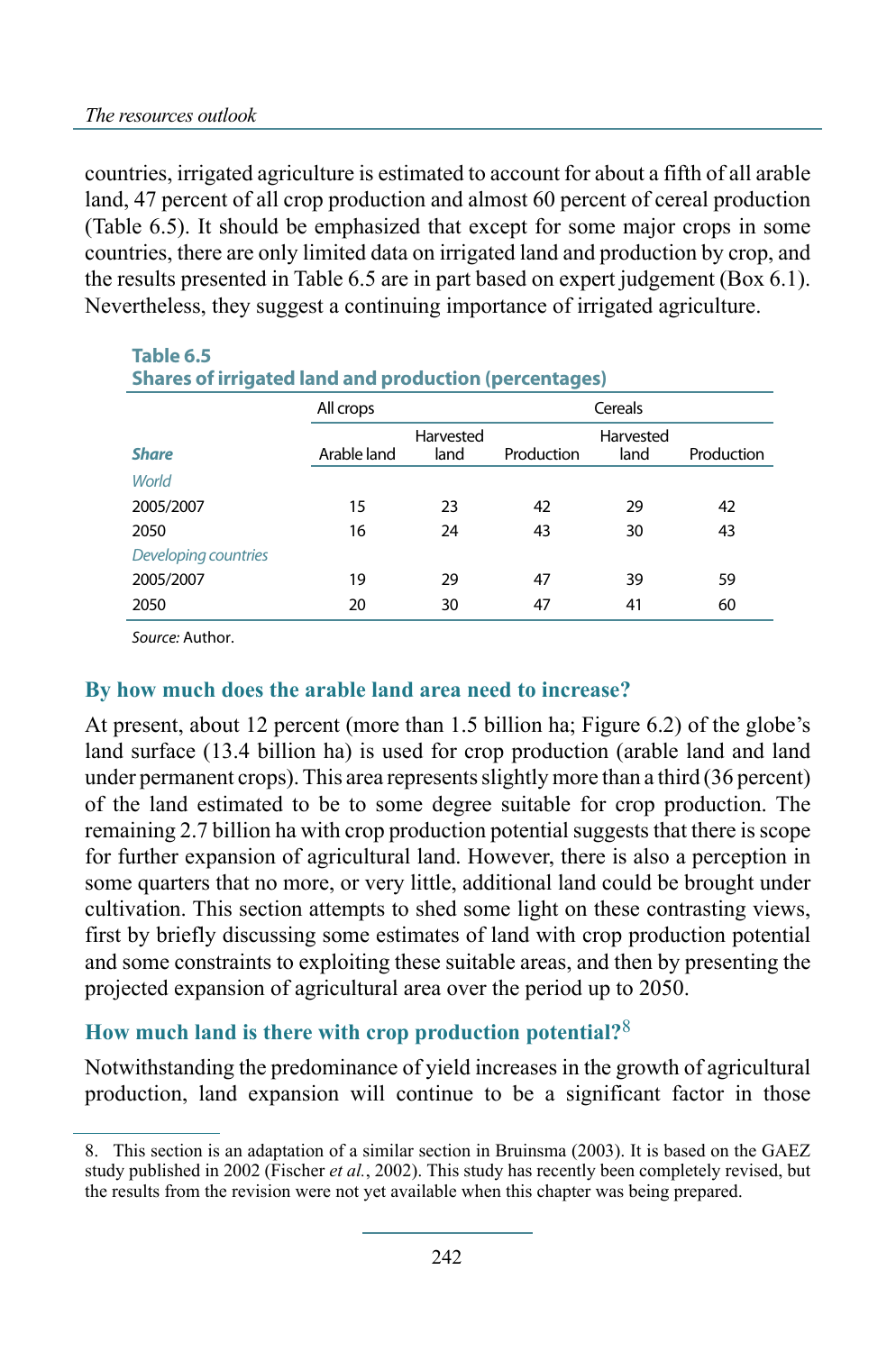developing countries and regions where the potential for expansion exists and the prevailing farming systems and more general demographic and socio-economic conditions are favourable. A frequently asked question in the debate on world food futures and sustainability is: How much land is there that could be used to produce food to meet the needs of the growing population?



**Figure 6.2 World land area (million ha in 2005)**

*Source:* FAOSTAT.

The GAEZ study published in 2002 (Fischer *et al.*, 2002), combining soil, terrain and climate characteristics with crop production requirements, estimates the suitability (in terms of land extents and attainable yield levels) for crop production of each land grid cell at the 5-arc-minute level, at three input levels – low, intermediate and high.

Summing over all the crops covered in GAEZ and the technology levels considered, an estimated 30 percent of the world's land surface, or 4.2 billion ha,<sup>9</sup> is to some extent suitable for rainfed agriculture (Table 6.6). Of this area, some 1.6 billion ha is already under cultivation (Table 6.7). Developing countries have 2.8 billion ha of land of varying qualities with potential for growing rainfed crops at yields above an acceptable minimum level, of which nearly 970 million ha is

<sup>9.</sup> Fischer *et al.* (2002: Table 5.15) report a lower 3.56 billion ha for the gross extent of land with rainfed crop production potential. This is based on a different version of the GAEZ 2002 from that used by Bruinsma (2003). OECD/FAO (2009), based on the GAEZ 2002, reports a total of 4.3 billion ha for the gross extent of land with rainfed crop production potential.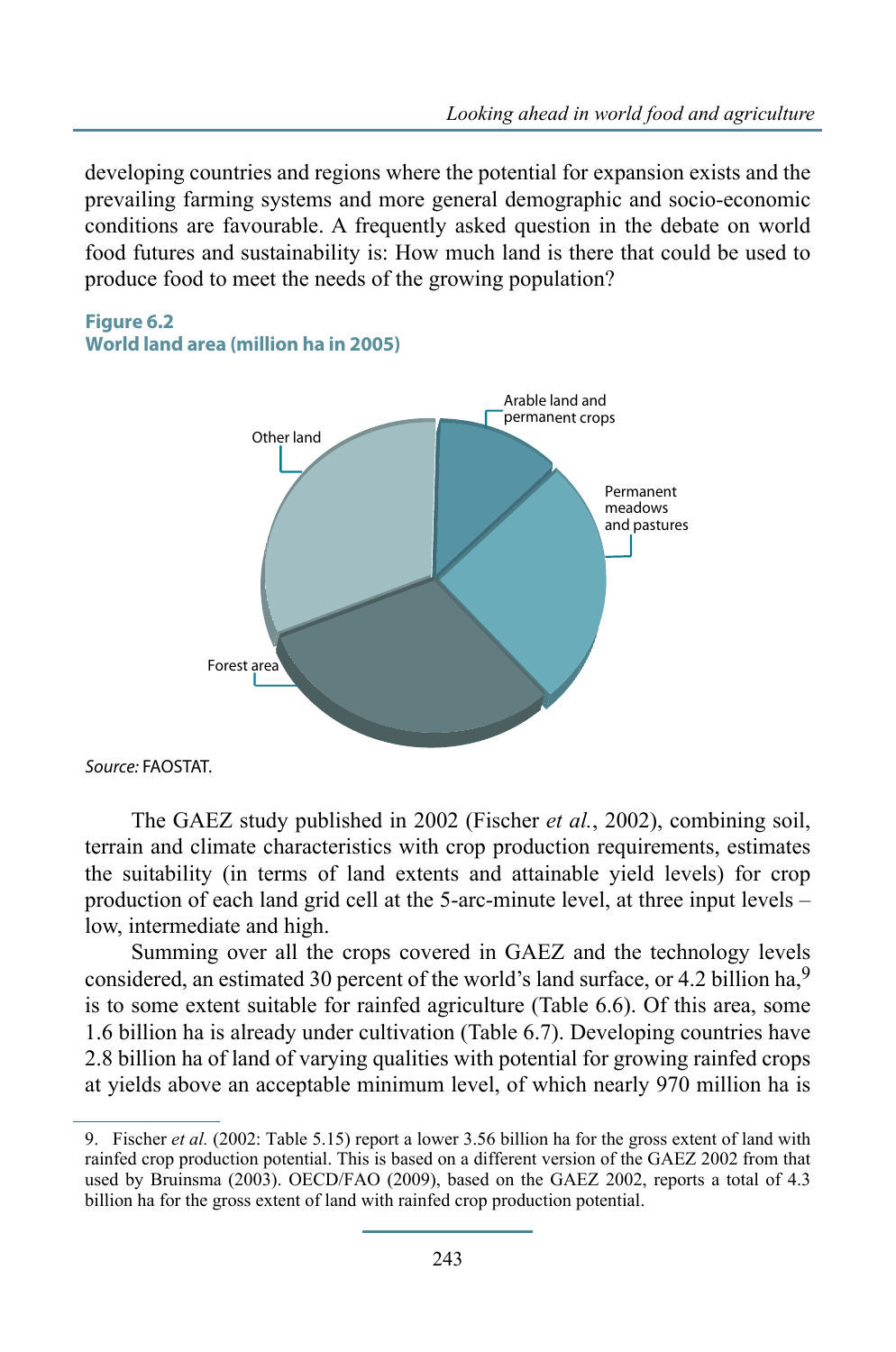### **Table 6.6**

**Land with rainfed crop production potential**

|                               | Total<br>land<br>surface | Share of<br>land<br>suitable | Total<br>land<br>suitable | Very<br>suitable <sup>a</sup> | Suitable <sup>b</sup> | Moderately Marginally<br>suitable <sup>C</sup> | suitable <sup>d</sup> | Not<br>suitable <sup>e</sup> |
|-------------------------------|--------------------------|------------------------------|---------------------------|-------------------------------|-----------------------|------------------------------------------------|-----------------------|------------------------------|
| <b>Region</b>                 | (million ha)             | (%)                          | (million ha)              |                               |                       |                                                |                       |                              |
| Developing countries          | 7302                     | 38                           | 2782                      | 1 1 0 9                       | 1001                  | 400                                            | 273                   | 4520                         |
| Sub-Saharan Africa            | 2 2 8 7                  | 45                           | 1031                      | 421                           | 352                   | 156                                            | 103                   | 1256                         |
| Near East and North<br>Africa | 1158                     | 9                            | 99                        | 4                             | 22                    | 41                                             | 32                    | 1059                         |
| Latin America                 | 2035                     | 52                           | 1066                      | 421                           | 431                   | 133                                            | 80                    | 969                          |
| South Asia                    | 421                      | 52                           | 220                       | 116                           | 77                    | 17                                             | 10                    | 202                          |
| East Asia                     | 1401                     | 26                           | 366                       | 146                           | 119                   | 53                                             | 48                    | 1035                         |
| Industrial countries          | 3 2 4 8                  | 27                           | 874                       | 155                           | 313                   | 232                                            | 174                   | 2374                         |
| <b>Transition countries</b>   | 2 3 0 5                  | 22                           | 497                       | 67                            | 182                   | 159                                            | 88                    | 1808                         |
| World <sup>t</sup>            | 13 400                   | 31                           | 4 1 8 8                   | 1348                          | 1509                  | 794                                            | 537                   | 9211                         |

Attainable yields: <sup>a</sup> 80 to 100 percent of the maximum constraint-free yield; <sup>b</sup> 60 to 80 percent; <sup>c</sup> 40 to 60 percent; <sup>d</sup> 20 to 40 percent; <sup>e</sup> < 20 percent.<br><sup>f</sup> Including some countries not covered in this study.

*Source:* Author.

#### **Table 6.7 Total arable land: data and projections**

|                               |               | Arable land in use |      |                  |      |          |               | Annual growth |               | Balance      |      |
|-------------------------------|---------------|--------------------|------|------------------|------|----------|---------------|---------------|---------------|--------------|------|
|                               | 1961/<br>1963 | 1989/<br>1991      | 2005 | 2005<br>adjusted | 2030 | 2050     | 1961-<br>2005 | 1990-<br>2005 | 2005-<br>2050 | 2005         | 2050 |
| <b>Region</b>                 | (million ha)  |                    |      |                  |      |          | %             |               |               | (million ha) |      |
| Sub-Saharan Africa            | 133           | 161                | 193  | 236              | 275  | 300      | 0.80          | 1.07          | 0.55          | 786          | 723  |
| Latin America                 | 105           | 150                | 164  | 203              | 234  | 255      | 1.01          | 0.64          | 0.52          | 861          | 809  |
| Near East and<br>North Africa | 86            | 96                 | 99   | 86               | 84   | 82       | 0.34          | $-0.02$       | $-0.11$       | 13           | 16   |
| South Asia                    | 191           | 204                | 205  | 206              | 211  | 212      | 0.15          | 0.07          | 0.07          | 14           | 7    |
| East Asia                     | 178           | 225                | 259  | 235              | 236  | 237      | 0.99          | 1.12          | 0.02          | 131          | 129  |
| excluding China               | 73            | 94                 | 102  | 105              | 109  | 112      | 0.85          | 0.71          | 0.15          | 78           | 75   |
| Developing<br>countries       | 693           | 837                | 920  | 966              | 1040 | 086<br>1 | 0.67          | 0.65          | 0.27          | 1805         | 1684 |
| excluding China<br>and India  | 426           | 536                | 594  | 666              | 740  | 789      | 0.75          | 0.66          | 0.39          | 1730         | 1609 |
| Industrial countries          | 388           | 401                | 388  | 388              | 375  | 364      | $-0.02$       | $-0.21$       | $-0.15$       | 486          | 510  |
| <b>Transition countries</b>   | 291           | 277                | 247  | 247              | 234  | 223      | $-0.32$       | $-0.90$       | $-0.23$       | 250          | 274  |
| World <sup>a</sup>            | 1375          | 1 521              | 1562 | 1602             | 1648 | 673      | 0.30          | 0.17          | 0.10          | 2576         | 2503 |

a Includes a few countries not included in the other country groups shown.

*Source:* Historical data from FAOSTAT, January 2009.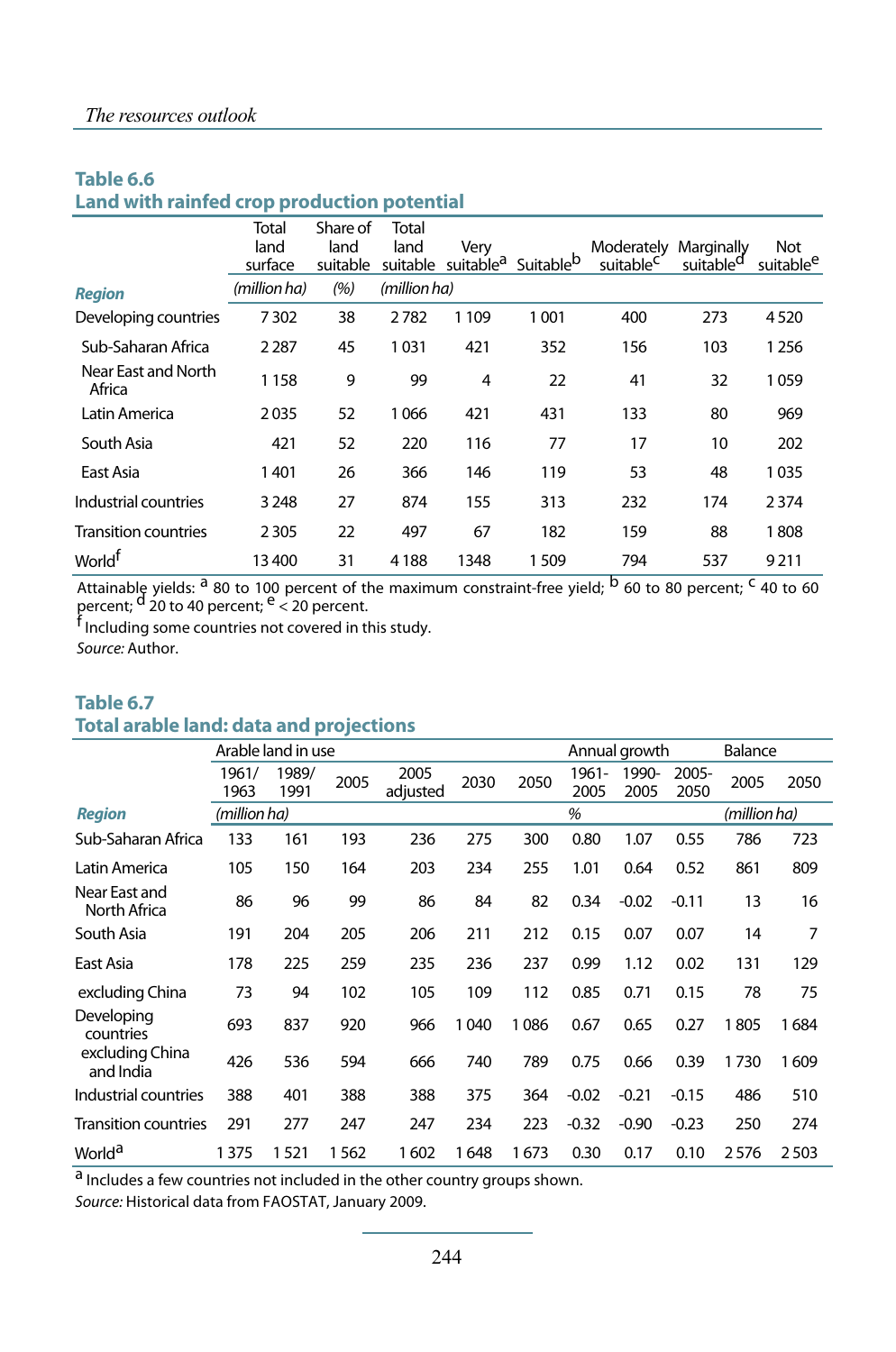already under cultivation. The gross land balance of 2.6 billion ha (1.8 billion ha for developing countries) would therefore seem to provide significant scope for further expansion of agriculture. However, this favourable impression is qualified by a number of considerations and constraints.

First, the calculation ignores land uses other than for growing crops, so forest cover, protected areas and land used for human settlements and economic infrastructure are not taken into account. Alexandratos (1995) estimated that forests cover at least 45 percent, protected areas some 12 percent and human settlements some 3 percent of the gross land balance, so the net land balance for developing countries would be only 40 percent of the gross balance. Naturally, there are wide regional differences. For example, in the land-scarce region of South Asia, some 45 percent of the land with crop production potential that is not yet in agricultural use is estimated to be occupied by human settlements. This leaves little doubt that population growth and further urbanization will be significant factors in reducing land availability for agricultural use in this region. A more recent estimate by Nachtergaele and George (2009) shows that at the world level, urban areas take up 60 million ha of the gross land balance, protected areas 200 million ha, and forests 800 million ha, so the net land balance would be 1.5 billion ha.

Second, and probably more important than allowing for non-agricultural uses of land with crop production potential, is the method used to derive the estimates: it is enough for a piece of land to support a single crop at a minimum yield level for it to be classified as suitable land. For example, large tracts of land in North Africa that permit the cultivation of only olive trees (and a few other minor crops) are counted as suitable, even though there may be little use for them in practice. The notion of overall land suitability is therefore of limited meaning, and it is more realistic to discuss suitability for individual crops.

A third consideration is that the land balance (land with crop production potential not in agricultural use) is very unevenly distributed among regions and countries. Some 90 percent of the remaining 1.8 billion ha in developing countries is in Latin America and sub-Saharan Africa, and half is concentrated in just seven countries: Brazil, the Democratic Republic of the Congo, Angola, the Sudan, Argentina, Colombia and the Plurinational State of Bolivia (Figure 6.3). At the other extreme, there is virtually no spare land available for agricultural expansion in South Asia and the Near East and North Africa. In fact, a few countries in these two regions have negative land balances, with land classified as not suitable made productive through human intervention – such as terracing of sloping land and irrigation of arid and hyper-arid land – and put into agricultural use. Even within the relatively land-abundant regions there is great diversity of land availability, in terms of both quantity and quality, among countries and subregions.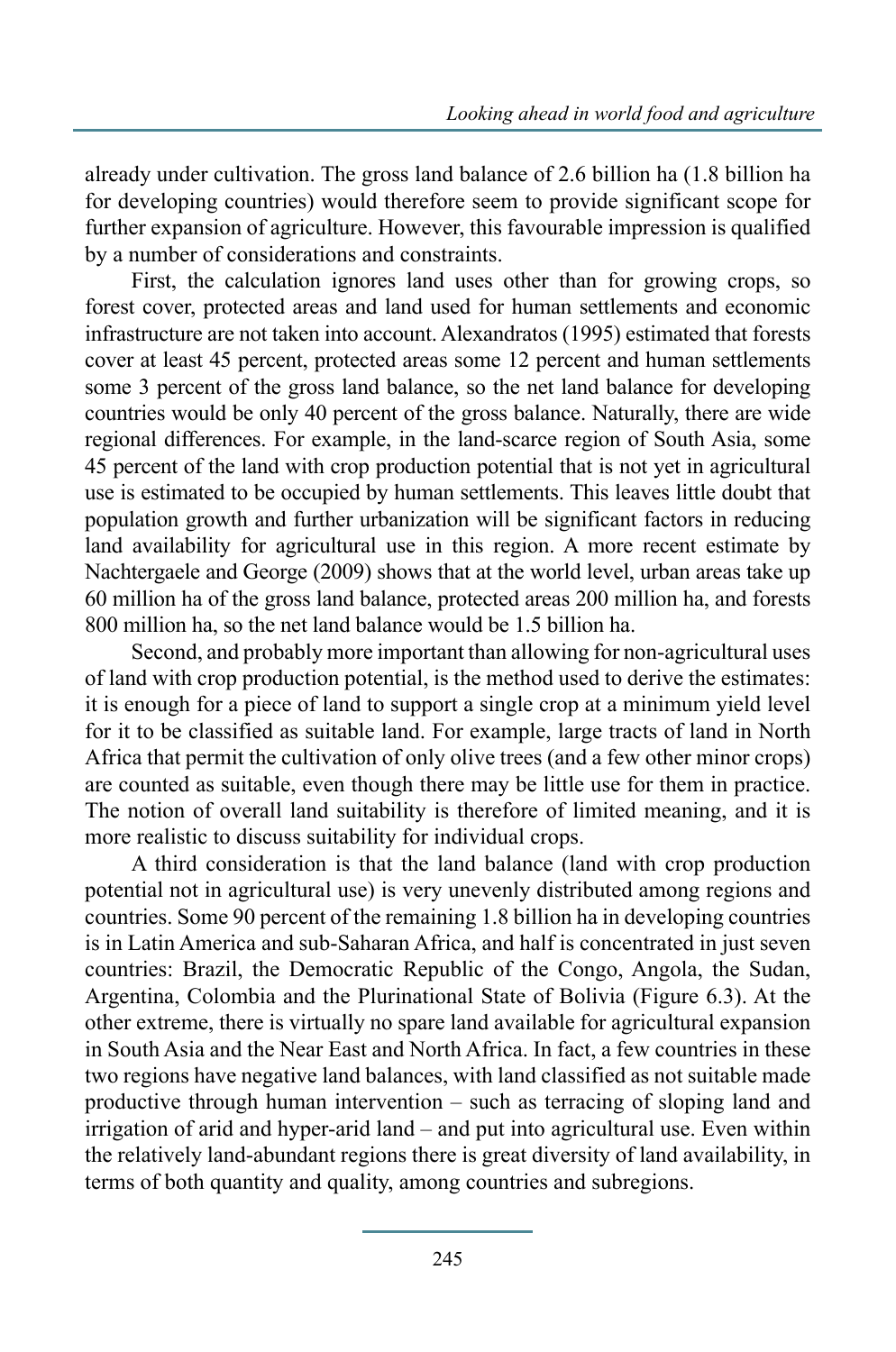Fourth, much of the remaining land suffers from constraints such as ecological fragility, low fertility, toxicity, high incidence of disease or lack of infrastructure. These reduce its productivity, and require high input use and management skills to permit its sustainable use, or prohibitively high investments to make it accessible or disease-free. Fischer *et al.* (2002) show that more than 70 percent of the land with rainfed crop production potential in sub-Saharan Africa and Latin America suffers from one or more soil and terrain constraints. Natural causes and human intervention can also lead to deterioration of the land's productive potential, for example through soil erosion or salinization of irrigated areas. Hence the evaluation of suitability may contain elements of overestimation (see also FAO, 2000), and much of the land balance cannot be considered as a resource that is readily usable for food production on demand.



### **Figure 6.3 Developing countries with the highest (gross) land balance**

In 2005, these 13 countries with gross land balance of more than 50 million ha accounted for two-thirds of the total gross land balance in developing countries. *Source:* Author.

These considerations underline the need to interpret estimates of land balances with caution when assessing land availability for agricultural use. Cohen (1995) summarizes and evaluates all the estimates of available cultivable land, together with their underlying methods, and shows their extremely wide range. Young (1999) offers a critique of the estimates of available cultivable land,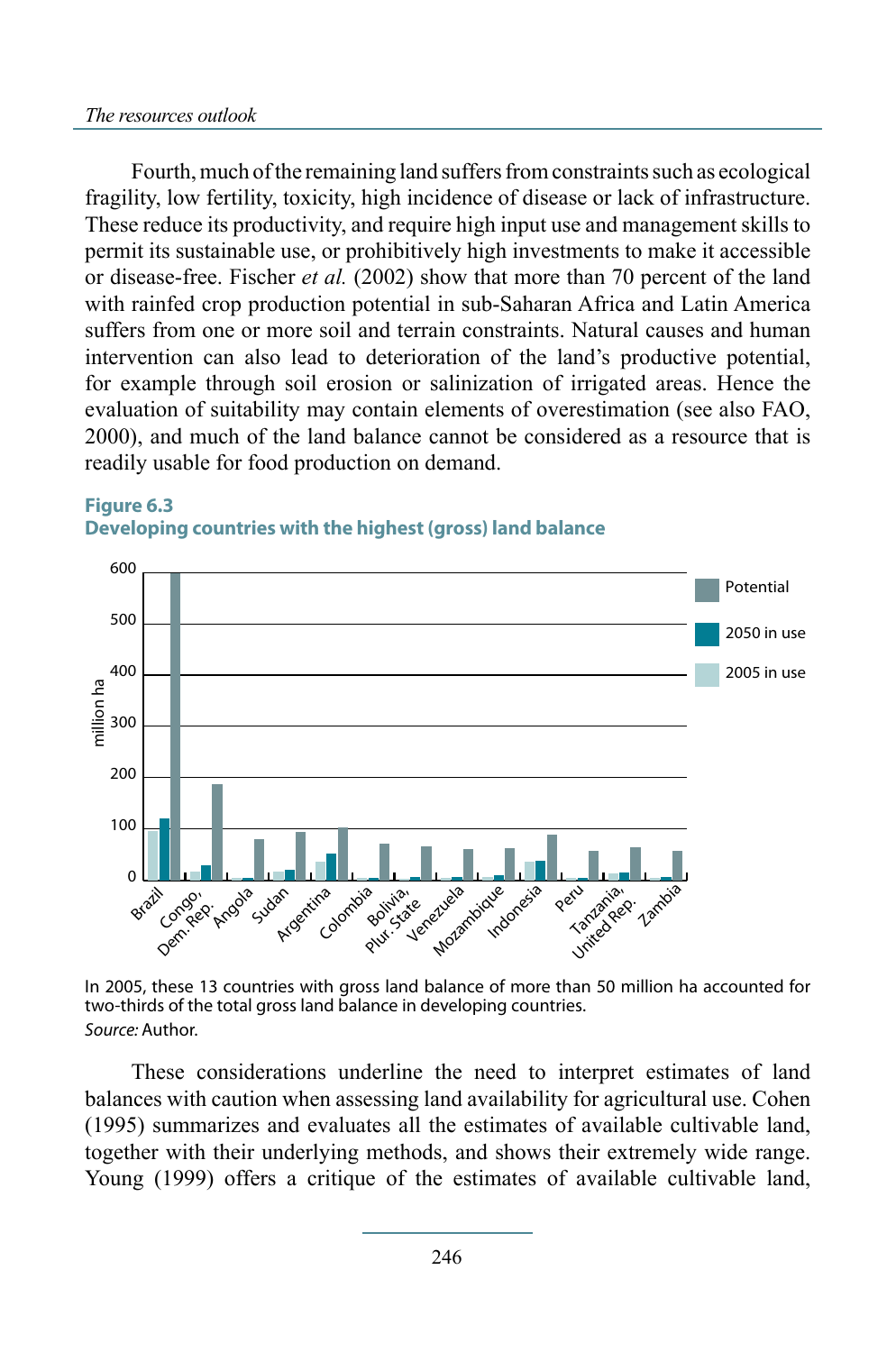including those given in Alexandratos (1995), stating that they often represent gross overestimates.

### *Expansion of land in crop production*

The perception that there is no more or very little new land to bring under cultivation might be grounded in the specific situations of land-scarce countries and regions such as South Asia and the Near East and North Africa, but may not apply, or may apply with much less force, to other parts of the world. As discussed, there are large tracts of land with varying degrees of agricultural potential in several countries, most of them in sub-Saharan Africa and Latin America, with some in East Asia. However, this land may lack infrastructure, or be partly under forest cover or in wetlands that should be protected for environmental reasons, or the people who would exploit it for agriculture lack access to appropriate technological packages or the economic incentives to adopt them.





*Source:* Author.

In reality, land in agricultural use continues to expand (Figure 6.4), mainly in countries where there are growing needs for food and employment but limited access to the technology packages that could increase intensification of cultivation on land already in agricultural use. The data show that expansion of arable land continues to be an important source of agricultural growth in sub-Saharan Africa,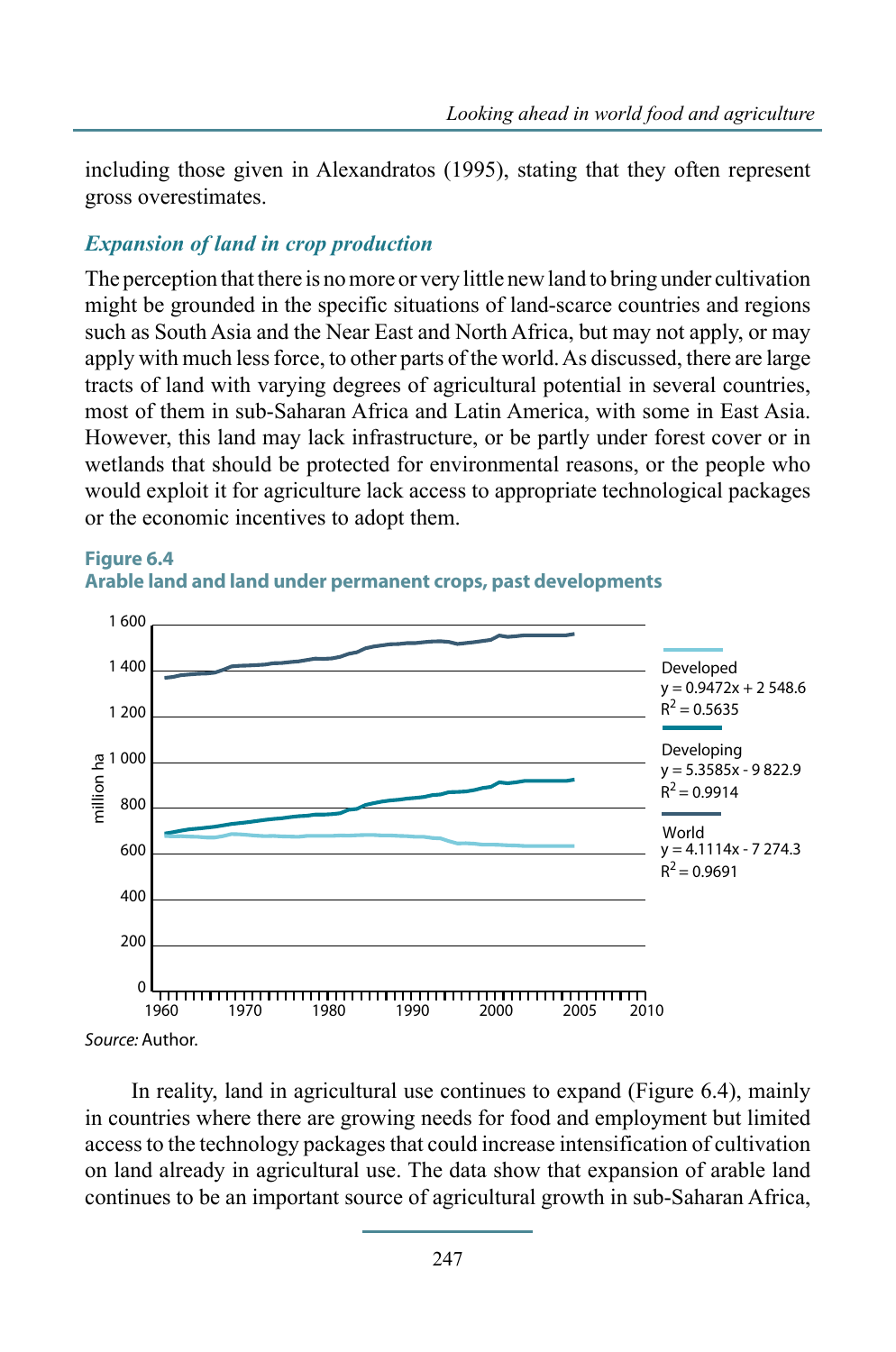Latin America and East Asia (Table 6.7). This includes countries that have ample land resources with potential for crops and that face fast demand growth, particularly for exports and non-food uses, such as for soybeans in South America and oil-palm in Southeast Asia. Indeed, oil crops have been responsible for a good part of the increases in total cultivated land in developing countries and the world as a whole (FAO, 2006b), albeit often at the expense of deforestation.

The projected expansion of arable land in crop production shown in Tables 6.7, 6.8 and 6.9 has been derived for rainfed and irrigated land separately. As explained in Box 6.1, starting with the production projections for each crop, land and yield projections were derived from expert judgement and taking into account: i) base year (2005/2007) data on total harvested land and yield by crop; ii) data (or often estimates) for harvested land and yield by crop, for rainfed and irrigated land; iii) data on total arable rainfed and irrigated land, and their expected increases over time; iv) likely increases in yield, by crop and land class; v) plausible increases in cropping intensities; and vi) the land balances for rainfed and irrigated agriculture. As mentioned in Box 6.1, base year data for total arable land in several developing countries were adjusted (particularly for China)<sup>10</sup> partly to arrive at cropping intensities that seemed more meaningful. This is reflected in the column headed "2005 adjusted" in Table 6.7.

The overall result for developing countries is a projected net increase in the arable area of some 120 million ha (from 966 million ha in the base year to 1 086 million ha in 2050), or 12.4 percent (Table 6.7). Not surprisingly, the bulk of this projected expansion is expected to occur in sub-Saharan Africa (64 million ha) and Latin America (52 million ha), with almost no land expansion in East and South Asia, and even a small decline in the Near East and North Africa. The slowdown in expansion of arable land is mainly a consequence of the projected slowdown in the growth of crop production and is common to all regions.

The bulk of arable land in use is concentrated in a few developing countries (Figure 6.5). Towards the end of the projection period, a number of developing countries would witness a decline in arable land area (e.g., China, the Republic of Korea and others) and would embark on a pattern already seen in most developed countries, with production increasing only very slowly and increases in yield permitting a reduction in crop area.

Between 1961/1963 and 2005, the arable area in the world expanded by 187 million ha, as a result of two opposite trends: an increase of 227 million ha in developing countries, and a decline of 40 million ha in developed countries.

<sup>10.</sup> Data on arable land for China are unreliable. FAOSTAT data show an (unlikely) upwards trend from 1983 onwards, which distorts the historical growth rates in Table 6.7 for East Asia and for the total of developing countries.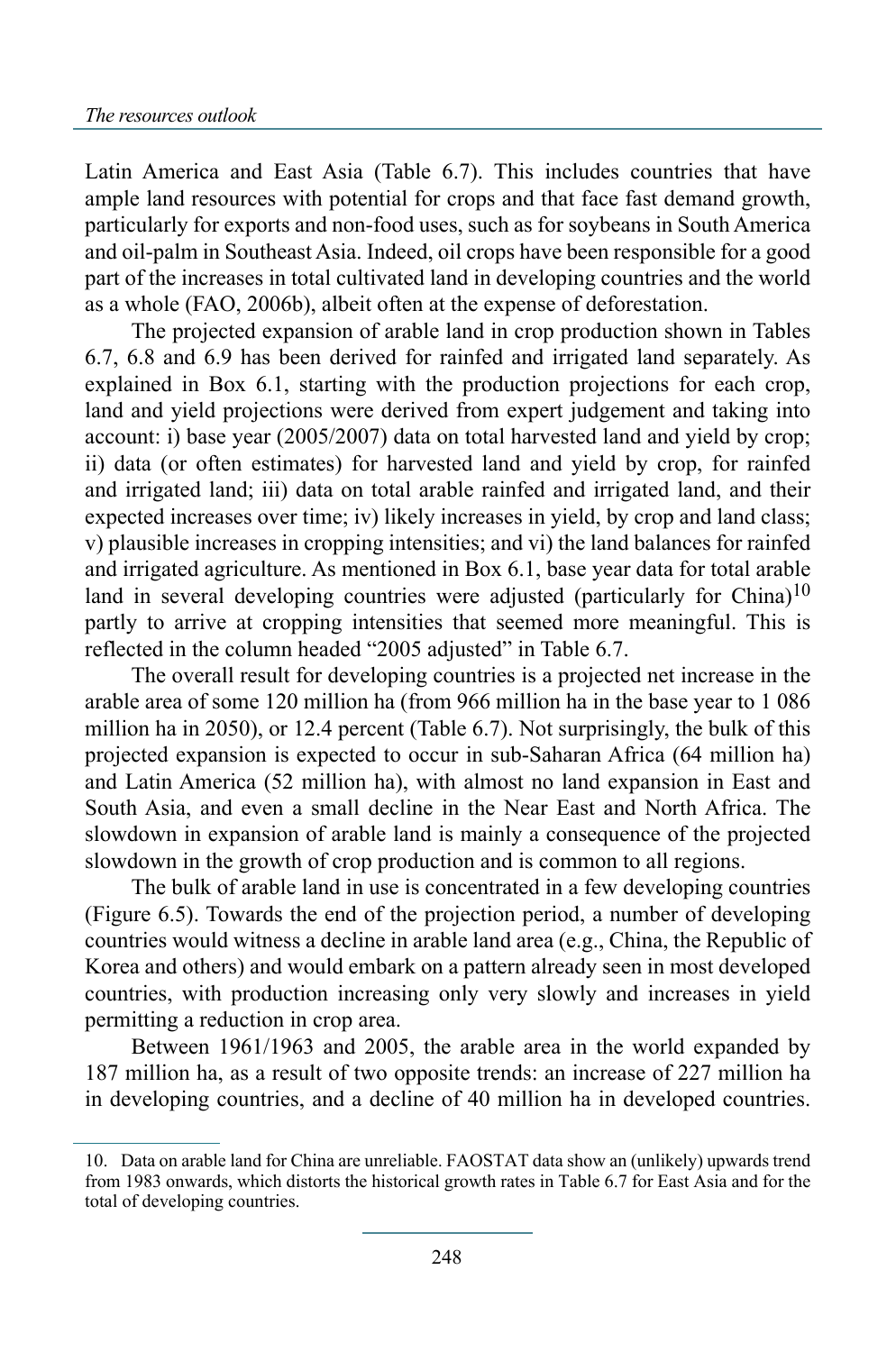The arable land area in the latter group peaked in the mid-1980s, at 684 million ha, and has declined ever since. This decline has been accelerating over time (Table 6.7). The longer-term forces determining such declines are sustained yield growth combined with a continuing slowdown in the growth of demand for the agricultural products grown in developed countries. The projections in this chapter foresee a further slow decline in developed countries' arable area, to 587 million ha in 2050 (although this may change under the impact of an eventual fast growth in biofuels). The net result for the world is an increase of 71 million ha in arable land area, consisting of an increase of 120 million ha in developing countries and a decline of 48 million ha in developed countries (Table 6.7 and Figure 6.6).

In the group of land-scarce countries,  $11$  arable land would practically remain constant (at 265 to 268 million ha), but irrigated land could expand by some 12 million ha, of which 9 million ha would be through conversion of rainfed land. Some of these countries are still highly dependent on agriculture and are experiencing above-average population growth. This, combined with their resource constraints, could make solving their food security problems extremely cumbersome, if not impossible, at least without external assistance and/or by finding non-agricultural development opportunities (Alexandratos, 2005).

The projected 2.75 million ha average annual increase in developing countries' arable area (120 million ha over 44 years) is a net increase. It is the total of gross land expansion minus land taken out of production for various reasons, such as owing to degradation, loss of economic viability or conversion to settlements. An unknown part of the new land to be brought into agriculture will come from land currently under forests. If all the additional land were to come from forested areas, it would imply an annual deforestation rate of 0.14 percent, compared with 0.42 percent (9.3 million ha per annum) for the 1990s, and 0.36 percent (7.5 million ha per annum) for the period 2000 to 2005 (FAO, 2006a). The latter estimates include deforestation from all causes, such as informal or unrecorded agriculture, grazing, logging and gathering of fuelwood.

What does the empirical evidence show concerning land expansion for agricultural use in developing countries? Micro-level analyses have generally established that under the socio-economic and institutional conditions prevailing in many developing countries, increases in output are – at least initially – obtained mainly through land expansion, where the physical potential for doing so exists. For example, in an analysis of Côte d'Ivoire, Lopez (1998) concludes that "the main response of annual crops to price incentives is to increase the area

<sup>11.</sup> These are the 19 countries with more than 80 percent of their land with rainfed and/or irrigation potential in use in 2005, of which six are in the Near East and North Africa, five in sub-Saharan Africa, and four in South Asia.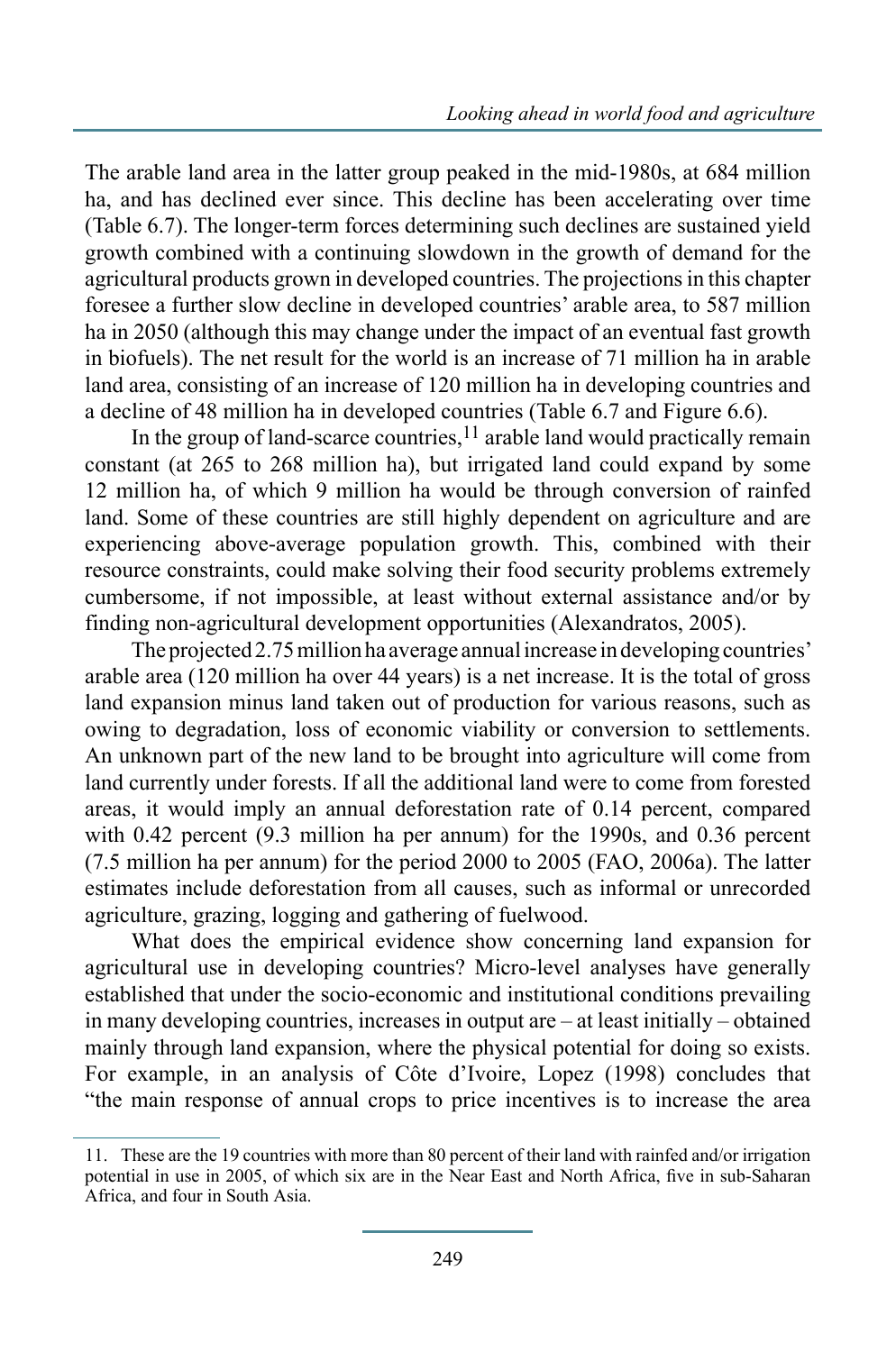

#### **Figure 6.5 Developing countries with more than 10 million ha of arable land in use**

In 2005, these 18 countries accounted for 75 percent of the total arable land in use in developing countries.

*Source:* Author.



#### **Figure 6.6 Arable land and land under permanent crops, past and future**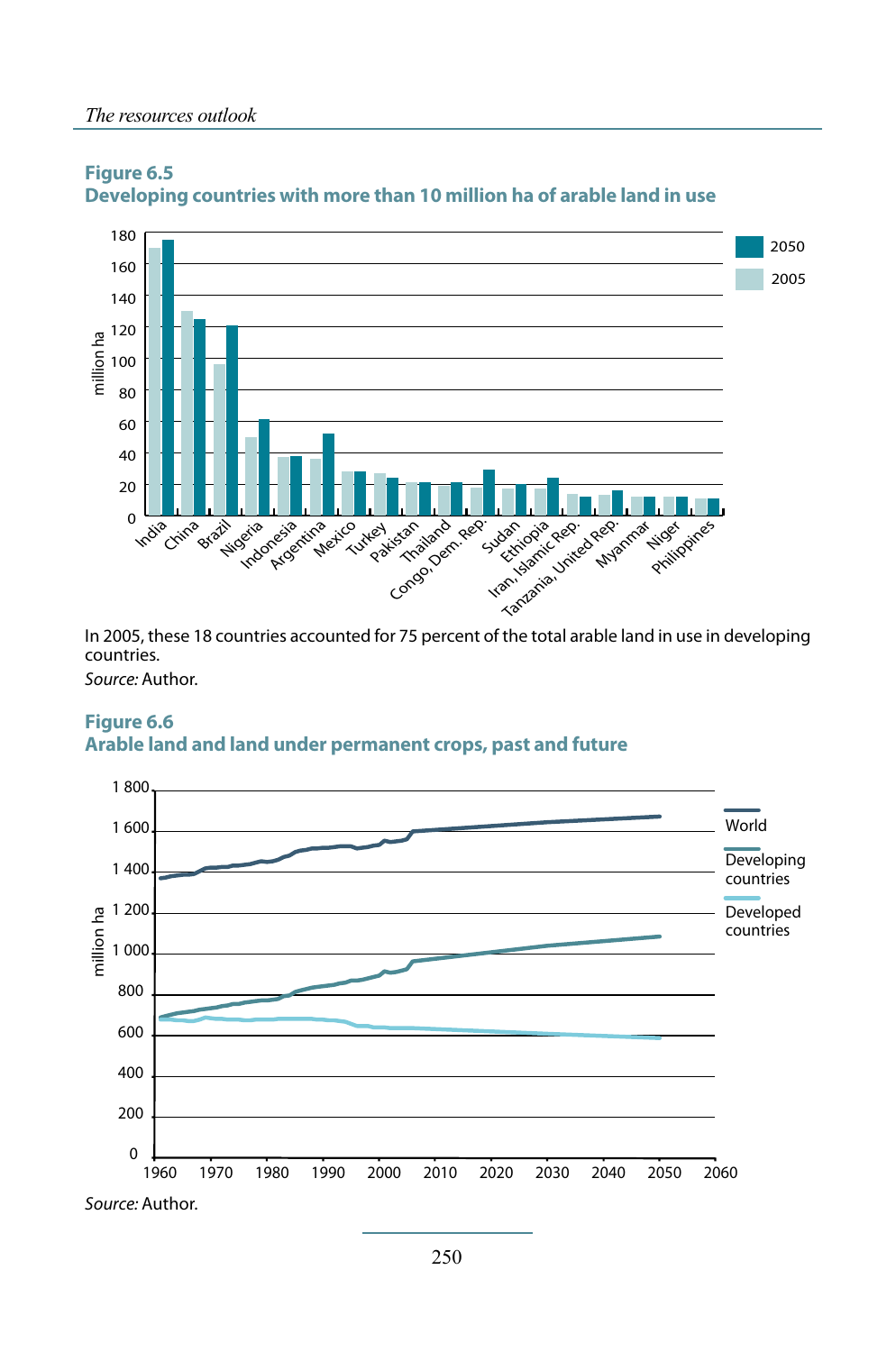cultivated". Similar findings, such as the rate of deforestation being positively related to the price of maize, are reported for Mexico by Deininger and Minten (1999). However, some land expansion takes place at the expense of longer rotation periods and shorter fallows, a practice still common in many sub-Saharan African countries, with the result that the soil's natural fertility is reduced. As fertilizer use is often uneconomic, the end-result is soil mining and stagnation or outright reduction of yields.

Although developing countries' arable area is projected to expand by 120 million ha over the projection period, the harvested area would increase by 160 million ha, or 17 percent, owing to increases in cropping intensities (Table 6.8). The overall cropping intensity for developing countries could rise by about 4 percentage points over the projection period (from 95 to 99 percent). Cropping intensities would continue to rise through shorter fallow periods and more multiple cropping. An increasing share of irrigated land in total agricultural land would also contribute to more multiple cropping. Almost one-third of the arable land in South and East Asia is irrigated, a share that is projected to rise to more than 36 percent in 2050. This high share of irrigated land is one of the reasons why average cropping intensities are considerably higher in these than in other regions. Average cropping intensities in developing countries – excluding China and India, which together account for well over half of the irrigated area in developing countries – are and will continue to be much lower.

Rising cropping intensities could be one of the factors responsible for increasing the risk of land degradation, and thus threatening sustainability, particularly when not accompanied by land conservation measures, including adequate and balanced use of fertilizers to compensate for the removal of soil nutrients by crops. This risk is expected to continue because, in many cases, socioeconomic conditions do not favour implementation of the technological changes required to ensure the sustainable intensification of land use.

### **How much more water will be required in irrigation?**

### *Expanding irrigated land*

The area equipped for irrigation has been continuously expanding (mainly in developing countries, and only slowly in developed countries), although recently this expansion has slowed considerably (Figure 6.7). The projections of irrigation presented in this section are based on scattered information about existing irrigation expansion plans in different countries, potentials for expansion (including water availability) and the need to increase crop production. The projections include expansion in both formal and informal irrigation, the latter being particularly important in sub-Saharan Africa.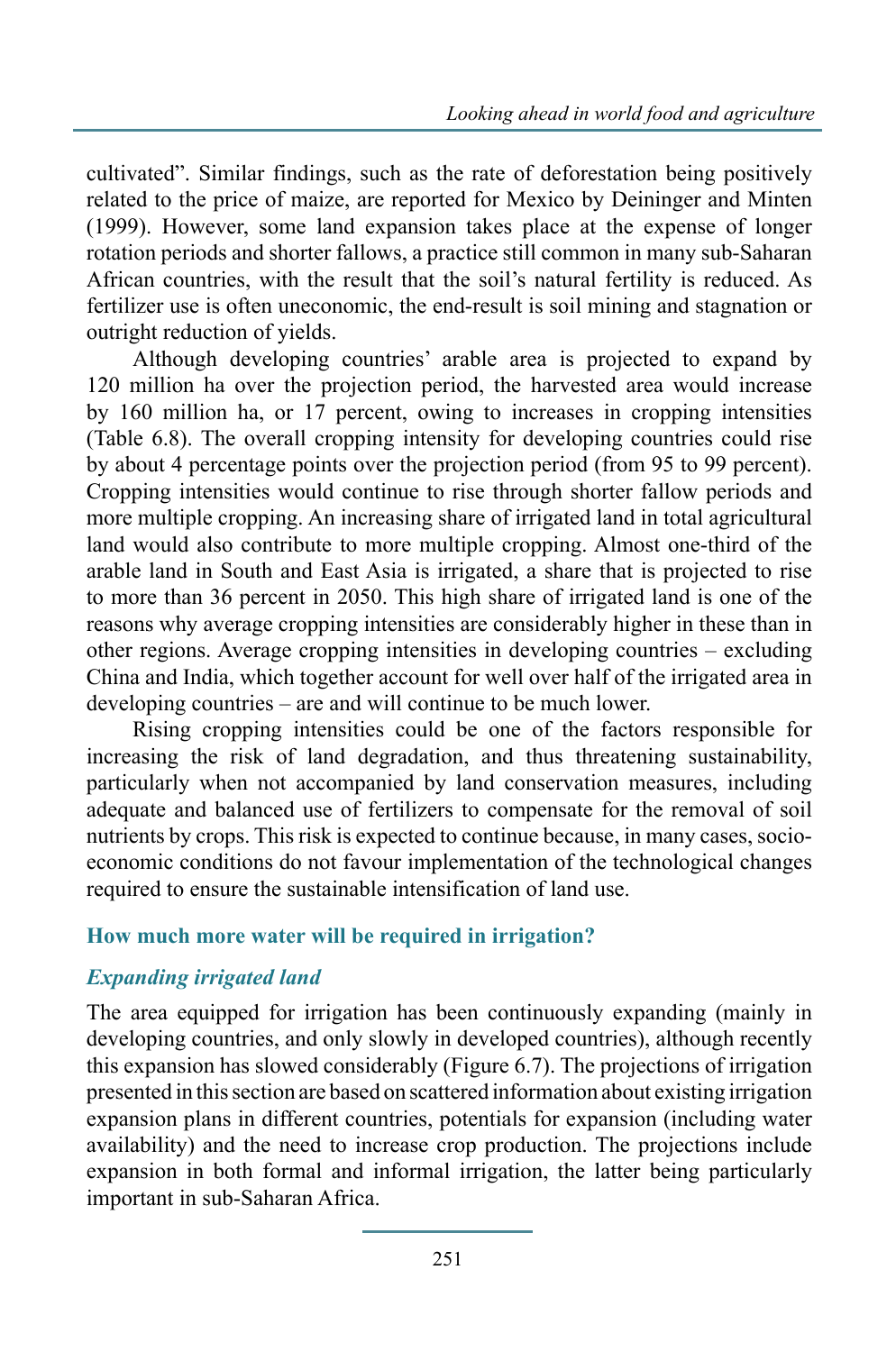| Arable land in use, cropping intensities and harvested land<br>Table 6.8 |                   |                            |                              |                                  |                             |                              |                                   |                             |                              |                                  |
|--------------------------------------------------------------------------|-------------------|----------------------------|------------------------------|----------------------------------|-----------------------------|------------------------------|-----------------------------------|-----------------------------|------------------------------|----------------------------------|
|                                                                          |                   | Total land in use          |                              |                                  | Rainfed use                 |                              |                                   | Irrigated use <sup>a</sup>  |                              |                                  |
| Region                                                                   | Period            | Arable land<br>(millionha) | Cropping<br>intensity<br>(%) | (million ha<br>Harvested<br>land | Arable land<br>(million ha) | Cropping<br>intensity<br>(%) | (million ha)<br>Harvested<br>land | Arable land<br>(million ha) | Cropping<br>intensity<br>(%) | (million ha<br>Harvested<br>land |
| Developing countries                                                     | 2005/2007         | 966                        | 95                           | 919                              | 777                         | 83                           | 649                               | 89                          | 143                          | 270                              |
|                                                                          | 2050              | 1086                       | இ                            | 1078                             | 864                         | $87\,$                       | 753                               | 222                         | 147                          | 325                              |
| excluding China and India                                                | 2005/2007         | 666                        | 82                           | 547                              | 582                         | 76                           | 442                               | $\mathfrak{A}$              | 124                          | 105                              |
|                                                                          | 2050              | 785                        | 89                           | 697                              | 680                         | 83                           | 562                               | $\overline{6}$              | 129                          | 136                              |
| Developed countries                                                      | 2005/2007         | 635                        | $\overline{\mathcal{K}}$     | 473                              | 584                         | $\overline{z}$               | 422                               | 5                           | $\overline{0}$               | 51                               |
|                                                                          | 2050              | 587                        | 5                            | 478                              | 536                         | 80                           | 426                               | 57                          | $\overline{0}$               | ភ                                |
| World                                                                    | 2005/2007         | 1602                       | 87                           | 392                              | 361                         | 2                            | 070                               | 240                         | 134                          | 321                              |
|                                                                          | 2050              | 1673                       | 33                           | 556                              | 400                         | \$                           | <b>P41</b>                        | 273                         | 138                          | 377                              |
| Area equipped for irrigation                                             | Area (million ha) |                            |                              |                                  |                             |                              | Annual growth (%)                 |                             |                              |                                  |
| Region                                                                   | 1961/1963         | 1989/1991                  | 2005/2007                    | 2030                             | 2050                        |                              | 1961-2005                         | 1990-2005                   | 1996-2005                    | 2005-2050                        |
| Developing countries                                                     | $\frac{2}{3}$     | 178                        | 219                          | 242                              |                             | 251                          | 1.76                              | <b>1.05</b>                 | 0.63                         | 0.31                             |
| excluding China and India                                                | 47                | S4                         | 50                           |                                  | $\overline{11}$             | 117                          | $\overline{9}$                    | 1.06                        | 0.89                         | 0.42                             |
| Sub-Saharan Africa                                                       | 2.5               | 4.5                        |                              | 5.6                              | 67                          | $\overline{2}$               | 2.07                              | 1.49                        | 0.98                         | 0.67                             |
| Latin America and Caribbean                                              | ${}^{\circ}$      | $\overline{1}$             |                              | $\frac{8}{2}$                    | 22                          | $\overline{24}$              | 2.05                              | 0.62                        | 0.27                         | 0.72                             |
| Near East and North Africa                                               | $\overline{1}$    | 25                         | 29                           |                                  | 34                          | 36                           | 1.86                              | $\overline{21}$             | 1.30                         | 0.47                             |
| South Asia                                                               | $\overline{37}$   | 5                          | $\overline{\infty}$          |                                  | \$                          | 86                           | 98                                | 1.10                        | 0.28                         | 0.14                             |
| East Asia                                                                | $\overline{6}$    | 8                          | 85                           |                                  | 95                          | 5                            | $\overline{a}$                    | 00.1                        | 0.80                         | 0.30                             |
| Developed countries<br>World                                             | $rac{38}{14}$     | 64                         | 68<br>287                    | $rac{68}{310}$                   |                             | $rac{68}{318}$               | $\frac{157}{2}$                   | 0.38                        | 0.52                         | 0.24                             |
|                                                                          |                   |                            |                              |                                  |                             |                              |                                   |                             |                              |                                  |

252

Source: Author. *Source:* Author.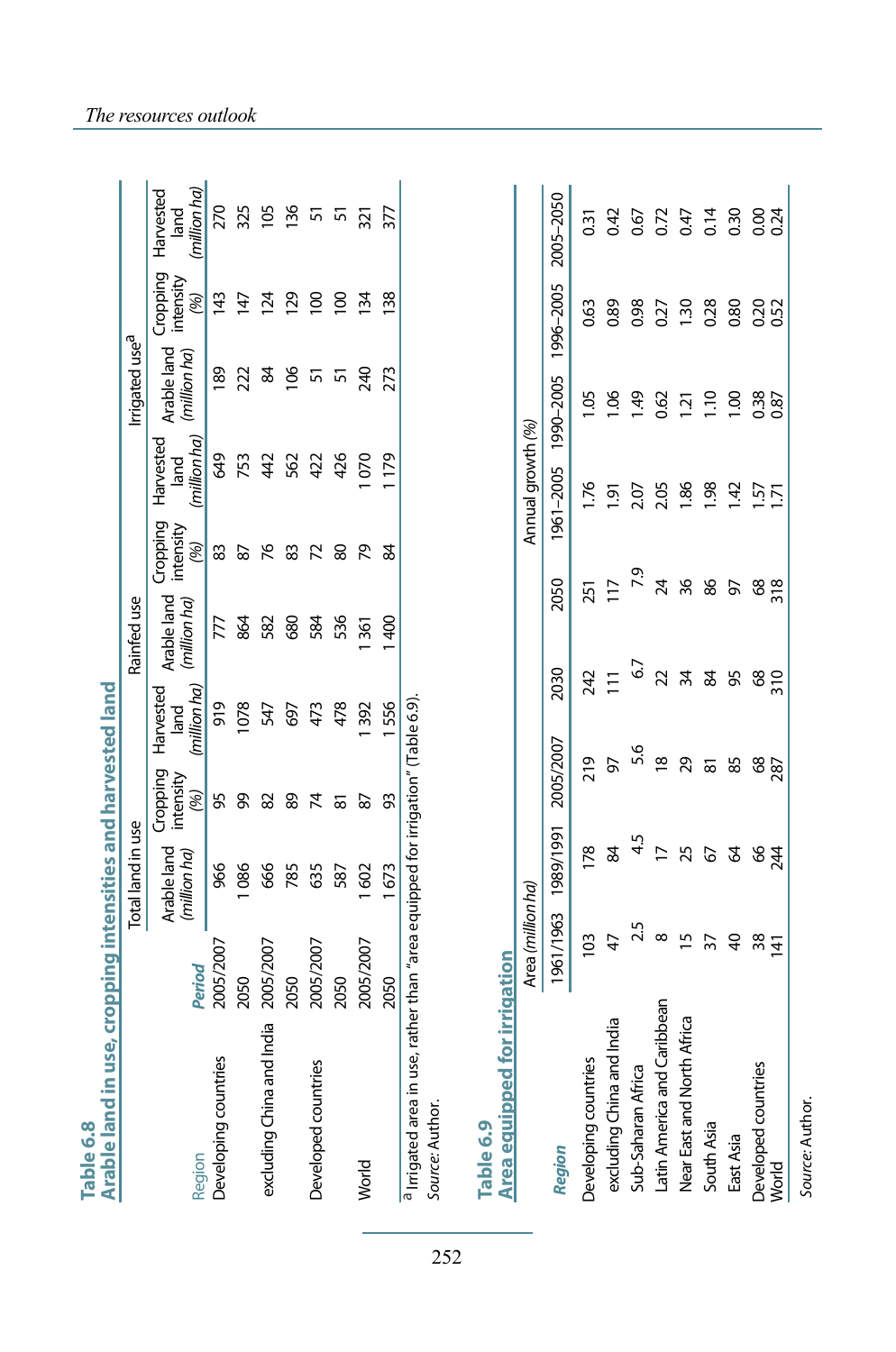

#### **Figure 6.7 Area equipped for irrigation, past developments**

The aggregate result shows that the area equipped for irrigation could expand by 32 million ha (11 percent) over the projection period (Table 6.9), all in developing countries. This means that 16 percent of the land with irrigation potential and not yet equipped in this group of countries could be brought under irrigation, and by 2050 some 60 percent of all land with irrigation potential<sup>12</sup> (417 million ha) would be in use.

The expansion of irrigation would be strongest (in absolute terms) in the more land-scarce regions that are hard-pressed to raise crop production through more intensive cultivation practices, such as East Asia (an expansion of 12 million ha), South Asia (8 million ha) and the Near East and North Africa (6 million ha), although further expansion in the Near East and North Africa will become increasingly difficult as water scarcity increases and competition for water from households and industry continues to reduce the share available to agriculture. China and India alone account for more than half (56 percent) of the irrigated area in developing countries. Although the overall arable area in China is expected to decrease further, the irrigated area would continue to expand through conversion of rainfed land.

<sup>12.</sup> Estimates of land with irrigation potential are difficult to make, and should be taken as only rough indications.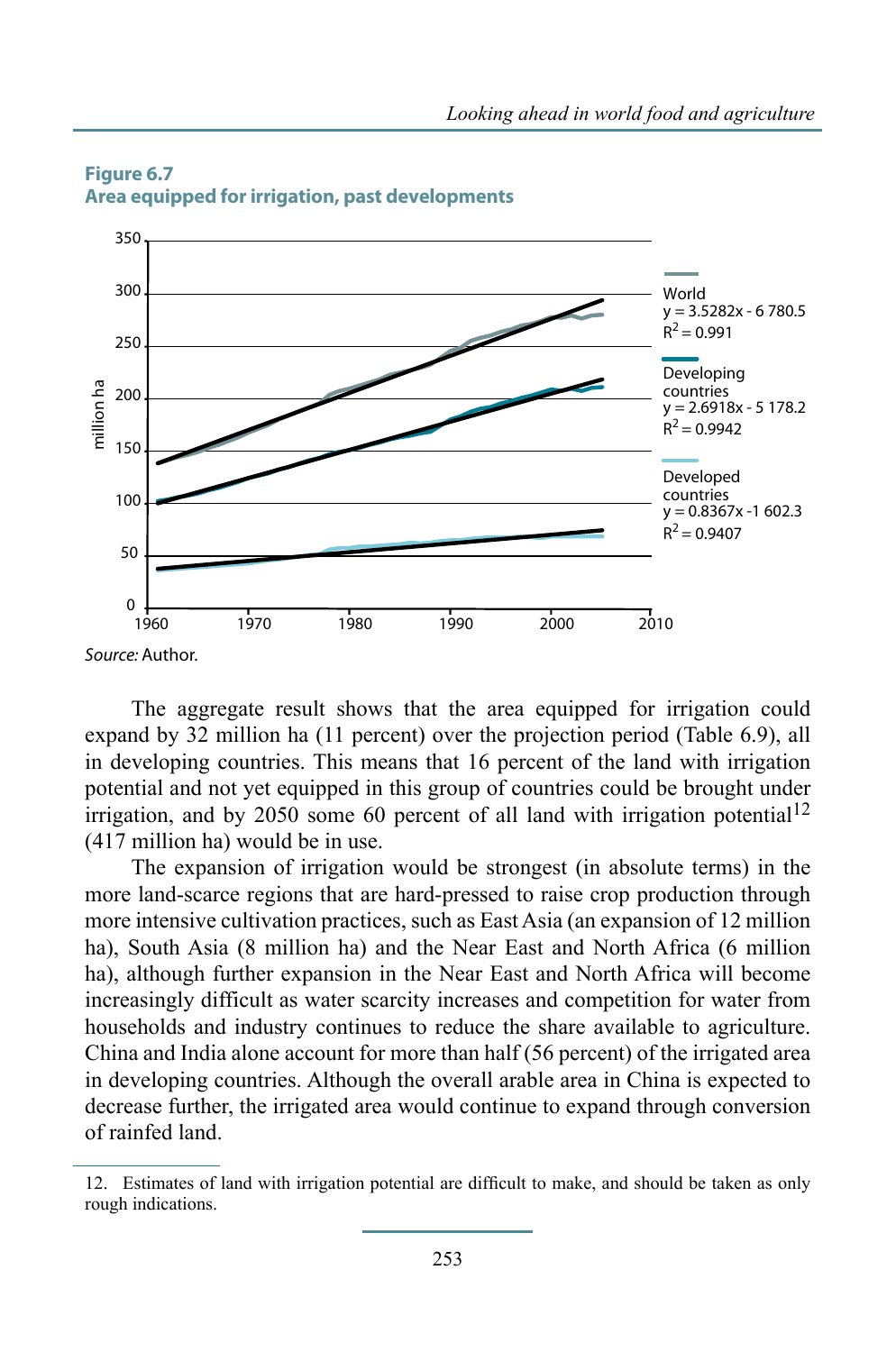#### *The resources outlook*

Developed countries account for almost a quarter of the world's irrigated area, with 68 out of 287 million ha (Table 6.9). Annual growth of these countries' irrigated area reached a peak of 3.0 percent in the 1970s, dropping to 1.1 percent in the 1980s and to only 0.2 percent in the last decade for which data are available (1996 to 2005). For the developed countries as a group, only a marginal expansion of the irrigated area (supplemented with improvements on existing areas) is foreseen over the projection period, so the world irrigation scene will remain dominated by events in developing countries.

For this study, a distinction was made between the area equipped for irrigation and the irrigated area actually in use (which is the area used in the production analysis). Areas equipped might be temporarily or even permanently out of use, for various reasons, including maintenance, degradation of irrigation infrastructure or lack of need in a particular year. The percentage of the area equipped actually in use differs from country to country, ranging from 60 to 100 percent and averaging 86 percent over all countries. (This is expected to increase very slightly to 88 percent in 2050.) Of the 219 million ha equipped for irrigation in the developing countries in 2005/2007, some 189 million ha was assumed to be in use, increasing to 222 million ha in 2050 (out of 251 million ha equipped; Figure 6.8).



#### **Figure 6.8 Arable irrigated area, past and future**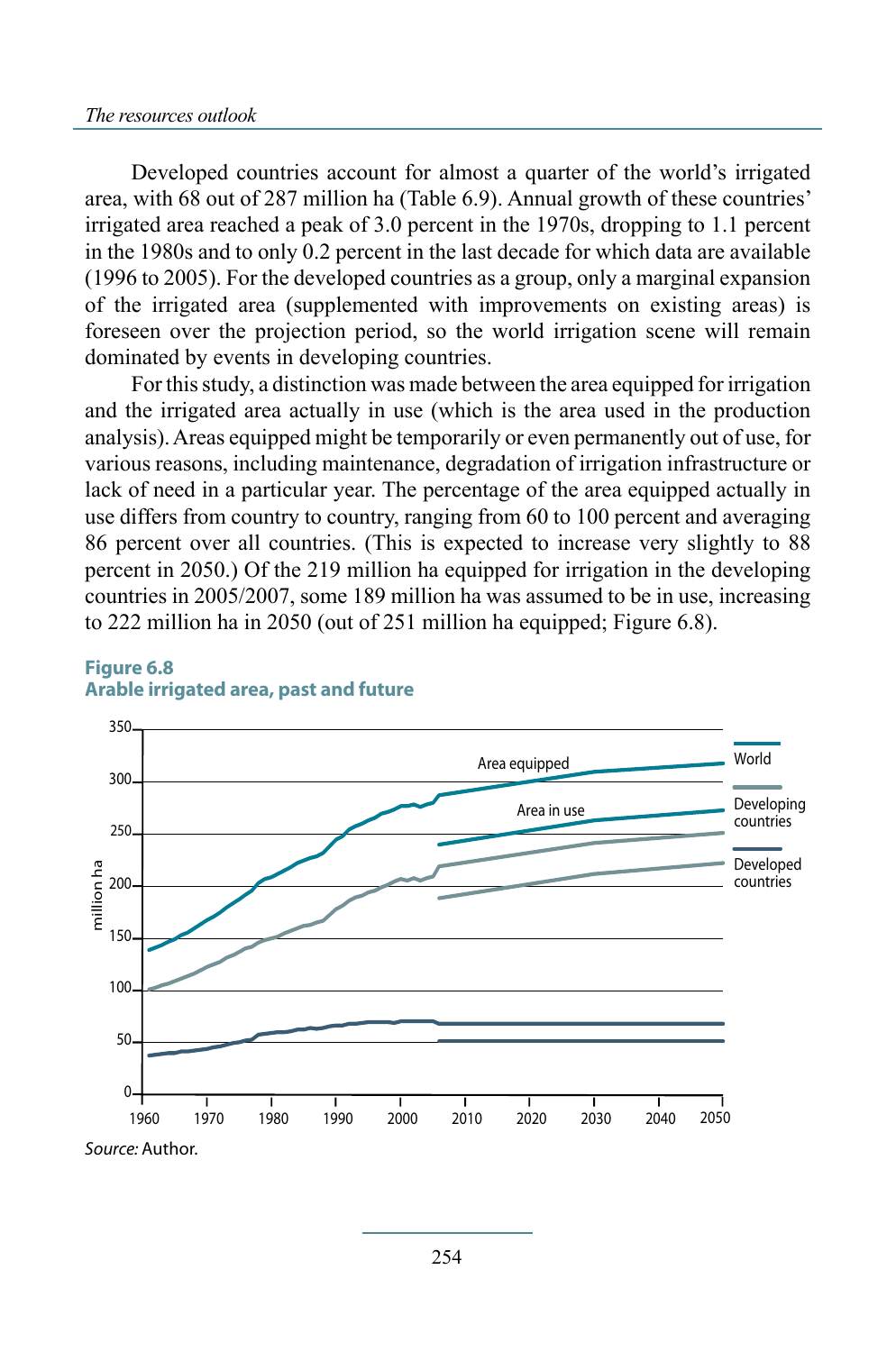The importance of irrigated agriculture was discussed in the preceding section. Owing to continuing increases in multiple cropping on both existing and newly irrigated areas, the harvested irrigated area could expand by 56 million ha (17 percent), to account for well over a third of the total increase in harvested land (Table 6.8).

The projected expansion of irrigated land, by 32 million ha, is an increase in net terms. The projection assumes that losses of existing irrigated land, such as those due to water shortages or degradation resulting from salinization and waterlogging, will be compensated for by rehabilitation or substitution of other areas. The few existing historical data on such losses are too uncertain and anecdotal to provide a reliable basis for drawing inferences about the future. Regarding investments, the rehabilitation of existing irrigation schemes will represent the bulk of future expenditure on irrigation: if it is assumed that 2.5 percent of existing irrigation must be rehabilitated or substituted by new irrigation each year – in other words, the average life of an irrigation scheme is 40 years – the total irrigation investment activity in developing countries must encompass some 173 million ha over the projection period, of which more than four-fifths (141 million ha) would be for rehabilitation or substitution, and the balance for net expansion.

The projected net increase in land equipped for irrigation (32 million ha) is less than a quarter of the increase over the preceding 44 years (145 million ha). This implies an annual growth of only 0.24 percent, well below the 1.7 percent of the historical period. The slowdown projected for most countries and regions reflects the projected lower growth rate of crop production, combined with the increasing scarcity of suitable areas for irrigation and of water resources in some countries, and the rising costs of irrigation investment.

Most of the expansion in irrigated land will be achieved by converting land in use in rainfed agriculture into irrigated land. However, irrigation also takes place on arid and hyper-arid (desert) land, which is not suitable for rainfed agriculture. Of the 219 million ha currently irrigated in developing countries, an estimated 40 million ha is on arid and hyper-arid land, which could increase to 43 million ha in 2050. In some regions and countries, irrigated arid and hyper-arid land forms an important part of the total irrigated land currently in use: 19 million out of 28 million ha in the Near East and North Africa, and 15 million out of 70 million ha in South Asia.

### *Water use in irrigation and pressure on water resources*

A major question concerning the future is whether there will be sufficient freshwater to satisfy the growing needs of agricultural and non-agricultural users. Agriculture already accounts for about 70 percent of freshwater withdrawals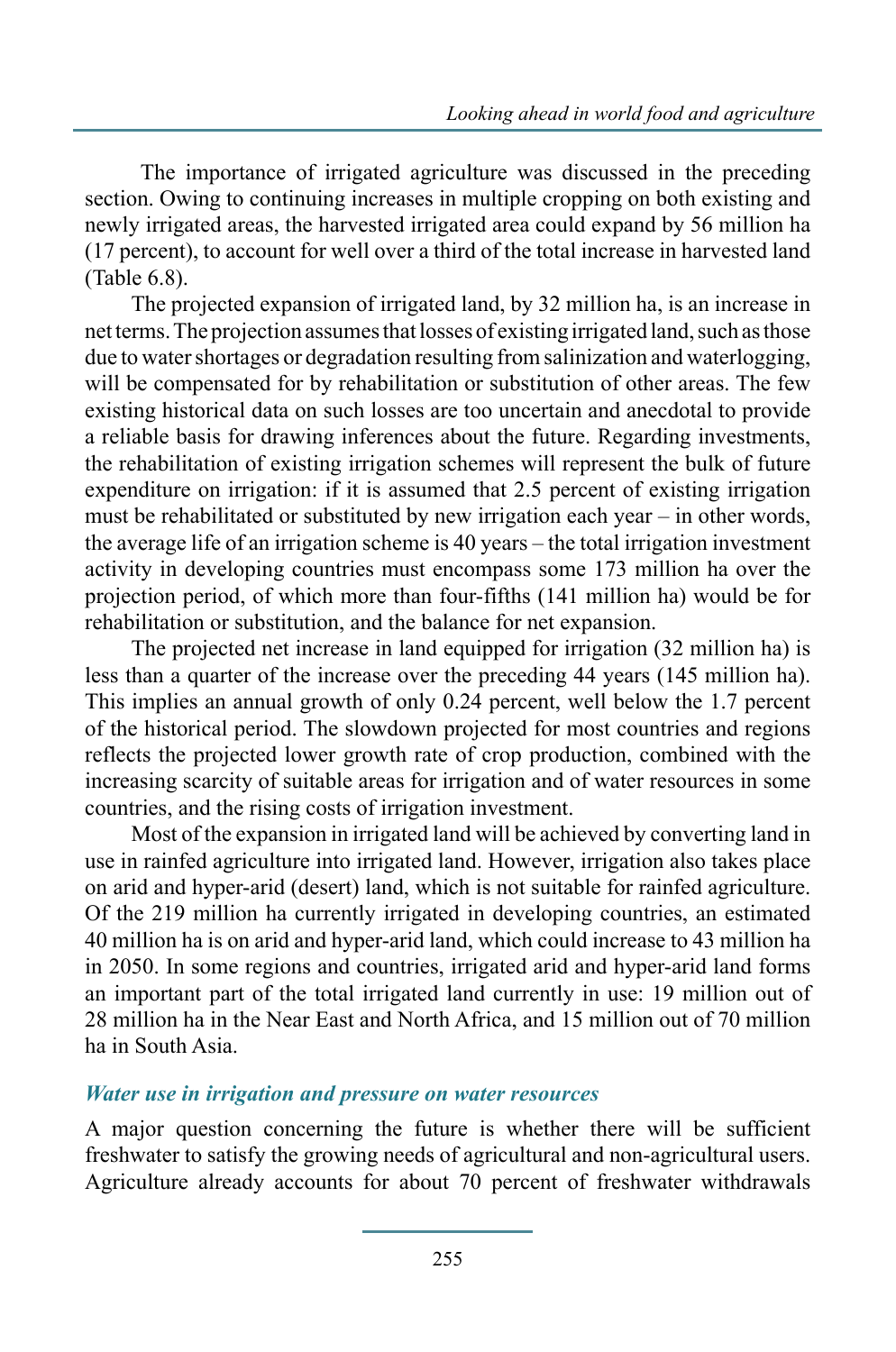in the world, and is usually seen as a major factor behind the increasing global scarcity of freshwater.

The estimates of expansion of land under irrigation presented in the preceding subsection provide a partial answer to this question, because the assessment of irrigation potential takes water limitations into account, and the projections to 2050 assume that agricultural water demand will not exceed available water resources.13

Renewable water resources available for irrigation and other uses are commonly defined as that part of precipitation that is not evaporated or transpired by plants, including grasses and trees, and that flows into rivers and lakes or infiltrates into aquifers. Under natural conditions, without irrigation, the annual water balance for a given area can be defined as the sum of annual precipitation and net incoming flows (transfers through rivers from one area to another) minus evapotranspiration and runoff.

 shows the renewable water resources for the world and major regions. Average annual precipitation varies from 160 mm per year in the most arid region (the Near East and North Africa) to about 1 530 mm per year in Latin America. These figures give an impression of the wide range of climatic conditions facing developing countries, and the resulting differences in water scarcity: countries with low precipitation, and therefore most in need of irrigation, are also those where water resources are naturally scarce. In addition, the water balance is expressed in yearly averages and does not reflect seasonal and intra-annual variations. Unfortunately, such variations tend to be more pronounced in arid than in humid climates.

The first step in estimating the pressure of irrigation on water resources is to assess irrigation water requirements and withdrawals. Precipitation provides part of the water that crops need to satisfy their transpiration requirements. Acting as a buffer, the soil stores part of the precipitation water, and returns it to the crops in times of deficit. In humid climates, this mechanism is usually sufficient to ensure satisfactory growth in rainfed agriculture. In arid climates or during dry seasons, irrigation is required to compensate for the deficit due to insufficient or erratic precipitation. Consumptive water use in irrigation is therefore defined as the volume of water needed to compensate for the deficit between potential evapotranspiration and effective precipitation over the crop's growing period. It varies considerably with climatic conditions, season, crop and soil type. In this

<sup>13.</sup> The concept of irrigation potential has severe limitations, and estimates can vary over time, according to the country's economic situation, or as a result of competition for water for domestic and industrial use. Estimates of irrigation potential are based on estimates of renewable water resources, i.e., the resources replenished annually through the hydrological cycle. In arid countries where mining of fossil groundwater represents an important part of water withdrawal, the area under irrigation is usually larger than the irrigation potential.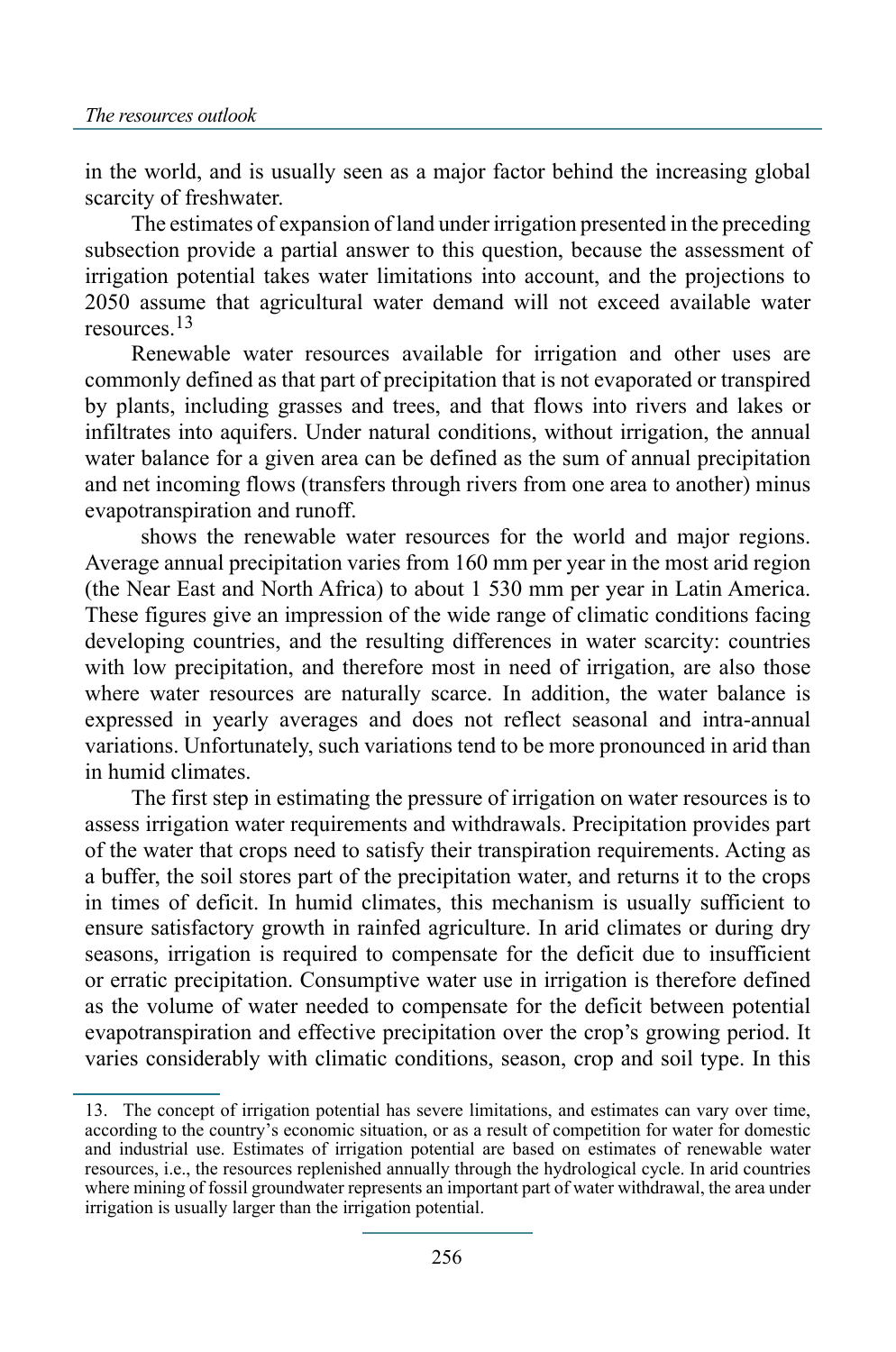study, consumptive water use in irrigation has been computed for each country, based on the irrigated and harvested areas, by crop, estimated for the base year (2005/2007) and projected for 2050 (see Box 6.2 for a brief explanation of the methodology applied).

#### **Box 6.2 - Estimating irrigation water requirements**

Estimation of the water balances for any year is based on five sets of data: four digital georeferenced data sets – for precipitation (New *et al.*, 2002), reference evapotranspiration (FAO, 2004), soil moisture storage properties (FAO, 1998) and areas under irrigation (Siebert *et al.*, 2007) – and irrigated areas for all major crops for 2005/2007 and 2050. Water balances are computed by grid cell (of 5 arc minutes, 9.3 km at the equator) and in monthly time steps. The results can be presented in statistical tables or digital maps at any level of spatial aggregation (country, river basin, etc.). They consist of annual values by grid cell for actual evapotranspiration, water runoff and consumptive water use in irrigation.

For each grid cell, actual evapotranspiration is assumed to be equal to reference evapotranspiration (ET<sub>0</sub>, in millimetres; location-specific and calculated with the Penman-Monteith method; FAO, 1998; New *et al.*, 2002) in periods of the year when precipitation exceeds reference evapotranspiration or when there is enough water stored in the soil to allow maximum evapotranspiration. In drier periods of the year, lack of water reduces actual evapotranspiration to an extent that depends on the available soil moisture. Evapotranspiration in open water areas and wetlands is considered equal to a fixed fraction of the reference evapotranspiration.

For each grid cell, runoff and groundwater recharge is calculated as that part of the precipitation that does not evaporate and that cannot be stored in the soil. In other words, the sum of the runoff and groundwater recharge is equal to the difference between precipitation and actual evaporation. Runoff is always positive, except for areas identified as open water or wetland, where actual evapotranspiration can exceed precipitation.

Consumptive use of water in irrigated agriculture is defined as the water required in addition to water from precipitation (soil moisture) for optimal plant growth during the growing season. Optimal plant growth occurs when the actual evapotranspiration of a crop is equal to its potential evapotranspiration.

Potential evapotranspiration of irrigated agriculture is calculated by converting data or projections of irrigated (sown) area by crop (at the national level) into a cropping calendar, with monthly occupation rates of the land equipped for irrigation.<sup>1</sup> The following table gives an example of the cropping calendar for Morocco in the base year 2005/2007.<sup>2</sup>

The (potential) evapotranspiration (ET<sub>c</sub> in millimetres) of a crop under irrigation is obtained by multiplying the reference evapotranspiration with a crop-specific coefficient (ET<sub>c</sub> = K<sub>c</sub><sup>\*</sup>  $ET_0$ ). This coefficient has been derived (FAO, 1998) for four different growing stages: the initial phase, just after sowing; the development phase; the mid-phase; and the late phase, when the crop is ripening to be harvested. In general, these coefficients are low during the initial phase, high during the mid-phase and lower again in the late phase. It is assumed that the initial, development and late phases each take one month for any crop, while the midphase lasts several months. For example, the growing season for wheat in Morocco starts in October and ends in April: initial phase, October ( $K_c = 0.4$ ); development phase, November (K<sub>c</sub> = 0.8); mid-phase, December to March (K<sub>c</sub> = 1.15); and late phase, April (K<sub>c</sub> = 0.3).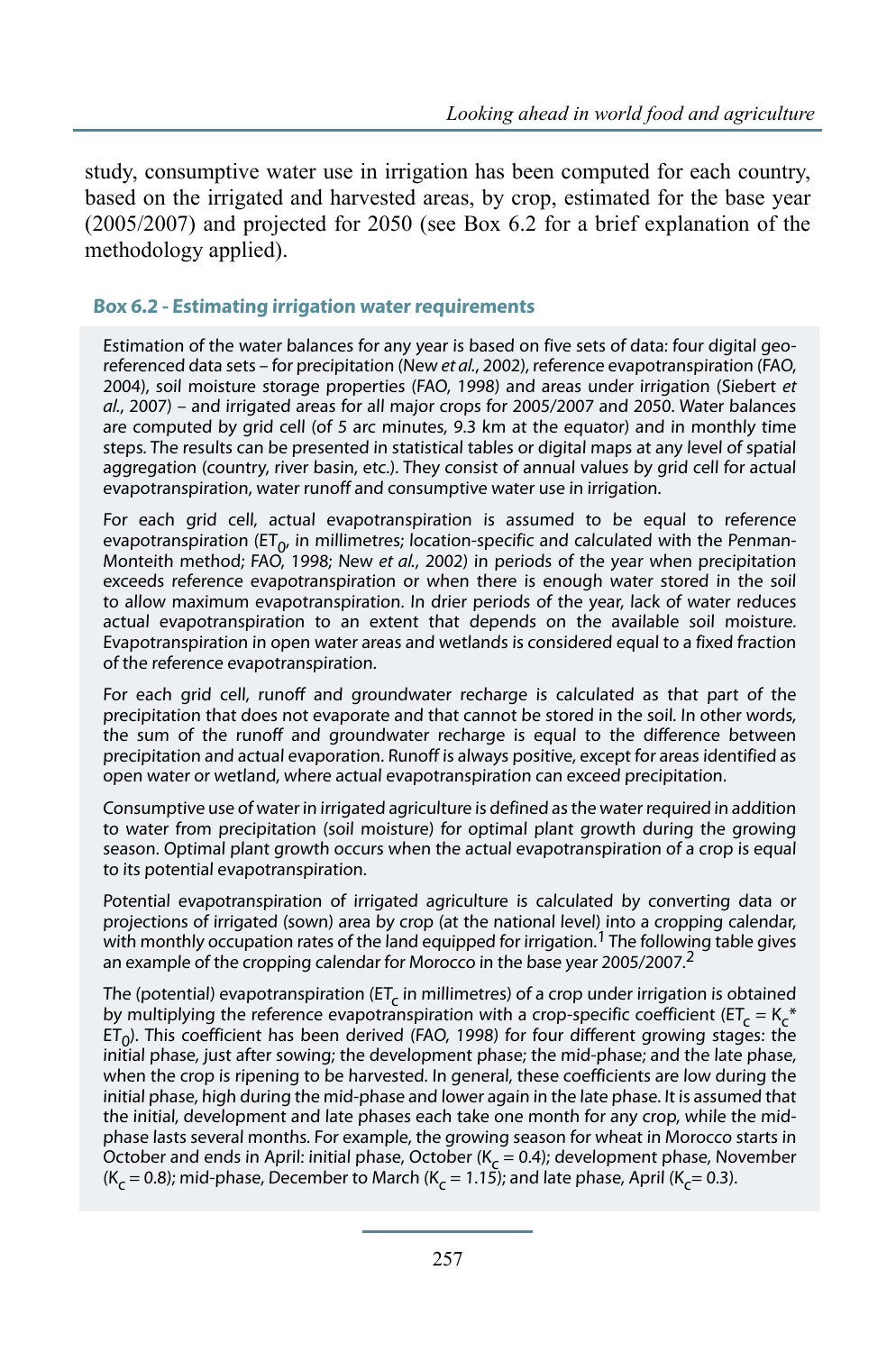The surface equipped for irrigation of each grid cell is then multiplied by the sum of all crops' evapotranspiration and the cropping intensity per month, to result in the potential evapotranspiration of the irrigated area in that grid cell. The difference between the calculated evapotranspiration of the irrigated area and actual evapotranspiration under non-irrigated conditions is equal to the consumptive use of water in irrigated agriculture in the grid cell.

|                                        |                              |      |    |    |    |                              |    | . . |    |    |    |                          |    |
|----------------------------------------|------------------------------|------|----|----|----|------------------------------|----|-----|----|----|----|--------------------------|----|
| <b>Crop under</b><br><i>irrigation</i> | Irrigated area<br>$(000)$ ha | Jan. |    |    |    | Feb. Mar. Apr. May Jun. Jul. |    |     |    |    |    | Aug. Sep. Oct. Nov. Dec. |    |
| Wheat                                  | 618                          | 46   | 46 | 46 | 46 |                              |    |     |    |    | 46 | 46                       | 46 |
| Maize                                  | 119                          |      |    | 9  | 9  | 9                            | 9  | 9   |    |    |    |                          |    |
| Potatoes                               | 61                           |      |    |    |    | 5                            | 5  | 5   | 5  | 5  |    |                          |    |
| Sugar beet                             | 36                           |      |    |    | 3  | 3                            | 3  | 3   | 3  | 3  |    |                          |    |
| Sugar cane                             | 14                           |      | 1  | 1  | 1  | 1                            | 1  | 1   | 1  | 1  | 1  | 1                        | 1  |
| Vegetables                             | 145                          |      |    |    |    | 11                           | 11 | 11  | 11 | 11 |    |                          |    |
| Citrus                                 | 80                           | 6    | 6  | 6  | 6  | 6                            | 6  | 6   | 6  | 6  | 6  | 6                        | 6  |
| Fruits                                 | 89                           | 7    | 7  | 7  | 7  | 7                            | 7  | 7   | 7  | 7  | 7  | 7                        | 7  |
| Groundnut                              | 6                            |      |    |    |    | 1                            | 1  | 1   | 1  | 1  |    |                          |    |
| Other crops                            | 124                          | 9    | 9  |    |    |                              |    |     |    | 9  | 9  | 9                        | 9  |
| Sum over all<br>crops <sup>a</sup>     | 1 2 9 2                      | 69   | 69 | 69 | 72 | 42                           | 42 | 42  | 32 | 41 | 69 | 69                       | 69 |

Crop area as share of total area equipped for irrigation, by month (%)

a Including crops not listed in the table.

The method has been calibrated by comparing calculated values for water resources per country (i.e., the difference between precipitation and actual evapotranspiration under non-irrigated conditions) with data on water resources for each country as given in FAO AQUASTAT.<sup>3</sup> In addition, the discharge of each major river, as given in the literature, was compared with the calculated runoff for the drainage basin of that river. If the calculated runoff value did not match the value as stated in the literature, correction factors were applied to one or more of the basic input data on soil moisture storage and open waters.

The water balance for each country and year is defined as the difference between the sum of precipitation and incoming runoff on the one hand, and the sum of actual evapotranspiration and consumptive use of water in irrigated agriculture in that year on the other hand. This water balance therefore does not account for water withdrawals for other needs (industry, household and environmental purposes).

<sup>&</sup>lt;sup>1</sup> India, China, Indonesia, the United States of America and the EU15 have been subdivided into two to four subregions with different cropping calendars, to distinguish different climate zones in these countries.

 $2$  For example, wheat is grown from October to April and occupies 46 percent (618 000 ha) of the 1 292 000 ha of irrigated land in use.

<sup>&</sup>lt;sup>3</sup> www.fao.org/nr/aquastat.phase, October (Kc = 0.4); development phase, November (Kc=0.8); mid-phase, December to March (Kc = 1.15); and late phase, April (Kc = 0.3).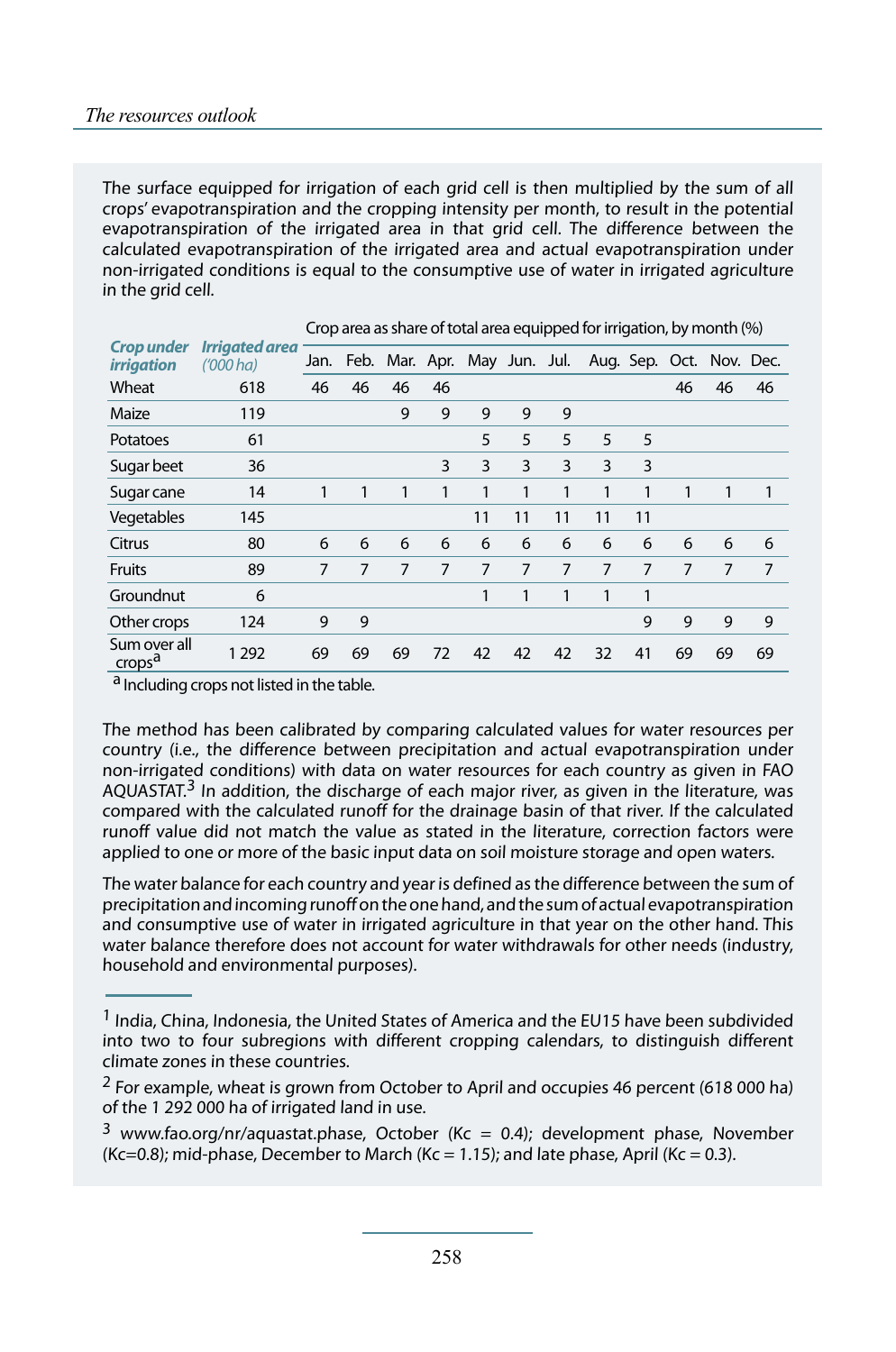However, *water withdrawal for irrigation* – the volume of water extracted from rivers, lakes and aquifers for irrigation purposes – should be used to measure the impact of irrigation on water resources. Irrigation water withdrawal normally far exceeds consumptive water use in irrigation because of the water lost during transport and distribution from its source to the crops. In rice irrigation, additional water is used for paddy field flooding, to facilitate land preparation, protect the plants and control weeds.

*Water-use efficiency* is defined as the ratio between the estimated consumptive water use in irrigation and irrigation water withdrawal. Data on country water withdrawal for irrigation were collected within the framework of the AQUASTAT programme (e.g., FAO, 2005a; 2005b). These data were compared with the consumptive use of irrigation to estimate water-use efficiency<sup>14</sup> at the country level. For the world, average water-use efficiency was estimated at about 44 percent in 2005/2007, varying from 22 percent in areas of abundant water resources (sub-Saharan Africa) to 54 percent in South Asia, where water scarcity calls for higher efficiencies (Table 6.10).

To estimate the irrigation water withdrawal in 2050, assumptions were made about possible developments in the water-use efficiency in each country. Unfortunately, there is little empirical evidence on which to base such assumptions. However, two factors have an impact on the development of water-use efficiency: the estimated level of water-use efficiency in the base year, and water scarcity.<sup>15</sup> A function was designed to capture the influence of these two parameters, bearing in mind that improving water-use efficiency is a very slow and difficult process. The overall result is that efficiency could increase by 2 percentage points, from 44 to 46 percent (Table 6.10). Such an increase in efficiency would be more pronounced in water-scarce regions (e.g., a 10 percentage point increase in the Near East and North Africa) than in regions with abundant water resources (e.g., increases of 3 percentage points or less in Latin America and sub-Saharan Africa). It is expected that under pressure from limited water resources and competition from other uses, demand management will play an important role in improving water-use efficiency in water-scarce regions. In contrast, in humid areas, the issue of water-use efficiency is much less relevant and is likely to receive little attention.

At the global level, irrigation water withdrawal is expected to grow by about 11 percent, from the current 2 620 km<sup>3</sup> per year to 2 906 km<sup>3</sup> in 2050 (Table 6.10), with an increase in developing countries of 14 percent (or 298 km3)

<sup>14.</sup> It should be noted that although the term "water-use efficiency" implies losses of water between source and destination, not all of this water is actually lost as much flows back into the river basin and aquifers and can be reused for irrigation.

<sup>15.</sup> Or "stress", measured as consumptive water use in irrigation as a percentage of renewable water resources.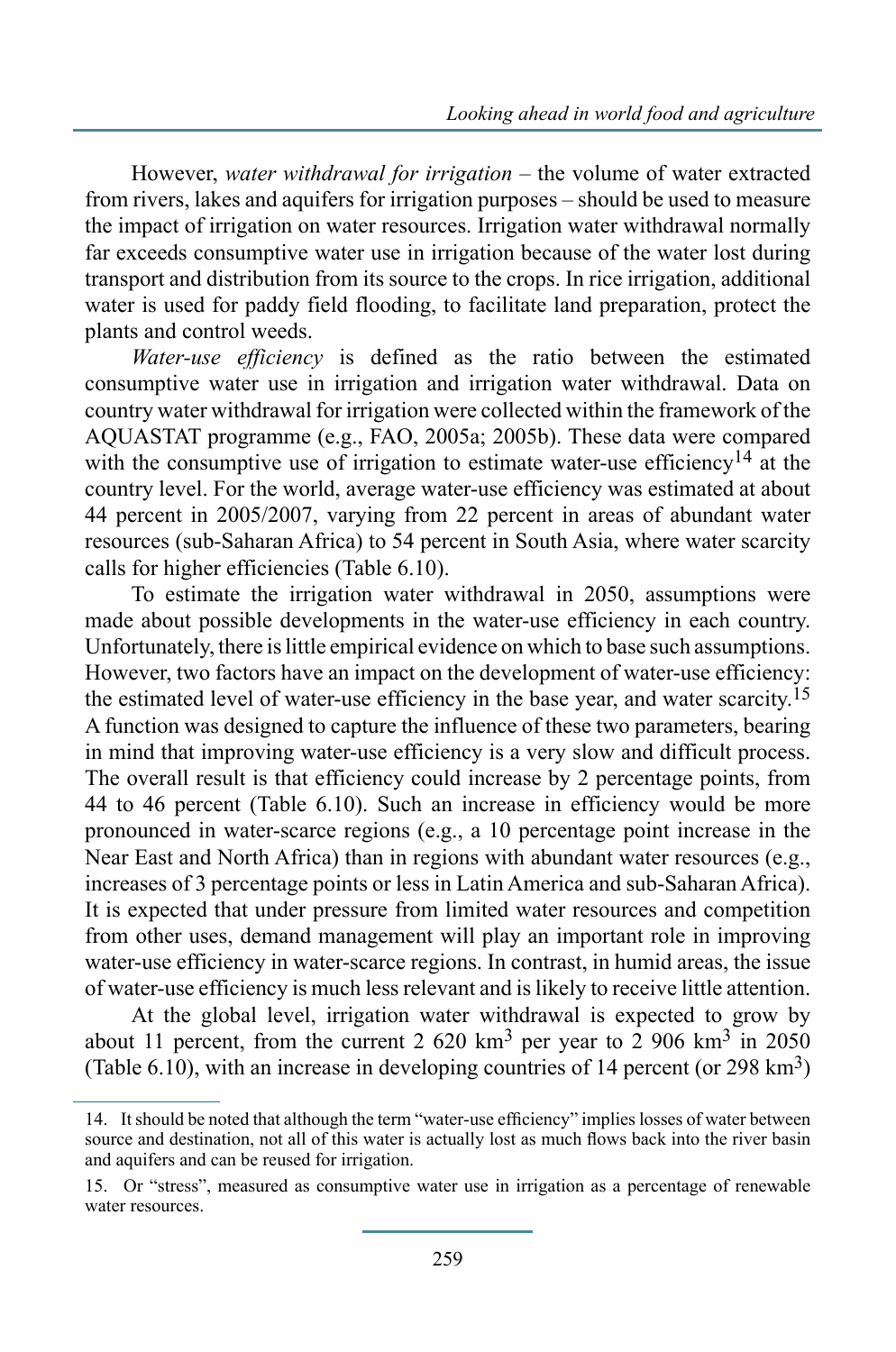being offset by a decline in developed countries of more than 2 percent  $(12 \text{ km}^3)$ . This increase in irrigation water withdrawal should be seen against the projected 17 percent increase in harvested irrigated area (from 321 million ha in 2005/2007 to 377 million ha in 2050; Table 6.8). The difference is due in part to the expected improvement in water-use efficiency, leading to a reduction in irrigation water withdrawal per irrigated hectare, and in part to changes in cropping patterns for some countries such as China, where a substantial shift in the irrigated area from rice to maize production is expected: irrigation water requirements for rice production are usually twice those for maize.

|                                | --------------- |                                              |               |                               |                                |                    |               |                                      |
|--------------------------------|-----------------|----------------------------------------------|---------------|-------------------------------|--------------------------------|--------------------|---------------|--------------------------------------|
|                                | Precipitation   | Renewable<br>water<br>resources <sup>a</sup> |               | Water-use<br>efficiency ratio | Irrigation water<br>withdrawal |                    | Pressure on   | water resources<br>due to irrigation |
|                                |                 |                                              | 2005/<br>2007 | 2050                          | 2005/<br>2007                  | 2050               | 2005/<br>2007 | 2050                                 |
| <b>Region</b>                  | (mm/year)       | $(km^3)$                                     |               | (%)                           |                                | (km <sup>3</sup> ) |               | (%)                                  |
| Developing countries           | 990             | 28 000                                       | 44            | 47                            | 2115                           | 2413               | 8             | 9                                    |
| Sub-Saharan Africa             | 850             | 3500                                         | 22            | 25                            | 55                             | 87                 | 2             | $\overline{2}$                       |
| Latin America and<br>Caribbean | 1530            | 13500                                        | 35            | 35                            | 181                            | 253                | 1             | $\overline{2}$                       |
| Near East and North Africa     | 160             | 600                                          | 51            | 61                            | 347                            | 374                | 58            | 62                                   |
| South Asia                     | 1050            | 2300                                         | 54            | 57                            | 819                            | 906                | 36            | 39                                   |
| East Asia                      | 1 1 4 0         | 8600                                         | 33            | 35                            | 714                            | 793                | 8             | 9                                    |
| World                          | 800             | 42000                                        | 44            | 46                            | 2620                           | 2906               | 6             | 7                                    |
| Developed countries            | 540             | 14000                                        | 42            | 43                            | 505                            | 493                | 4             | 4                                    |

#### **Table 6.10**

**Annual renewable water resources and irrigation water withdrawal**

a At the regional level, includes incoming flows.

*Source:* Author.

Irrigation water withdrawal in 2005/2007 was estimated to account for only 6 percent of total renewable water resources in the world (Table 6.10). However, there are wide variations among countries and regions, with the Near East and North Africa using 58 percent of its water resources in irrigation, while Latin America uses barely 1 percent of its. At the country level, variations are even higher. In the base year (2005/2007), 11 countries used more than 40 percent of their water resources for irrigation, creating a situation that can be considered critical. Another eight countries consumed more than 20 percent of their water resources, a threshold sometimes used to indicate impending water scarcity. The situation is expected to worsen by 2050, with two more countries crossing the 40 percent and four the 20 percent thresholds. If the expected additional water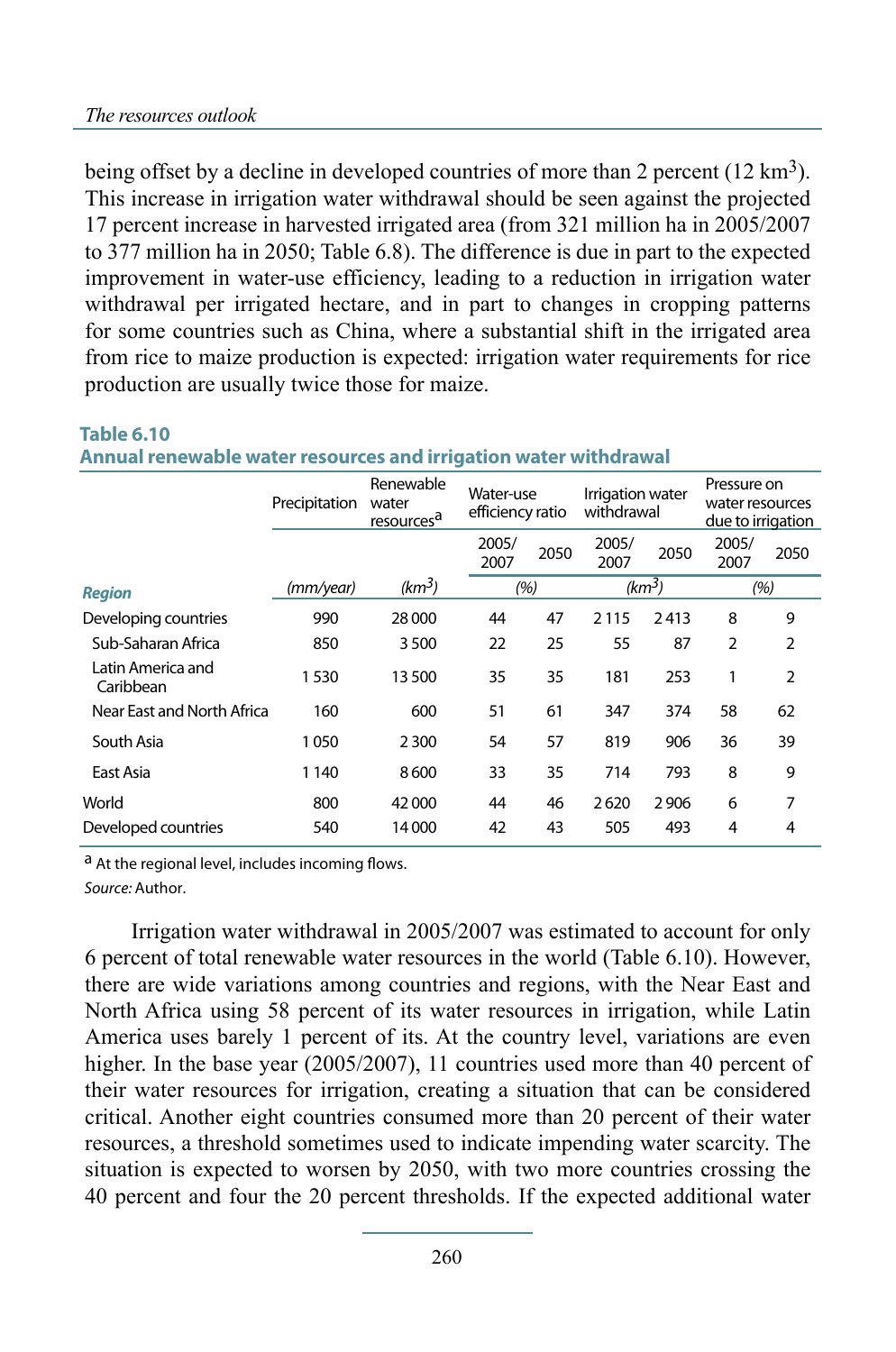withdrawals needed for non-agricultural use are added, the picture does not change much, as agriculture represents the bulk of water withdrawal.

Nevertheless, for several countries, relatively low national figures may give an overly optimistic impression of the level of water stress: for example, China is facing severe water shortage in the north, while the south still has abundant water resources. In 2005/2007, four countries – the Libyan Arab Jamahiriya, Saudi Arabia, Yemen and Egypt – used volumes of water for irrigation that were larger than their annual renewable water resources. Groundwater mining also occurs in parts of some other countries in the Near East, and in South and East Asia, Central America and the Caribbean, even if the water balance at the national level may still be positive.

In conclusion, for the developing countries as a whole, water use in irrigation currently represents a relatively small part of their total water resources and there remains significant potential for further irrigation development. With the relatively small increase in irrigation water withdrawal expected between 2005/2007 and 2050, this situation will not change much at the aggregate level. However, locally and in some countries, there are already very severe water shortages, particularly in the Near East and North Africa.

### **By how much do crop yields need to rise?**

As discussed, it is expected that growth in crop yields will continue to be the mainstay of crop production growth, accounting for some 70 percent of production growth in developing countries, and for 100 percent in developed countries. Although the marked deceleration in crop production growth foreseen for the future (Table 6.2) could point to a similar deceleration in growth of crop yields, such growth will continue to be needed. Questions often asked are: Will yield increases continue to be possible? and What is the potential for continuing such growth? There is a realization that a new green revolution or one-off quantum jumps in yields are unlikely to occur, and some believe that yield ceilings for some major crops have been, or are rapidly being, reached. Empirical evidence shows that the accumulation of slower, evolutionary annual increments in yields has been far more important than quantum jumps in yields, for all major crops (e.g., Byerlee, 1996).

### *Harvested land and yields for major crops*

As mentioned, the production projections for the 34 crops covered in this chapter are unfolded into and tested against FAO experts' perceptions of feasible landyield combinations, based on whatever knowledge is available for each agroecological rainfed and irrigated environment. Major inputs into this evaluation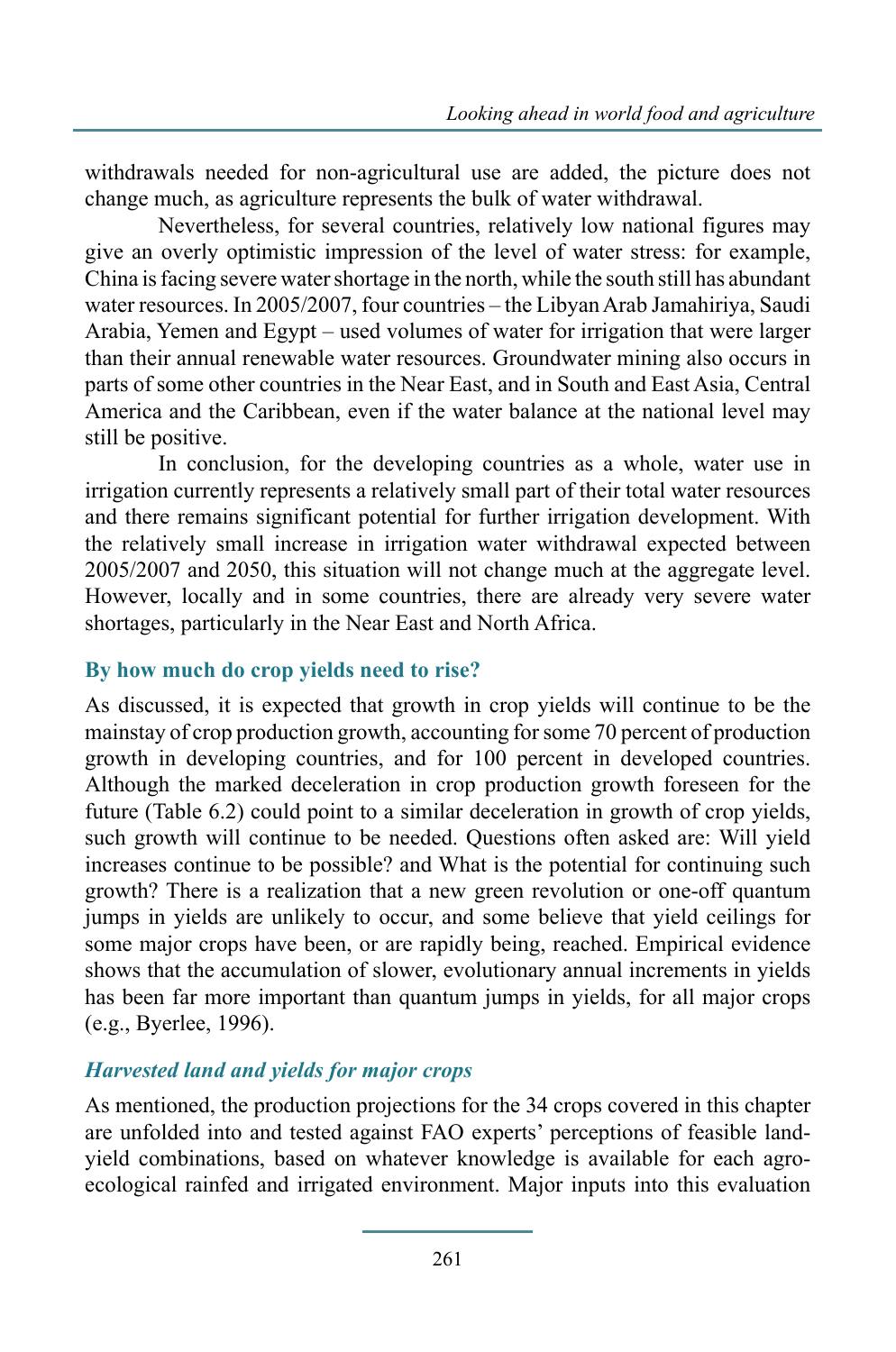are the GAEZ-based (Fischer *et al.*, 2002) estimates regarding the availability of land suitable for growing crops, and the yields attainable in each country and each agro-ecological environment. In practice, such estimates are introduced as constraints to land and yield expansion, but they also act as a guide to what can be grown where. The resulting land and yield projections, although partly based on past performance, are not mere extrapolations of historical trends, as they take into account current knowledge about changes expected in the future.

The overall result for yields of all the crops covered in this study (aggregated with standard price weights) is that the global average annual rate of growth over the projection period will be roughly half that of the historical period: 0.8 percent per annum from 2005/2007 to 2050, against 1.7 percent per annum from 1961 to 2007. For developing countries, the equivalent annual growth rates are 0.9 and 2.1 percent. This slowdown in yield growth is a gradual process that has been under way for some time; for example, yield growth from 1997 to 2007 was 1.3 percent per annum for the world, and 1.6 percent for developing countries. The slowdown reflects the deceleration in crop production growth explained earlier.

#### **Table 6.11**

| Areas and yields for major crops in the world |                  |       |         |                |       |      |             |       |        |
|-----------------------------------------------|------------------|-------|---------|----------------|-------|------|-------------|-------|--------|
|                                               | Production       |       |         | Harvested area |       |      | Yield       |       |        |
|                                               | (million tonnes) |       |         | (million ha)   |       |      | (tonnes/ha) |       |        |
|                                               | 1961/            | 2005/ | 2050    | 1961/          | 2005/ | 2050 | 1961/       | 2005/ | 2050   |
| Crop                                          | 1963             | 2007  |         | 1963           | 2007  |      | 1963        | 2007  |        |
| Wheat                                         | 235              | 611   | 907     | 206            | 224   | 242  | 1.14        | 2.72  | 3.75   |
| Rice (paddy)                                  | 227              | 641   | 784     | 117            | 158   | 150  | 1.93        | 4.05  | 5.23   |
| Maize                                         | 210              | 733   | 1153    | 106            | 155   | 190  | 1.99        | 4.73  | 6.06   |
| Soybeans                                      | 27               | 218   | 514     | 24             | 95    | 141  | 1.14        | 2.29  | 3.66   |
| Pulses                                        | 41               | 60    | 88      | 69             | 71    | 66   | 0.59        | 0.84  | 1.33   |
| <b>Barley</b>                                 | 84               | 138   | 189     | 59             | 57    | 58   | 1.43        | 2.43  | 3.24   |
| Sorghum                                       | 44               | 61    | 111     | 48             | 44    | 47   | 0.93        | 1.39  | 2.36   |
| Millet                                        | 25               | 32    | 48      | 43             | 36    | 34   | 0.58        | 0.86  | 1.43   |
| Seed cotton                                   | 30               | 71    | 90      | 32             | 36    | 32   | 0.92        | 1.95  | 2.80   |
| Rape seed                                     | 4                | 50    | 106     | 7              | 31    | 36   | 0.56        | 1.61  | 2.91   |
| Groundnuts                                    | 15               | 36    | 74      | 17             | 24    | 39   | 0.86        | 1.49  | 1.91   |
| Sunflower                                     | 7                | 30    | 55      | 7              | 23    | 32   | 1.00        | 1.29  | 1.72   |
| Sugar cane                                    | 417              | 1413  | 3 3 8 6 | 9              | 21    | 30   | 48.34       | 67.02 | 112.34 |

### **Areas and yields for major crops in the world**

Crops selected and ordered according to (harvested) land use in 2005/2007. *Source:* Author.

Although discussing yield growth at this level of aggregation is not very helpful, the overall slowdown reflects a pattern common to most of the crops covered in this study. Exceptions include citrus and sesame, for which strong demand growth is foreseen in the future, or which are grown in land-scarce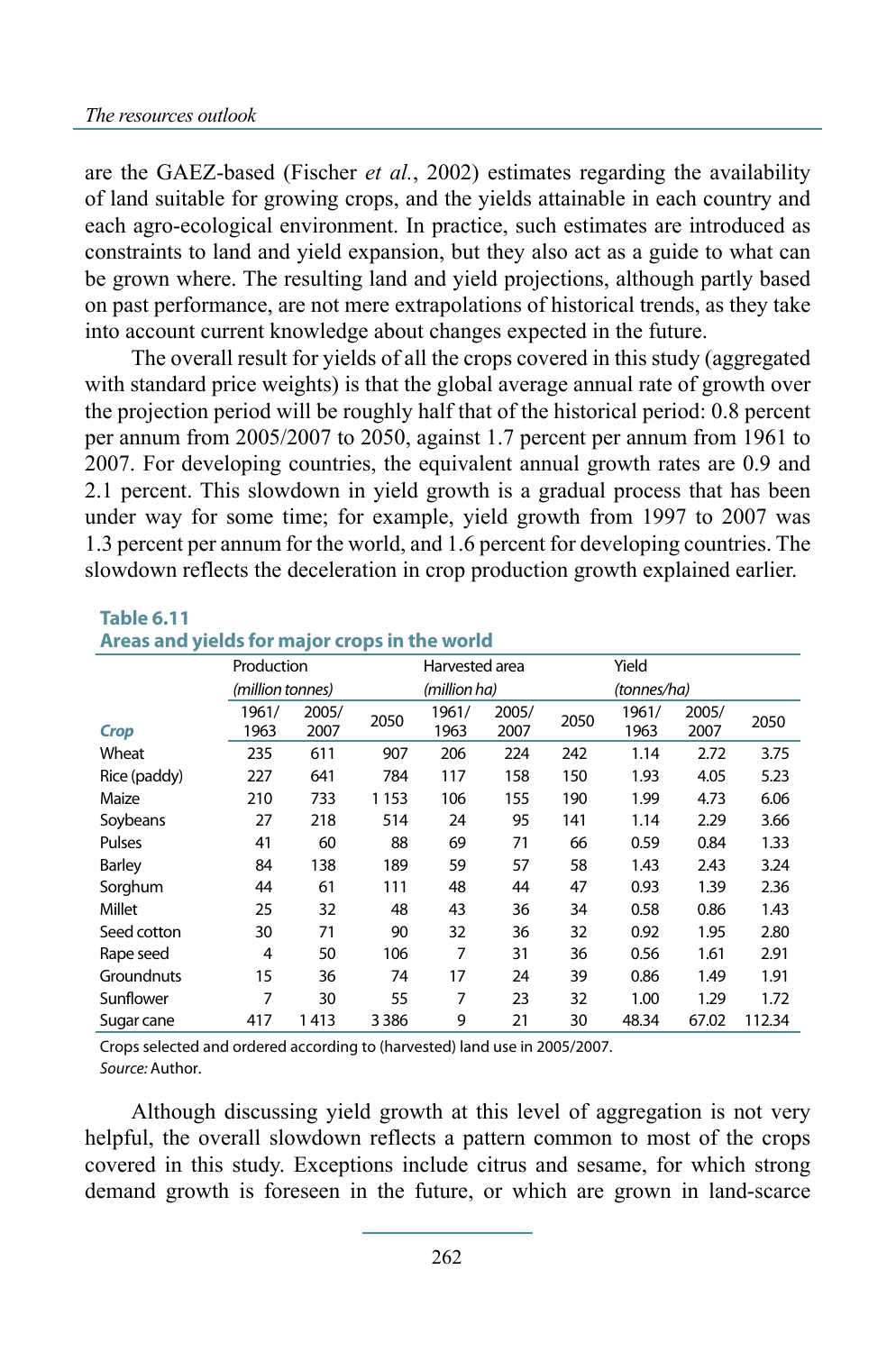environments. The remarkable growth in soybean area and production in developing countries (Table 6.11) has been mainly due to explosive growth in Brazil and Argentina. Soybean is expected to continue to be one of the most dynamic crops, albeit with a more moderate rate of production increase than in the past, bringing the developing countries' share in world soybean production to more than 70 percent by 2050, with four countries – Brazil, Argentina, China and India – accounting for 90 percent of total production in developing countries.

#### **Table 6.12**

### **Cereal yields, rainfed and irrigated**

|         |           | World                        |               |      |                      |                 |                           |                              | Developing countries |      |               |                 |                           |
|---------|-----------|------------------------------|---------------|------|----------------------|-----------------|---------------------------|------------------------------|----------------------|------|---------------|-----------------|---------------------------|
|         |           | Average yield<br>(tonnes/ha) |               |      | Annual growth<br>(%) |                 |                           | Average yield<br>(tonnes/ha) |                      |      | (%)           | Annual growth   |                           |
| Crop    |           | 1961/<br>1963                | 2005/<br>2007 | 2050 | $1961 -$<br>2007     | 1987<br>$-2007$ | 2005/<br>$2007 -$<br>2050 | 1961/<br>1963                | 2005/<br>2007        | 2050 | 1961–<br>2007 | 1987<br>$-2007$ | 2005/<br>$2007 -$<br>2050 |
| Wheat   | total     | 1.14                         | 2.72          | 3.75 | 2.1                  | 1.0             | 0.7                       | 0.87                         | 2.69                 | 4.00 | 2.9           | 1.5             | 0.9                       |
|         | rainfed   |                              | 2.37          | 3.17 |                      |                 | 0.7                       |                              | 1.67                 | 2.57 |               |                 | 1.0                       |
|         | irrigated |                              | 3.50          | 5.08 |                      |                 | 0.8                       |                              | 3.41                 | 5.06 |               |                 | 0.9                       |
| Rice    | total     | 1.93                         | 4.05          | 5.23 | 1.8                  | 1.1             | 0.6                       | 1.82                         | 3.98                 | 5.18 | 1.9           | 1.1             | 0.6                       |
| (paddy) | rainfed   |                              | 2.54          | 3.26 |                      |                 | 0.6                       |                              | 2.54                 | 3.26 |               |                 | 0.6                       |
|         | irrigated |                              | 5.10          | 6.40 |                      |                 | 0.5                       |                              | 5.04                 | 6.37 |               |                 | 0.5                       |
| Maize   | total     | 1.99                         | 4.72          | 6.06 | 2.0                  | 1.9             | 0.6                       | 1.16                         | 3.22                 | 4.56 | 2.5           | 2.1             | 0.8                       |
|         | rainfed   |                              | 4.26          | 5.58 |                      |                 | 0.6                       |                              | 2.70                 | 3.69 |               |                 | 0.7                       |
|         | irrigated |                              | 6.74          | 7.43 |                      |                 | 0.2                       |                              | 5.27                 | 6.53 |               |                 | 0.5                       |
| All     | total     | 1.40                         | 3.23          | 4.34 | 1.9                  | 1.4             | 0.7                       | 1.17                         | 2.91                 | 4.08 | 2.2           | 1.5             | 0.8                       |
| cereals | rainfed   |                              | 2.64          | 3.58 |                      |                 | 0.7                       |                              | 1.97                 | 2.80 |               |                 | 0.8                       |
|         | irrigated |                              | 4.67          | 6.10 |                      |                 | 0.6                       |                              | 4.39                 | 5.90 |               |                 | 0.7                       |

Base year data for China adjusted.

*Source:* Historical data from FAOSTAT.

For cereals, which occupy half (51 percent) of the harvested area in the world and in developing countries, the slowdown in yield growth would be particularly pronounced: from 1.9 percent per annum in the historical period to 0.7 percent over the projection period for the world; and from 2.2 to 0.8 percent in developing countries (Table 6.12). This slowdown too has been under way for some time.

The differences in sources of growth among regions have been discussed. It should be noted that irrigated land is expected to play a more important role in the increase of maize production, almost entirely owing to China – which accounts for more than 40 percent of developing countries' maize production – where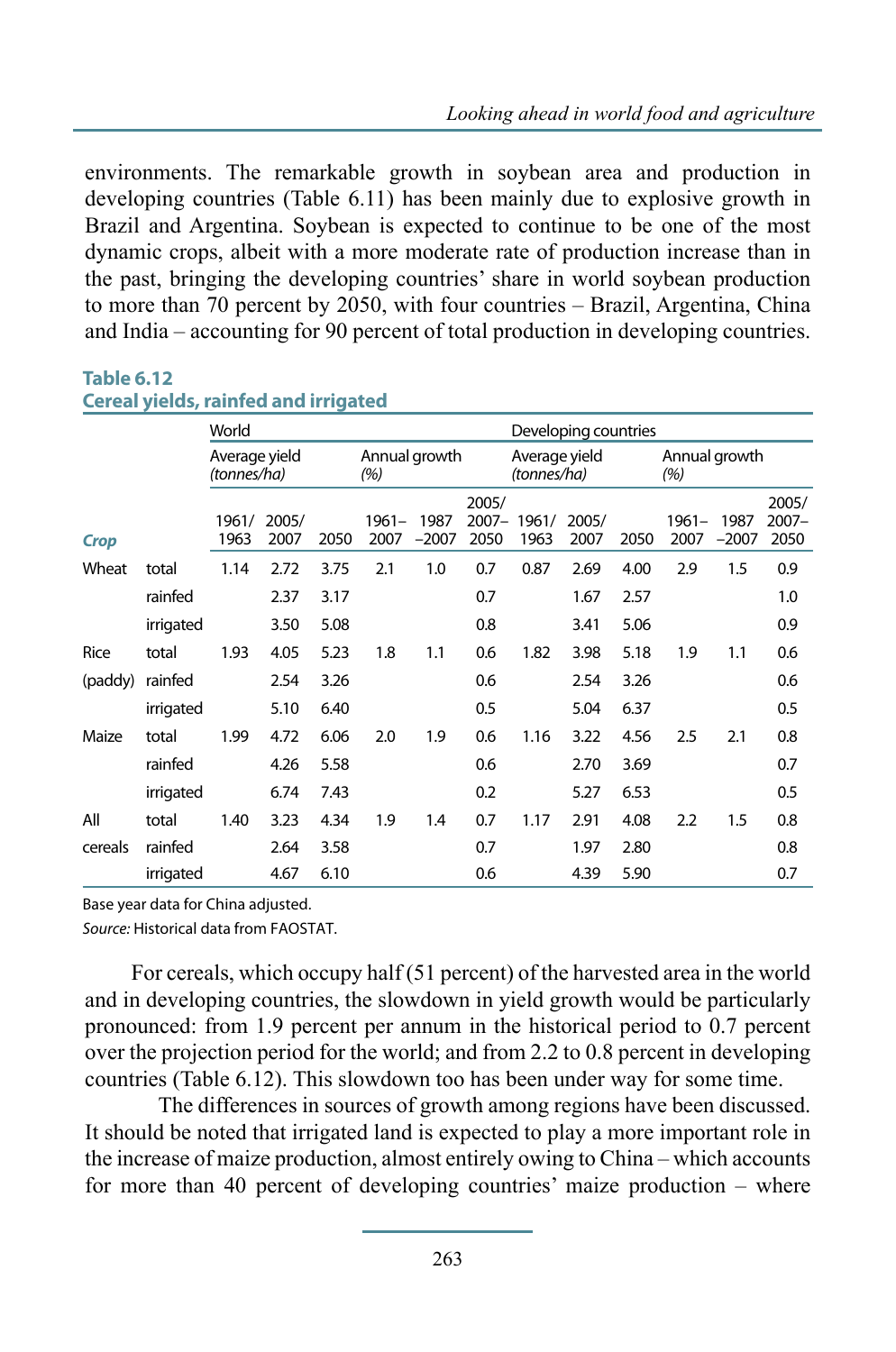irrigated land allocated to maize could more than double. Part of the continued, albeit slowing, growth in yields is due to a rising share of irrigated production (normally with much higher cereal yields) in total production. This would lead to yield increases even if rainfed and irrigated cereal yields did not grow at all.

 Yield increases are often credited (e.g., Borlaug, 1999) with saving land and thus diminishing pressure on the environment, such as by reducing deforestation. Using cereals as an example, the reasoning is as follows: if the average global cereal yield had not grown since 1961/1963, when it was 1 405 kg per hectare, 1 620 million ha would have been needed to grow the 2 276 million tonnes of cereals the world produced in 2005/2007; this amount was actually obtained from an area of only 705 million ha, at an average yield of 3 230 kg/ha; therefore, 915 million ha were saved because of yield increases for cereals alone. This conclusion should be qualified however, because if there had been no yield growth, the most probable outcome would have been much lower production, owing to lower demand resulting from higher cereal prices, and somewhat more land under cereals. Furthermore, in many countries, the alternative of land expansion instead of yield increases does not exist.

### *The scope for yield increases*

Despite the increases in land under cultivation in land-abundant countries, much agricultural production growth has been based on the growth of yields, and will need increasingly to be so. What is the potential for continuing yield growth? In countries and localities where the potential of existing technology is being exploited fully, subject to the agro-ecological constraints specific to each locality, further growth – or even maintenance – of current yield levels will depend on further progress in agricultural research. In places where yields are nearing the ceilings obtained on research stations, the scope for raising them further is far more limited than in the past (Sinclair, 1998). Nevertheless, yields have continued to increase, albeit at a decelerating rate. For example, wheat yields in South Asia, which accounts for about a third of the developing countries' area under wheat, increased by 40 kg/ha per year between 1961 and 2007 (27 kg/ha over the last decade), and are projected to grow by 32 kg/ha per year over the period 2005/2007 to 2050. The equivalent increases for the developing countries overall are 50 kg/ha (past; Figure 6.9) and 30 kg/ha (future) per annum.

The variation in yields among countries remains very wide. Table 6.13 illustrates this for wheat, rice and maize in developing countries. Current yields in the 10 percent of countries with the lowest yields (the bottom decile, excluding countries with less than 50 000 ha under the crop) are generally less than onefifth (24 percent for maize) of the yields of the best performers (top decile), and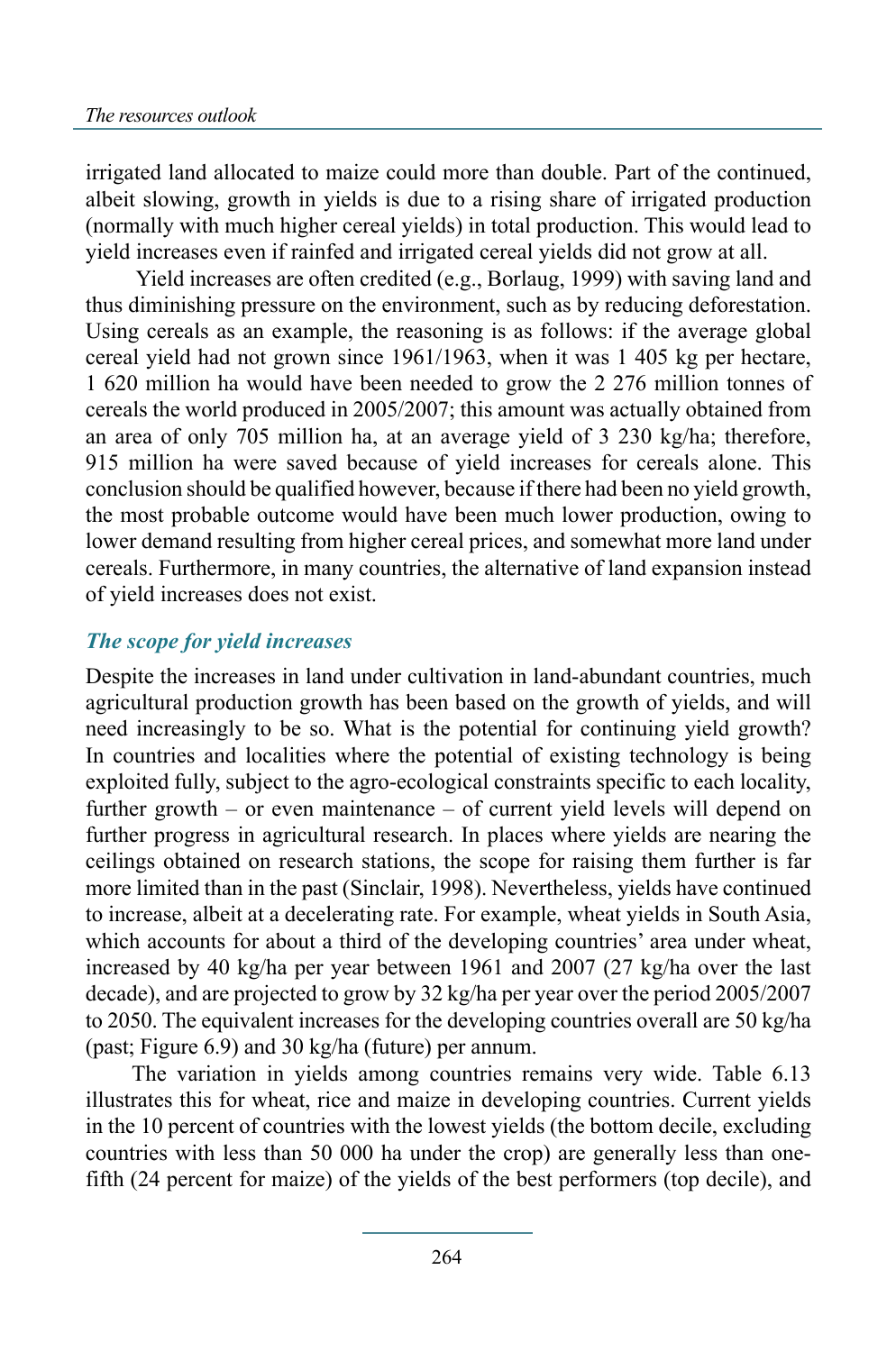this gap has been worsening over time. If sub-national data were available, a similar pattern would probably be seen for within-country differences as well. For wheat and maize, the gap between worst and best performers is projected to persist until 2050, while for rice it may be somewhat narrowed by 2050, with yields in the bottom decile reaching 25 percent of those in the top. This may reflect the more limited scope for raising the yields of top rice performers than in the past. However, countries included in the bottom and top deciles account for only a minor share of total wheat and rice production; it is more important to examine what will happen to yield levels in the countries that account for the bulk of production. Current (unweighted) average yields of the largest producers<sup>16</sup> are about half those (40 percent for maize) achieved by the top performers (Table 6.13). In spite of continuing yield growth in these largest producing countries, this situation is expected to remain essentially unchanged by 2050.





The break in the series for East Asia (and thus for all developing countries) is due to a downwards adjustment of the base year data for yields in China. *Source:* Historical data from FAOSTAT.

<sup>16.</sup> The top 10 percent of countries ranked according to area allocated to the crop examined. For 2005/2007 these countries are China, India and Turkey for wheat; India, China, Indonesia, Bangladesh and Thailand for rice; and China, Brazil, India, Mexico, Nigeria, Indonesia and the United Republic of Tanzania for maize.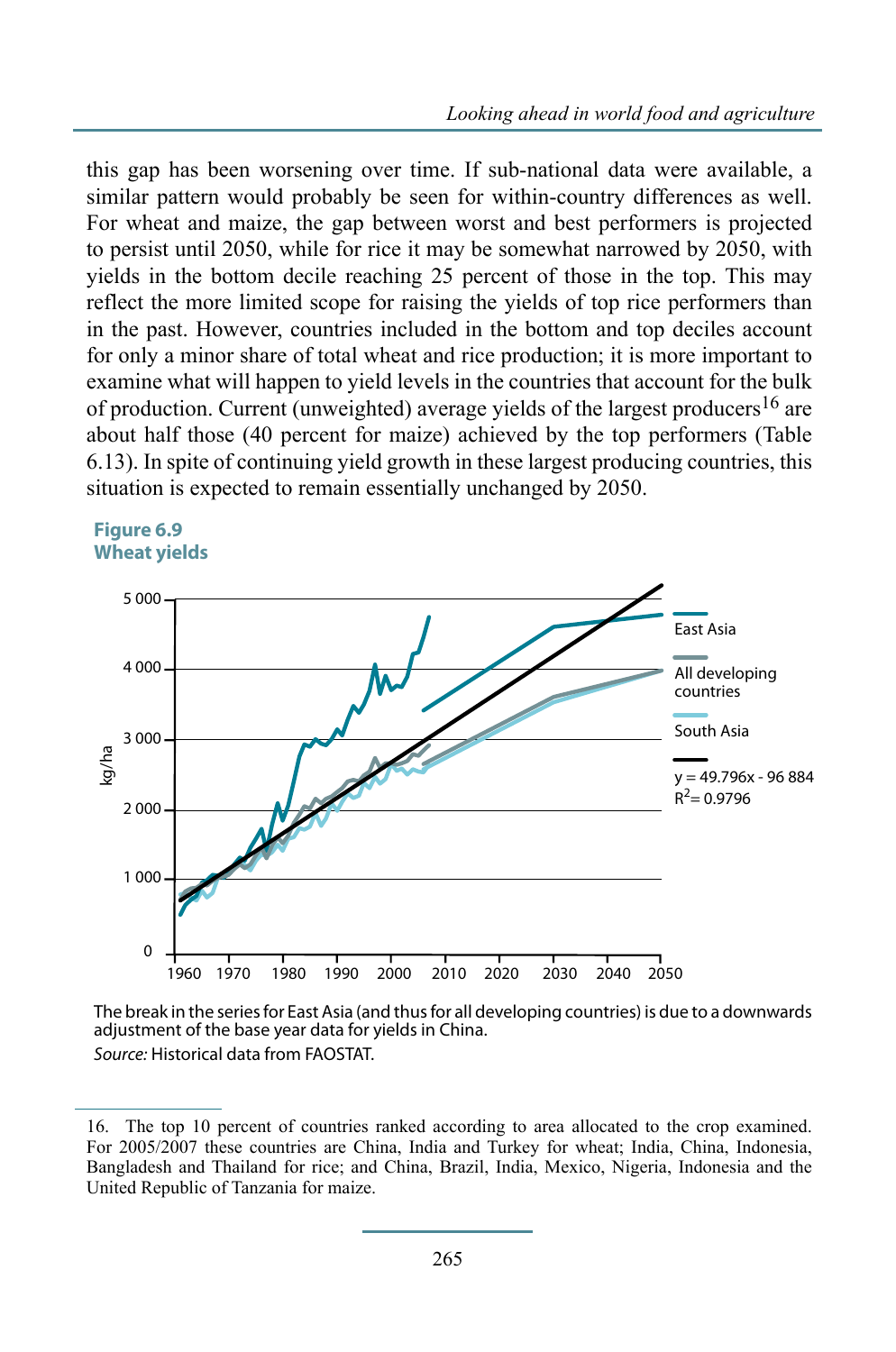#### **Table 6.13**

**Average wheat, rice and maize yields in developing countries**

|                                         | 1961/1963 |           | 2005/2007 |                | 2050     |           |
|-----------------------------------------|-----------|-----------|-----------|----------------|----------|-----------|
|                                         | (tonnes/  | (% of top | (tonnes/  | $%$ of top     | (tonnes/ | (% of top |
| <b>Crop</b>                             | ha)       | decile)   | ha)       | decile         | ha)      | decile)   |
| Wheat                                   |           |           |           |                |          |           |
| Number of developing countries included | 31        |           | 32        |                | 33       |           |
| Top decile                              | 2.15      |           | 5.65      |                | 9.02     |           |
| <b>Bottom decile</b>                    | 0.40      | 18        | 0.83      | 15             | 1.50     | 17        |
| Decile of largest producers (by area)   | 0.87      | 40        | 3.13      | 55             | 4.65     | 52        |
| All countries included                  | 0.98      | 46        | 2.35      | 42             | 3.77     | 42        |
| World                                   | 1.48      |           | 2.85      |                | 3.60     |           |
| Rice (paddy)                            |           |           |           |                |          |           |
| Number of developing countries included | 44        |           | 53        |                | 56       |           |
| Top decile                              | 4.66      |           | 7.52      |                | 9.84     |           |
| Bottom decile                           | 0.67      | 14        | 1.06      | 14             | 2.48     | 25        |
| Decile of largest producers (by area)   | 1.84      | 39        | 4.16      | 55             | 5.19     | 53        |
| All countries included                  | 1.90      | 41        | 3.70      | 49             | 5.15     | 52        |
| World                                   | 2.19      |           | 3.74      |                | 5.33     |           |
| Maize                                   |           |           |           |                |          |           |
| Number of developing countries included | 58        |           | 69        |                | 67       |           |
| Top decile                              | 2.16      |           | 7.77      |                | 9.82     |           |
| <b>Bottom decile</b>                    | 0.52      | 24        | 0.53      | $\overline{7}$ | 1.54     | 16        |
| Decile of largest producers (by area)   | 1.21      | 56        | 3.15      | 41             | 4.92     | 50        |
| All countries included                  | 1.07      | 50        | 2.49      | 32             | 3.87     | 39        |
| World                                   | 1.47      |           | 3.77      |                | 4.40     |           |

Only countries with more than 50 000 ha of harvested area are included.

Countries included in each decile are not necessarily the same for all years.

Average yields are simple averages, not weighted by area.

*Source:* Author.

Based on this analysis, a prima facie case could be made that there has been, and still is, considerable slack in the crop yields of different countries, which could be exploited if the economic incentives are sufficient. However, the wide differences in yields among major cereal producing countries do not necessarily imply that the lagging countries have scope for yield increases equal to the inter-country yield gaps. Part of these yield differences simply reflect differing agro-ecological conditions, although not all, and perhaps not even the major part, can be ascribed to such conditions, as there are wide yield differences even among countries with fairly similar agro-ecological environments. In these cases, differences in the socio-economic and policy environments probably play a major role. The literature distinguishes two components of yield gaps: agroenvironmental and other non-transferable factors, which create gaps that cannot be narrowed; and crop management practices, such as suboptimal use of inputs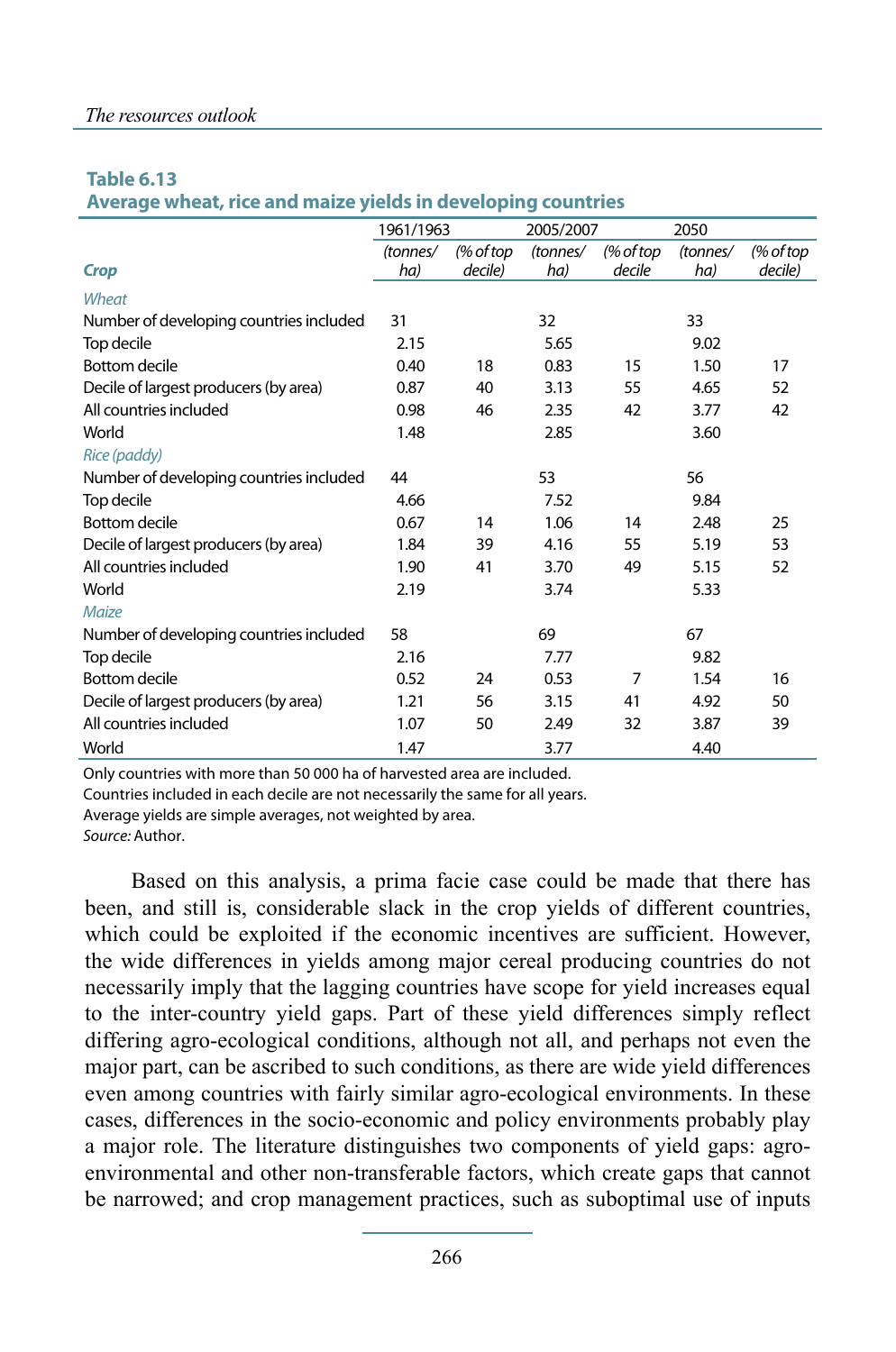and other cultural practices. This second component can be narrowed – provided it makes economic sense to do so – and is therefore termed the "exploitable" or "bridgeable yield gap".

Duwayri, Tran and Nguyen (1999) state that the theoretical maximum yields for both wheat and rice are probably in the order of 20 tonnes/ha. On experimental stations, yields of 17 tonnes/ha have been reached in subtropical climates and of 10 tonnes/ha in the tropics. FAO (1999) reports that concerted efforts in Australia to reduce the exploitable yield gap increased rice yields from 6.8 tonnes/ha in 1985/1989 to 8.4 tonnes/ha in 1995/1999, with many individual farmers obtaining 10 to 12 tonnes/ha.

To draw conclusions on the scope for narrowing the yield gap, it is necessary to separate the "non-transferable" part of the gap from the "exploitable" part. One way of doing so is to compare the yields obtained from the same crop varieties grown in different locations with similar physical characteristics (climate, soil, terrain); this eliminates the non-transferable part of the comparison. This can start with an examination of data from the GAEZ analysis on the suitability of land in different countries for producing the given crop under specific technology packages. These data make it possible to derive a national maximum obtainable yield by weighting the yield obtainable in each suitability class with the estimated land area in that class. The derived national obtainable yield can then be compared with data on actual national average yields. The findings presented in Table 6.14 seem to confirm the hypothesis that a good part of the yield gap is of the exploitable type.

Countries with similar attainable averages for any given crop and technology level may be considered to be agro-ecologically similar for that crop. Naturally, any two countries can have similar attainable yields but for very different reasons; for example, in some countries the limiting factors may be temperature and radiation, in others soil and terrain characteristics or moisture availability. Nevertheless, the GAEZ average attainable yields for any crop can be taken as a rough index of agro-ecological similarity among countries for producing that crop under the specified conditions.

Table 6.14 shows the agro-ecologically attainable national average wheat yields for 16 countries,  $17$  and compares them with actual prevailing yields.<sup>18</sup> These countries span a wide range of agro-ecological endowments for wheat

<sup>17.</sup> Countries with more than 4 million tonnes of wheat production in 2003/2007 and rainfed agriculture accounting for more than 90 percent of total wheat production (except for Turkey, with 80 percent).

<sup>18.</sup> This comparison is somewhat distorted, as the results of the GAEZ analysis (Fischer, van Velthuizen and Nachtergaele, 2009) available at the time of writing deal with rainfed agriculture only, while the national statistics also include irrigated agriculture.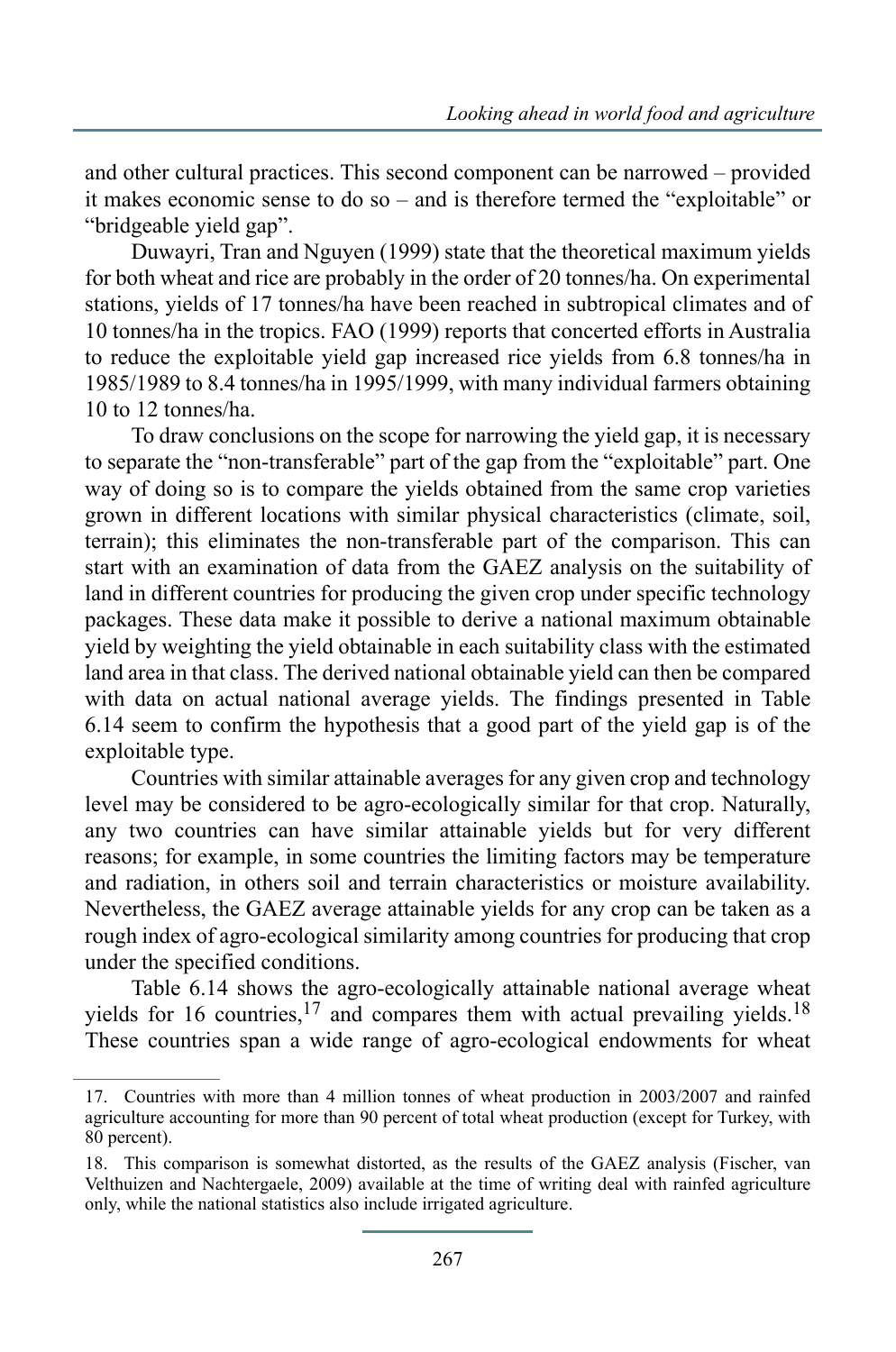production, with some having a high proportion of their wheat land in the very suitable category (e.g., France and Poland), and others having high proportions in the suitable and moderately suitable categories (e.g., Kazakhstan and Canada). Attainable average yields in these countries range from more than 7 tonnes/ha in Hungary, Romania, France and Ukraine to less then 4 tonnes/ha in the Russian Federation, Kazakhstan and Canada.

| Agro-ecological suitability for rainfed wheat production, selected countries |              |                  |                   |                                     |             |                             |                                     |         |      |                          |
|------------------------------------------------------------------------------|--------------|------------------|-------------------|-------------------------------------|-------------|-----------------------------|-------------------------------------|---------|------|--------------------------|
|                                                                              | Area         | Yield attainable |                   |                                     |             | Actual average<br>2003/2007 |                                     |         |      |                          |
|                                                                              | Total        | Very             | suitable Suitable | Moderately<br>suitable <sup>a</sup> | Very        | suitable Suitable           | Moderately<br>suitable <sup>a</sup> | Average | Area | Yield                    |
| <b>Country</b>                                                               | (million ha) |                  |                   |                                     | (tonnes/ha) |                             |                                     |         | ha)  | (million (tonnes/<br>ha) |
| Romania                                                                      | 14.4         | 8.3              | 4.2               | 1.9                                 | 9.0         | 6.9                         | 5.2                                 | 7.9     | 2.0  | 2.6                      |
| Hungary                                                                      | 7.9          | 3.6              | 2.8               | 1.4                                 | 8.8         | 7.1                         | 4.8                                 | 7.5     | 1.1  | 4.0                      |
| France                                                                       | 27.6         | 17.1             | 7.8               | 2.7                                 | 8.0         | 6.6                         | 4.6                                 | 7.3     | 5.2  | 6.8                      |
| Ukraine                                                                      | 53.7         | 21.6             | 25.6              | 6.5                                 | 8.5         | 6.5                         | 5.2                                 | 7.1     | 5.3  | 2.5                      |
| Poland                                                                       | 28.6         | 13.7             | 6.3               | 8.6                                 | 8.5         | 6.8                         | 4.9                                 | 7.0     | 2.2  | 3.8                      |
| Germany                                                                      | 18.3         | 6.7              | 6.1               | 5.4                                 | 8.3         | 6.7                         | 4.9                                 | 6.7     | 3.1  | 7.3                      |
| Italy                                                                        | 5.8          | 1.9              | 2.6               | 1.3                                 | 8.1         | 6.1                         | 4.0                                 | 6.3     | 2.1  | 3.5                      |
| <b>USA</b>                                                                   | 357.8        | 124.9            | 132.2             | 100.7                               | 8.4         | 6.0                         | 4.1                                 | 6.3     | 20.3 | 2.8                      |
| UK                                                                           | 11.2         | 2.4              | 4.9               | 3.9                                 | 7.7         | 6.5                         | 4.4                                 | 6.0     | 1.9  | 7.8                      |
| <b>Turkey</b>                                                                | 24.8         | 2.5              | 9.4               | 13.0                                | 6.6         | 5.8                         | 4.7                                 | 5.3     | 8.9  | 2.2                      |
| Denmark                                                                      | 4.3          | 1.3              | 1.1               | 1.9                                 | 6.7         | 5.7                         | 4.1                                 | 5.3     | 0.7  | 7.0                      |
| Argentina                                                                    | 87.6         | 8.3              | 36.0              | 43.3                                | 6.6         | 5.2                         | 3.7                                 | 4.6     | 5.6  | 2.6                      |
| Australia                                                                    | 47.4         | 3.7              | 15.5              | 28.2                                | 6.7         | 5.2                         | 3.6                                 | 4.4     | 12.7 | 1.5                      |
| Russian<br>Federation                                                        | 406.1        | 91.9             | 168.0             | 146.2                               | 5.9         | 3.9                         | 2.4                                 | 3.8     | 23.0 | 1.9                      |
| Kazakhstan                                                                   | 20.6         | 0.2              | 3.3               | 17.0                                | 5.7         | 4.9                         | 2.9                                 | 3.3     | 11.9 | 1.1                      |
| Canada                                                                       | 158.9        | 12.8             | 43.0              | 103.2                               | 5.8         | 3.3                         | 2.2                                 | 2.8     | 9.5  | 2.5                      |

**Table 6.14**

a Moderately suitable under high inputs. The data on potentials exclude marginally suitable land that in the GAEZ analysis is not considered appropriate for high-input farming. *Sources:* Fischer, van Velthuizen and Nachtergaele, 2009; FAOSTAT.

The divergence between economically efficient and agro-ecologically attainable yields can be very wide. For example, the United Kingdom and the United States of America have nearly equal attainable yields (6.0 to 6.3 tonnes/ha, although the United States has much more land suitable for wheat than the United Kingdom), but actual yields are 7.8 tonnes/ha in the United Kingdom (exceeding what the GAEZ evaluation suggests as attainable on average) and 2.8 tonnes/ha in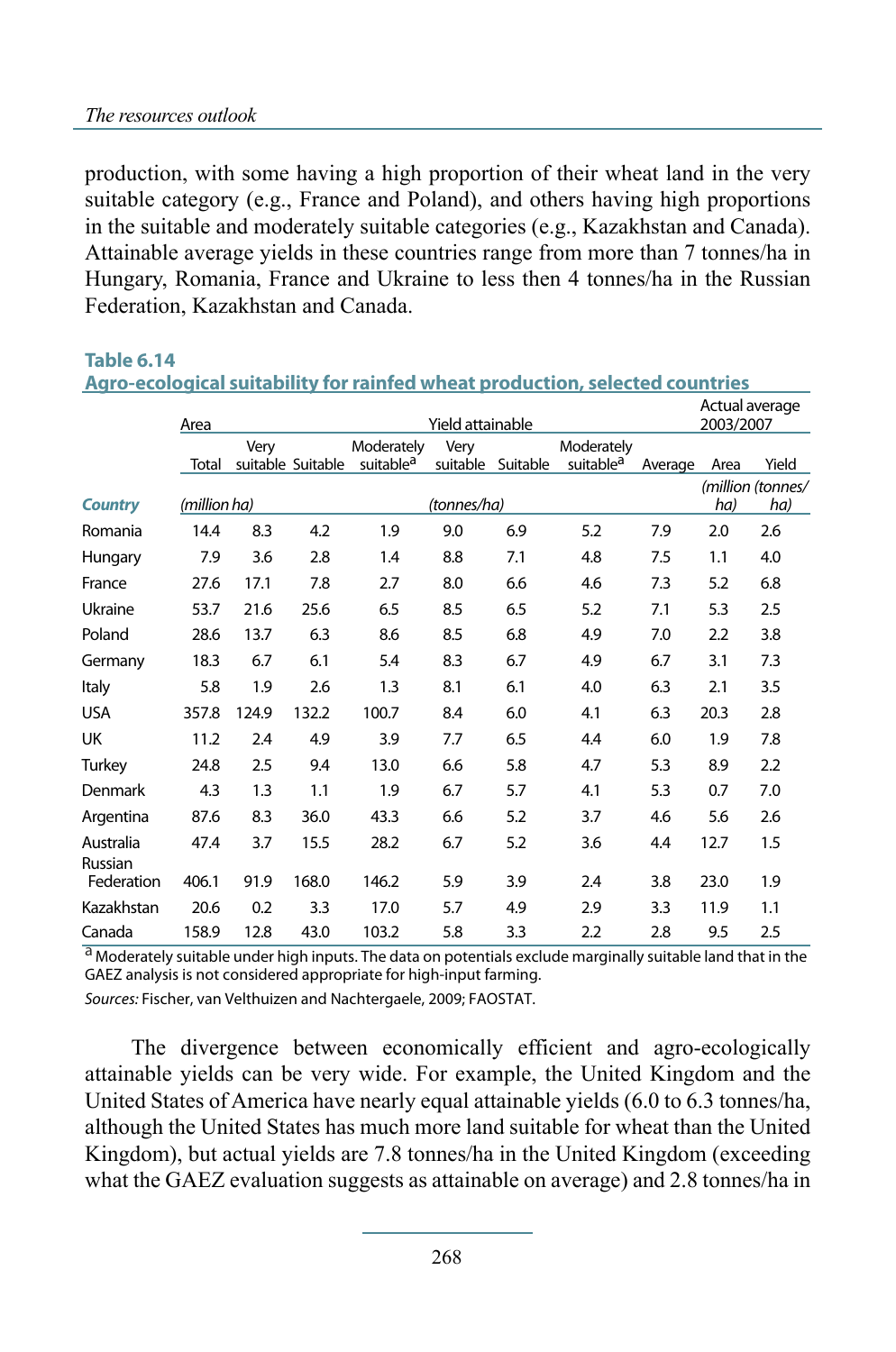the United States. Although the United States' yields are only a fraction of those that are agro-ecologically attainable and those that prevail in the United Kingdom, the United States is not necessarily a less efficient wheat producer than the United Kingdom in terms of production costs. Other examples of economically efficient wheat producers with low yields in relation to their agronomic potentials include Argentina (2.6 tonnes/ha actual versus 4.6 tonnes/ha attainable) and Ukraine (2.5 versus 7.1 tonnes/ha).

The yield gap in relation to agronomic potential is an important element when discussing agronomic potentials for yield growth. In countries with large differences between actual and attainable yields, it seems probable that factors other than agro-ecology are responsible. Yields in these countries could grow some way towards bridging the gap if some of these factors were changed, for example, if prices rose. Once the countries with a sizeable bridgeable gap have been identified, their aggregate weight in world production of a particular crop can be assessed. If this weight is significant, the world almost certainly has significant potential for increasing production through yield growth, even on the basis of existing knowledge and technology (varieties, farming practices, etc.).

Among the major wheat producers, only some EU countries (the United Kingdom, Denmark, France and Germany) have actual yields close to, or even higher than,<sup>19</sup> those attainable for their agro-ecological endowments under rainfed high-input farming. In all other major producers with predominantly rainfed wheat production, the gaps between actual and attainable yields are significant (Figure 6.10). Even assuming that only half of these yield gaps (attainable minus actual) are bridgeable, the production of these countries could increase considerably without any increase in their area under wheat. As discussed, yield growth would also occur in the countries accounting for the rest of world production, including the major producers of irrigated wheat that are not included in Figure 6.10, such as China, India, Pakistan and Egypt. None of this discussion has considered the potential yield gains that could come from further improvement in varieties, as the attainable yields in GAEZ reflect the yield potential of existing varieties.

Some states in India, such as Punjab, are often quoted as examples of areas where wheat and rice yields have been slowing or are even reaching a plateau. Fortunately, India is one of the few countries for which data are available at the subnational level and distinguished by rainfed and irrigated area. Bruinsma (2003: Table 11.2) compares wheat and rice yields in major growing states with the agro-ecologically attainable yields (estimated in Fischer *et al.*, 2002), taking

<sup>19.</sup> That actual yield levels in the United Kingdom, Germany and Denmark exceed the average agro-ecological zone attainable yields from all suitable land can in part be explained if it is assumed that all wheat is grown only on very suitable areas (Table 6.14).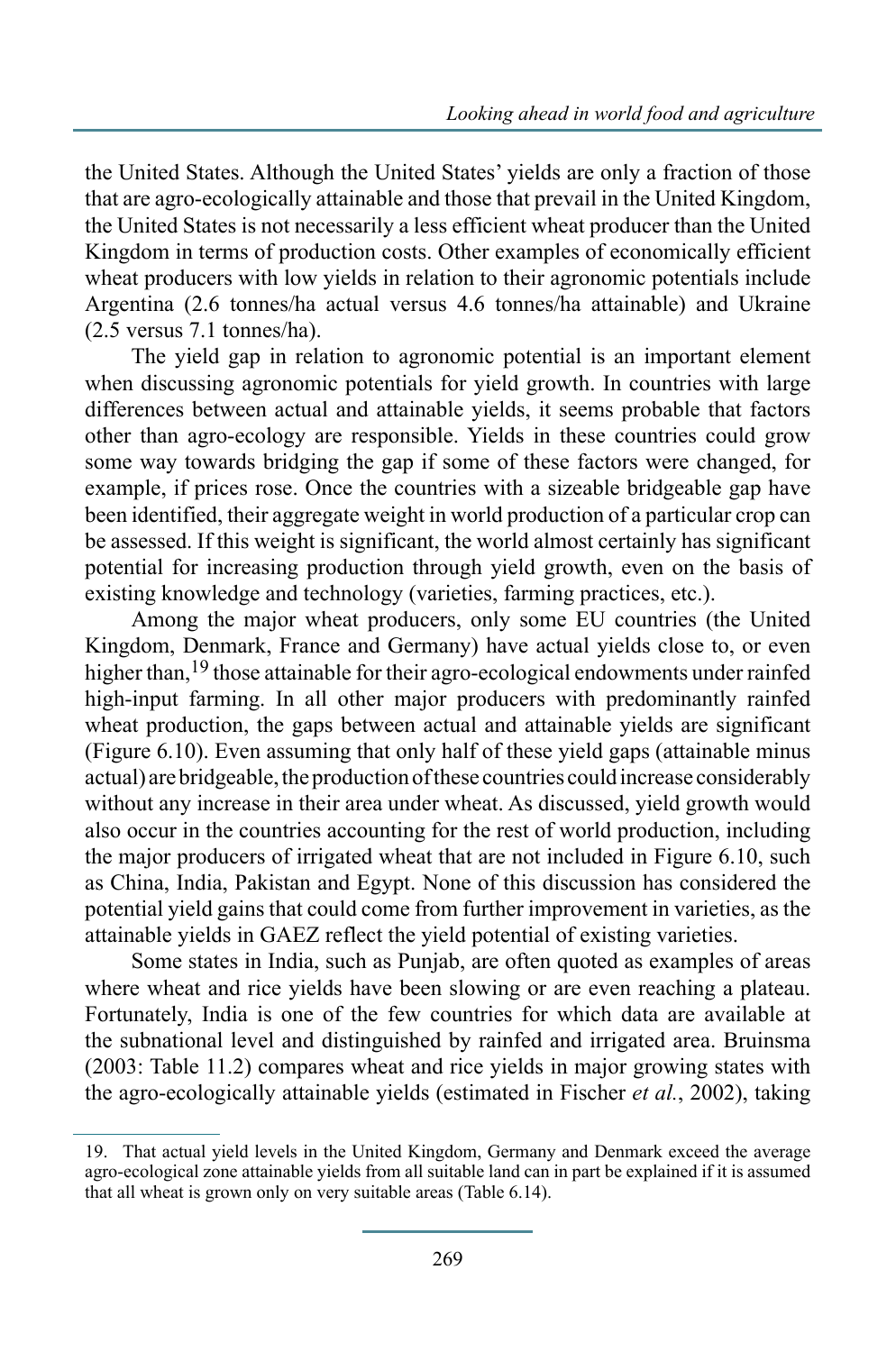into account irrigation. This shows that, although yield growth has indeed been slowing, most actual yields are still far from the agro-ecologically attainable yield (with a few exceptions, such as wheat in Haryana). This suggests that there are still considerable bridgeable yield gaps in India.

## **Figure 6.10**





*Source:* Author.

This discussion gives an idea of the scope for wheat production increases through the adoption of improved technologies and practices to bridge some of the gaps between actual and obtainable yields. Wheat was used as an example, but similar analysis of other crops shows that the conclusions hold for all crops. The broad lesson from experience seems to be that if scarcities develop and prices rise, farmers quickly respond by adopting such technologies and increasing production, at least when they live in an environment with relatively easy access to improved technology, transport infrastructure and supportive policies. However, in countries with land expansion possibilities, the quickest response comes from increasing the land under cultivation, including by shifting land among crops towards the most profitable ones.

Countries use only part of the land that is suitable for any given crop. This does not mean that land lies bare or fallow, waiting to be used for increasing production of that particular crop. In most cases, such land is also suitable for other crops, and is used for them. The point being made here is that the gap between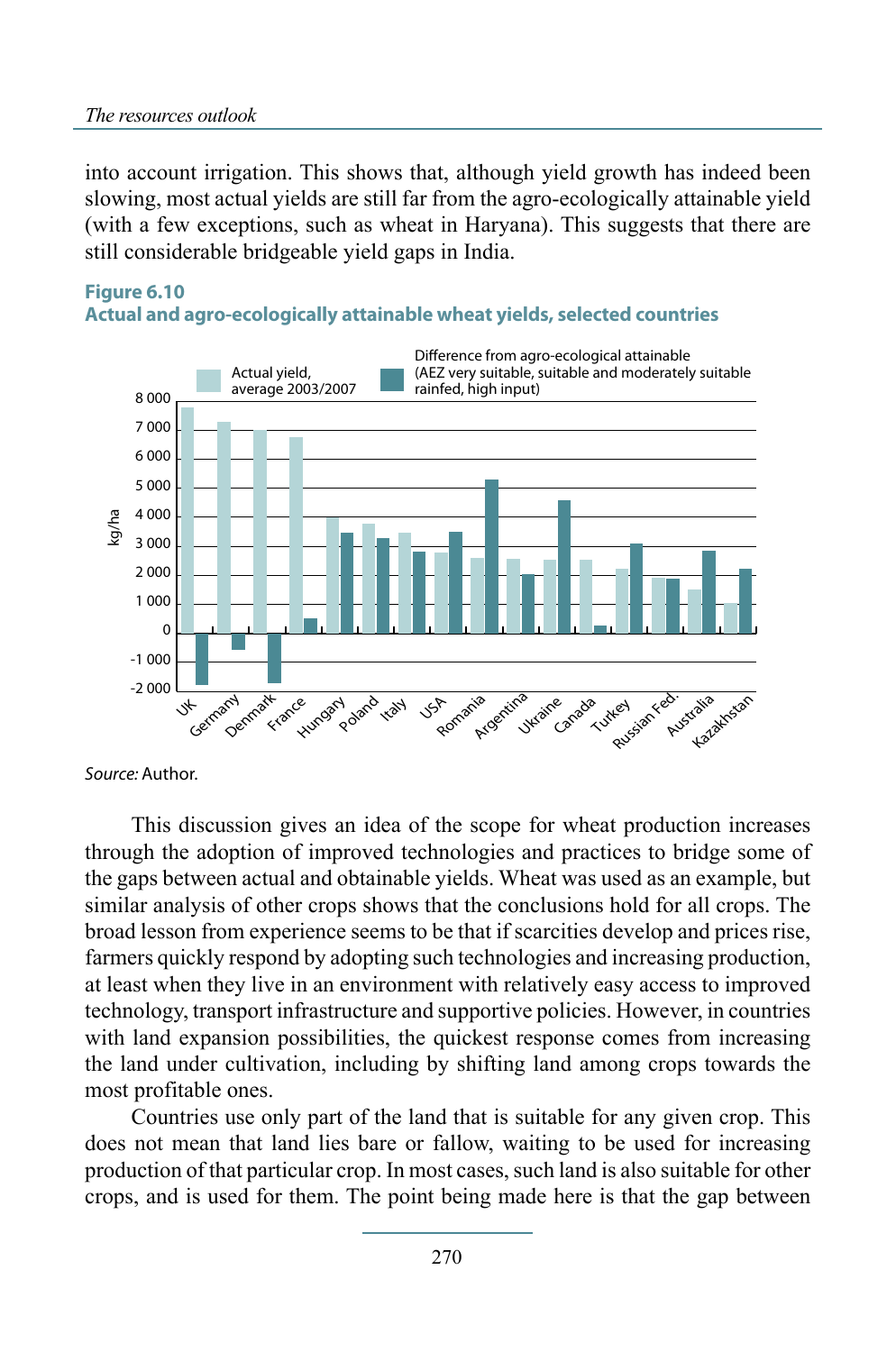the yields actually achieved and those obtainable under high-input technology packages affords significant scope for production increases through yield growth, given conducive socio-economic conditions, incentives and policies. Although production increases may be obtained by expanding cultivation into land suitable for a particular crop, such land may not be available if it is being used for other crops.

However, even if there is sufficient slack in world agriculture to support further increases in global production, this is small consolation to food-insecure people who depend on what they themselves produce for their nutrition. Such people often live in semi-arid agricultural environments where the potential for increasing production can be very limited or non-existent. That the world as a whole may have ample potential to produce more food is of little help to them.

This discussion may create the impression that all is well regarding the potential for further production growth based on the use of existing varieties and technologies to increase yields. However, this should be heavily qualified, because: i) the exploitation of bridgeable yield gaps requires the further spread of high-external-input technologies, which might aggravate related environmental problems; and ii) perhaps more important from the standpoint of meeting future demand, the countries where there will be additional demand do not necessarily have potential for yield growth. When the potential demand is in countries with limited import capacity, as is the case of many developing countries, such potential can be expressed as effective demand only if it can be matched predominantly by local production. In such circumstances, the existence of large exploitable yield gaps elsewhere (e.g., in Argentina or Ukraine) is less important than it appears for the evaluation of potential contributions of yield growth to meeting future demand.

It follows that continued and intensified efforts are needed from the agricultural research community, to raise yields (including through maintenance and adaptive research) in the often unfavourable agro-ecological and socioeconomic environments of the countries where the additional demand will be.

### **Summary and conclusions**

This chapter has discussed the natural resource implications of the latest FAO food and agriculture baseline projections to 2050 (FAO, 2006b). These projections offer a comprehensive and consistent picture of the food and agricultural situation in 2030 and 2050, covering food and feed demand, including all foreseeable diet changes, trade and production. The main purpose of the chapter is to provide an indication of the additional demands on natural resources that will be derived from the crop production levels for 2030 and 2050 as foreseen in the FAO 2006 projections. It does not deal with additional demand for agricultural products used as feedstock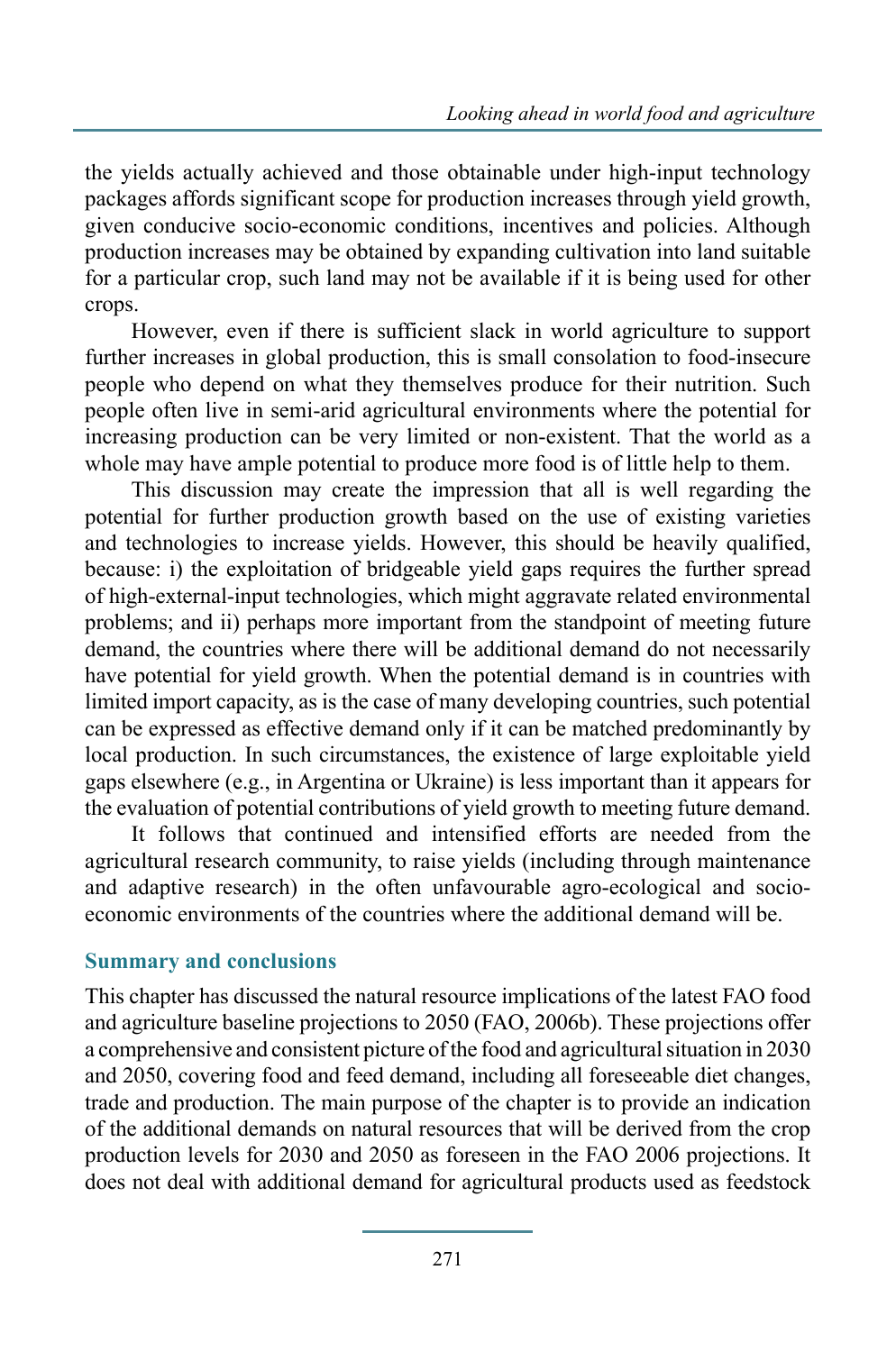in biofuel production, or the impacts of climate change (these are dealt with in Chapter 3), nor does it deal with the additional production needed to eliminate (or accelerate the elimination of) the remaining undernourishment by 2050.

Growth in agricultural production will continue to slow as a consequence of the slowdown in population growth and because an ever-increasing share of world population is reaching medium to high levels of food consumption. Nevertheless, agricultural production would still need to increase by 70 percent (and nearly 100 percent in developing countries) by 2050 to cope with a 40 percent increase in world population and to raise average food consumption to 3 130 kcal per person per day by 2050. This translates into additional production of 1 billion tonnes of cereals and 200 million tonnes of meat a year by 2050 (compared with production in 2005/2007).

Some 90 percent (80 percent in developing countries) of the growth in crop production would be a result of higher yields and increased cropping intensity, with the remainder coming from land expansion. Arable land would expand by 70 million ha (less than 5 percent), an expansion of about 120 million ha (12 percent) in developing countries being offset by a decline of 50 million ha (8 percent) in developed countries. Almost all of the land expansion in developing countries would occur in sub-Saharan Africa and Latin America.

Land equipped for irrigation would expand by 32 million ha (11 percent), while harvested irrigated land would expand by 17 percent. All of these increases would be in the developing countries. Mainly (but not only) as a result of slowly improving water-use efficiency, water withdrawals for irrigation would grow more slowly, but would still increase by almost 11 percent (or  $286 \text{ km}^3$ ) by  $2050$ .

Crop yields would continue to grow, but at a slower rate than in the past. This process of decelerating growth has already been under way for some time. On average, annual growth over the projection period would be about half (0.8 percent; 0.9 in developing countries) of its historical growth rate (1.7 percent; 2.1 percent in developing countries). Cereal yield growth would slow to 0.7 percent per annum (0.8 percent in developing countries), and average cereal yield would reach 4.3 tonnes/ha in 2050, up from 3.2 tonnes/ha at present.

Are the projected increases in land, water use and yields feasible? The GAEZ study shows that ample land resources with some potential for crop production remain, but this needs to be heavily qualified. Much of the suitable land not yet in use is concentrated in a few countries in Latin America and sub-Saharan Africa, not necessarily where it is most needed, and much is suitable for growing only a few crops, not necessarily those for which the demand is highest. In addition, much of the land not yet in use suffers from constraints (chemical, physical, disease, lack of infrastructure, etc.) that cannot be overcome easily (or economically). Part of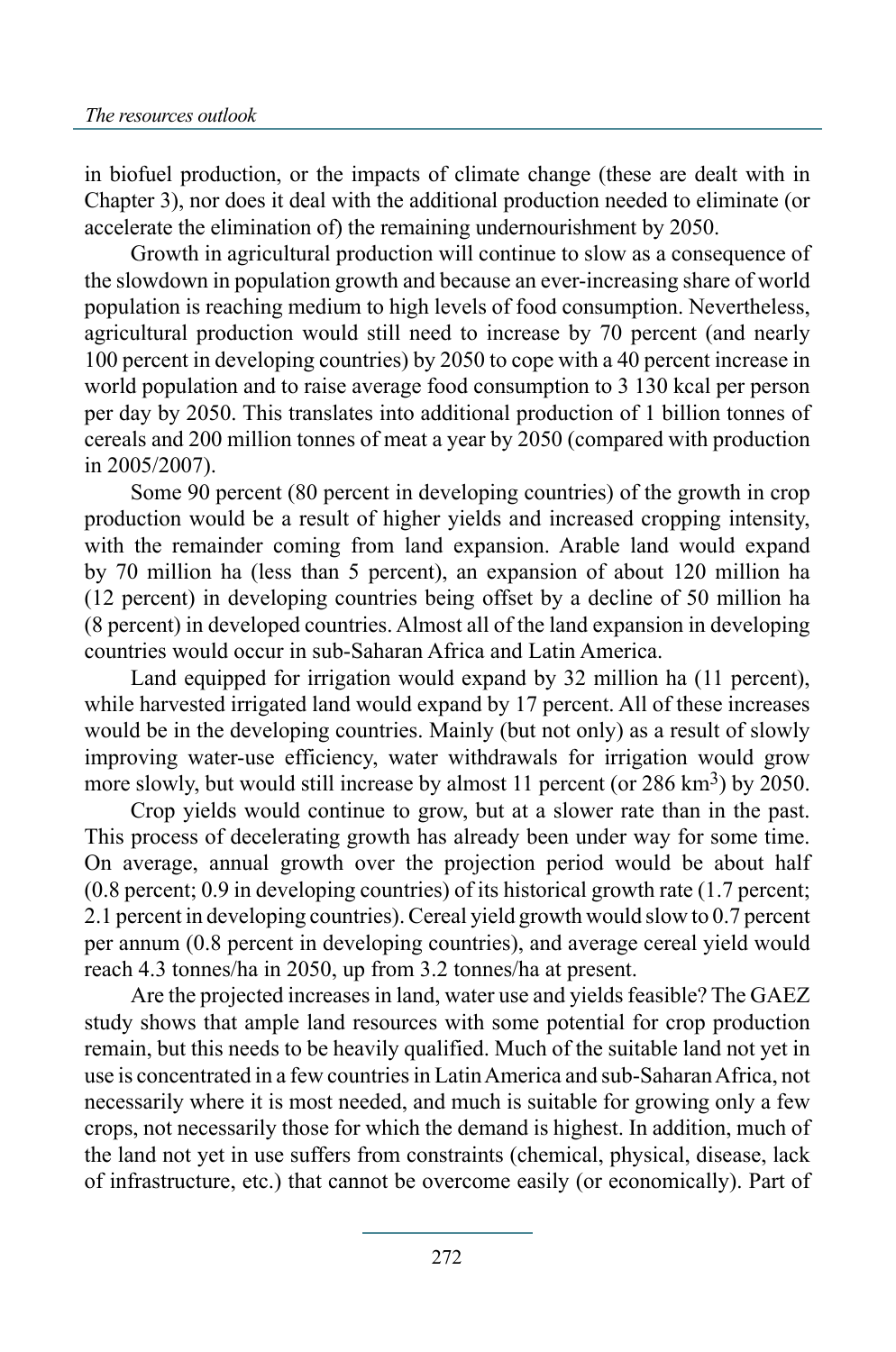the land is under forests, protected or under urban settlements, and so on. Overall, however, although a number of countries – particularly in the Near East and North Africa and in South Asia – have reached or are about to reach the limits of their available land, at the global scale there are still sufficient land resources left to feed the world population for the foreseeable future.

The availability of freshwater resources shows a very similar picture to that of land availability, with sufficient resources at the global level being unevenly distributed and an increasing number of countries or parts of countries reaching alarming levels of water scarcity. Many of the water-scarce countries in the Near East and North Africa and in South Asia also lack land resources. A mitigating factor could be that there are still ample opportunities for increasing water-use efficiency, such as through providing the right incentives to use less water.

The potential to increase crop yields (even with existing technology) seems considerable. Provided the appropriate socio-economic incentives are in place, there are still ample bridgeable yield gaps – the differences between agroecologically attainable and actual yields – to be exploited. Fears that yields, such as for rice, are reaching a plateau do not seem warranted, except for in a few very special instances.

Towards the end of the projection period there are signs that an increasing number of countries (not all of them among today's "developed countries") will reach saturation levels, when agricultural production ceases to increase and arable land is taken out of production. Likewise, although land allocated to crops such as maize and soybeans could still increase considerably, land allocated to crops such as rice, potatoes and pulses would decline. Naturally, apart from rising yields, this reflects slowing (or even declining) population growth, medium to high food consumption levels, and the shift in diets to livestock products resulting in more land being allocated to crops for animal feed.

Does this mean that all is well? Certainly not. The conclusion that the world as a whole produces or could produce enough food for all is small consolation to the people and countries (or regions within countries) that continue to suffer from undernourishment. The projected increases in yield, land and irrigation expansion will not come about entirely spontaneously (driven by market forces), but will require huge public interventions and investments, particularly in agricultural research and in preventing and mitigating environmental damage. In the problem countries, public intervention will continue to be required, to develop agriculture and adapt it to local circumstances, and to establish social safety nets.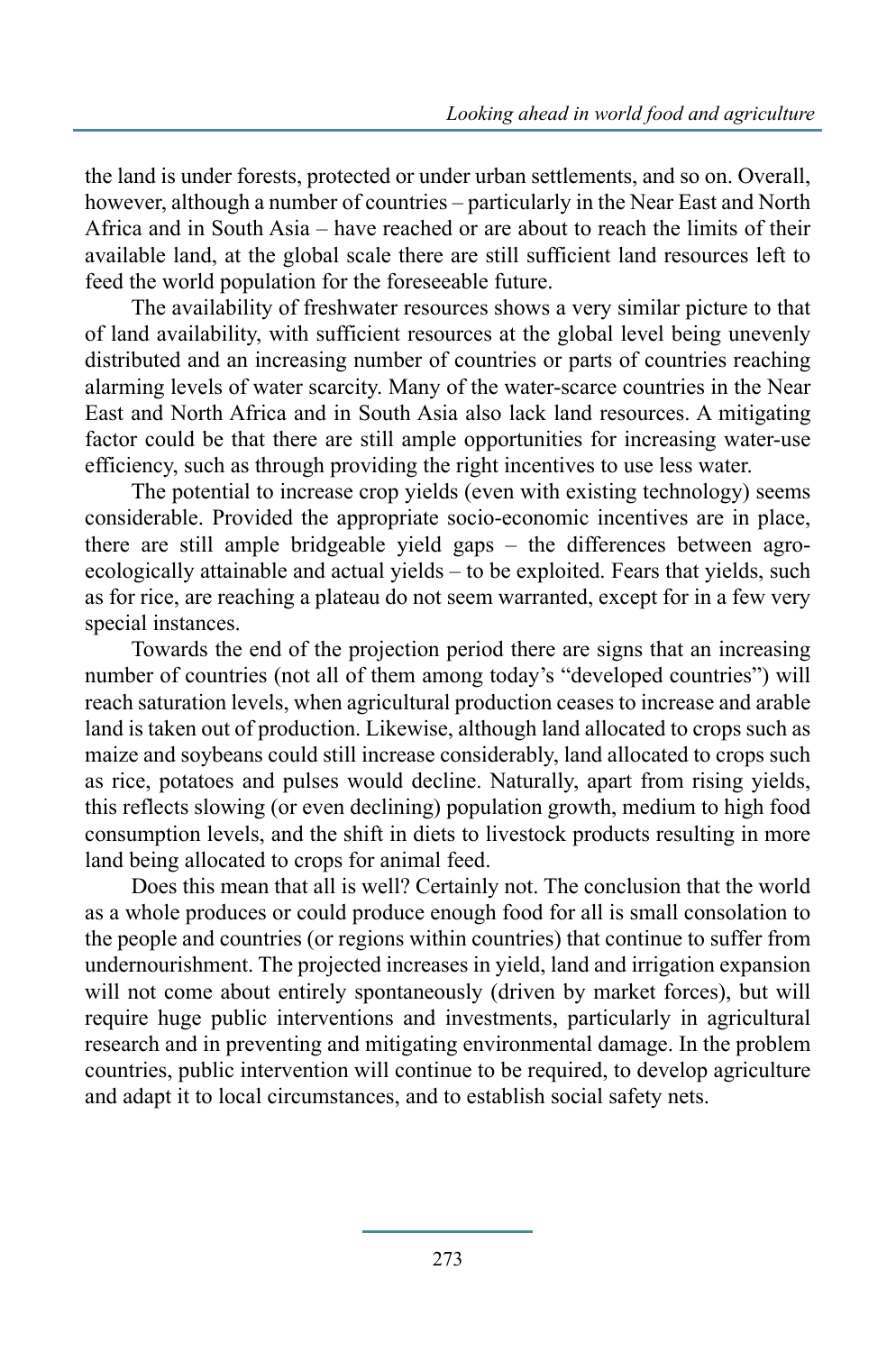### **References**

- Alexandratos, N., ed. 1995. *World agriculture: Towards 2010, an FAO study.* Chichester, UK, J. Wiley and Sons, and Rome, FAO.
- Alexandratos, N. 2005. Countries with rapid population growth and resource constraints: Issues of food, agriculture, and development*. Population and Development Review*, 31(2): 237–258.
- Alexandratos, N. 2008. Food price surges: Possible causes, past experiences, relevance for exploring long-term prospects*. Population and Development Review*, 34(4): 663–697.
- Borlaug, N. 1999. Feeding a world of 10 billion people: the miracle ahead. Lecture presented at De Montfort University, Leicester, UK.
- Brown, L. 2009. Could food shortages bring down civilization? *Scientific American*, 22 April 2009.
- Bruinsma, J., ed. 2003. *World agriculture: Towards 2015/2030, an FAO perspective*. London, Earthscan and Rome, FAO. www.fao.org/es/esd/gstudies.htm.
- Byerlee, D. 1996. Modern varieties, productivity and sustainability: Recent experience and emerging challenges. *World Development*, 24(4): 697–718.
- Cohen, J. 1995. *How many people can the earth support?* New York, W. Norton.
- Deininger, K. & Minten, B. 1999. Poverty, policies and deforestation: the case of Mexico. *Economic Development and Cultural Change,* January 1999.
- Duwayri, M., Tran, D. & Nguyen, V. 1999. Reflections on yield gaps in rice production. *International Rice Commission Newsletter*, 48: 13–26.
- FAO. 1998. *Crop evapotranspiration: Guidelines for computing crop water requirements,* by R. Allen, L. Pereira, D. Raes and M. Smith. FAO Irrigation and Drainage Paper No. 56. Rome.
- FAO. 1999. *Bridging the rice yield gap in the Asia-Pacific region*. FAO Expert Consultation, 5–7 October 1999, Bangkok.
- FAO. 2000. *Land resource potential and constraints at regional and country levels,* by A. Bot, F. Nachtergaele and A. Young. World Soil Resources Report No. 90. Rome.
- FAO. 2004. *Global map of monthly reference evapotranspiration 10 arc minutes*. FAO-GeoNetwork. www.fao.org/geonetwork/srv/en/main.home.
- FAO. 2005a. *Irrigation in Africa in figures: Aquastat survey 2005.* FAO Water Report No. 29. Rome.
- FAO. 1995. *World agriculture: Towards 2010, an FAO study*, edited by N. Alexandratos. Rome, and Chichester, UK, J. Wiley and Sons.
- FAO. 2005b. *Key water resources statistics in Aquastat.* Rome.
- FAO. 2006a. *Global Forest Resources Assessment 2005.* FAO Forestry Paper No. 147. Rome.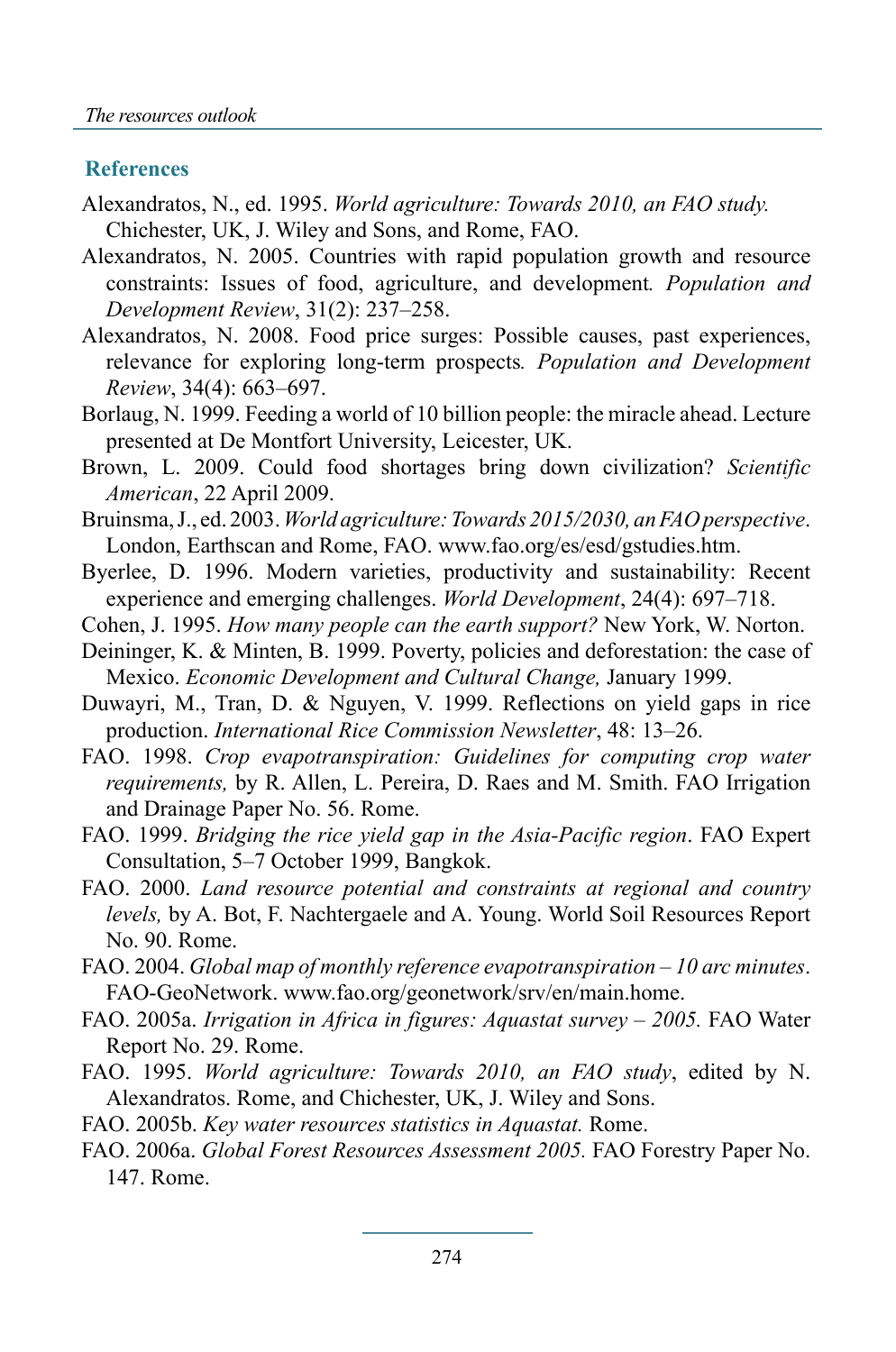- FAO. 2006b. *World agriculture: towards 2030/2050 interim report.* Rome.
- Fischer, G., van Velthuizen, H., Shah, M. & Nachtergaele, F. 2002. *Global Agroecological Assessment for Agriculture in the 21st Century: Methodology and results*. RR-02-002. Laxenburg, Austria, IIASA.
- Fischer, G., van Velthuizen, H. & Nachtergaele, F. 2009. *Global Agro-ecological Assessment – the 2009 revision*. Laxenburg, Austria, IIASA.
- Lopez, R. 1998. The tragedy of the commons in Côte d'Ivoire agriculture: Empirical evidence and implications for evaluating trade policies. *World Bank Economic Review,* 12(1): 105–131.
- Nachtergaele, F. & George, H. 2009. How much land is available for agriculture. Unpublished paper for FAO. Rome.
- New, M., Lister, D., Hulme, M. & Makin, I. 2002. A high-resolution data set of surface climate over global land areas. *Climate Research,* 21: 1–25.
- OECD/FAO. 2009. *Agricultural Outlook 2009–2018.* Paris and Rome.
- Siebert, S., Döll, P., Feick, S., Hoogeveen, J. & Frenken, K. 2007. *Global map of irrigation areas version 4.0.1.* Frankfurt-am-Main, Germany, Johann Wolfgang Goethe University, and Rome, FAO.
- Sinclair, T. 1998. Options for sustaining and increasing the limiting yield-plateaus of grain crops. Paper presented at the NAS Colloquium Plants and Population: Is There Time? Irvine, California, USA, 5–6 December 1998.
- Young, A. 1999. Is there really spare land? A critique of estimates of available cultivable land in developing countries. *Environment, Development and Sustainability,* 1: 3–18.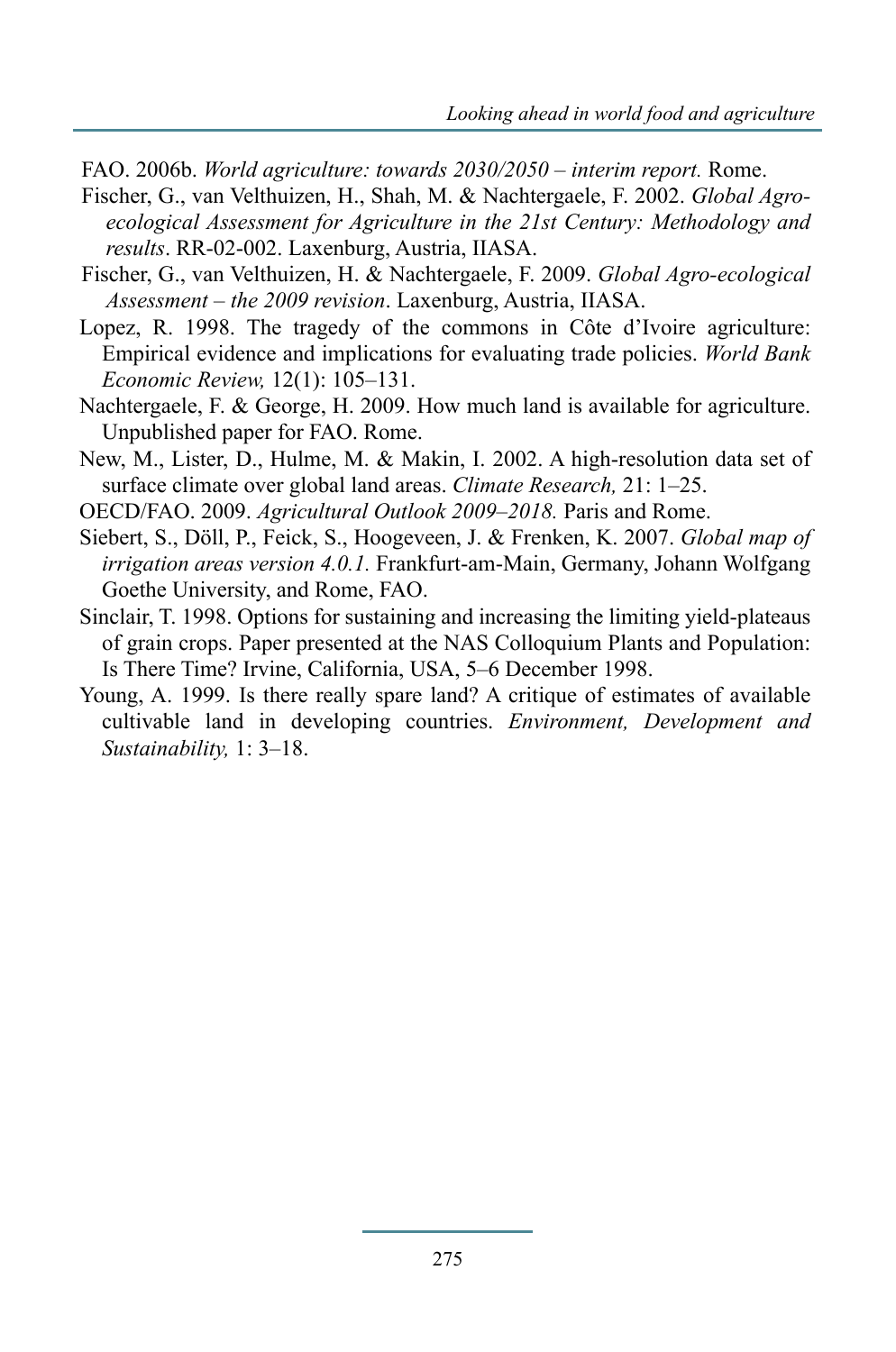# **Annex 6.1**

### **Countries included in the analysis**

### **Developing countries**

#### *Sub-Saharan Africa*

| Angola<br>Benin<br>Botswana<br><b>Burkina Faso</b><br>Burundi<br>Cameroon<br>Central African<br>Republic<br>Chad<br>Congo<br>Côte d'Ivoire | Democratic Republic<br>of the Congo<br>Eritrea<br>Ethiopia<br>Gabon<br>Gambia<br>Ghana<br>Guinea<br>Kenya<br>Lesotho<br>Liberia | Madagascar<br>Malawi<br>Mali<br>Mauritania<br><b>Mauritius</b><br>Mozambique<br>Niger<br>Nigeria<br>Rwanda<br>Senegal | Sierra Leone<br>Somalia<br>Sudan<br>Swaziland<br>Togo<br>Uganda<br>United Republic of<br>Tanzania<br>Zambia<br>Zimbabwe |  |  |
|--------------------------------------------------------------------------------------------------------------------------------------------|---------------------------------------------------------------------------------------------------------------------------------|-----------------------------------------------------------------------------------------------------------------------|-------------------------------------------------------------------------------------------------------------------------|--|--|
| <b>Latin America and the Caribbean</b>                                                                                                     |                                                                                                                                 |                                                                                                                       |                                                                                                                         |  |  |
| Argentina<br><b>Brazil</b><br>Chile<br>Colombia<br>Costa Rica<br>Cuba<br>Dominican Republic                                                | Ecuador<br>El Salvador<br>Guatemala<br>Guyana<br>Haiti<br>Honduras<br>Jamaica                                                   | Mexico<br>Nicaragua<br>Panama<br>Paraguay<br>Peru<br><b>Plurinational State</b><br>of Bolivia                         | Suriname<br>Trinidad and Tobago<br>Uruguay<br>Venezuela                                                                 |  |  |
| <b>Near East and North Africa</b>                                                                                                          |                                                                                                                                 |                                                                                                                       |                                                                                                                         |  |  |
| Afghanistan<br>Algeria<br>Egypt<br>Iraq                                                                                                    | Islamic Republic<br>of Iran<br>Jordan<br>Lebanon                                                                                | Libyan Arab<br>Jamahiriya<br>Morocco<br>Saudi Arabia                                                                  | Syrian Arab Republic<br>Tunisia<br>Turkey<br>Yemen                                                                      |  |  |
| <b>South Asia</b>                                                                                                                          |                                                                                                                                 |                                                                                                                       |                                                                                                                         |  |  |
| India<br>Bangladesh                                                                                                                        | Nepal                                                                                                                           | Pakistan                                                                                                              | Sri Lanka                                                                                                               |  |  |
| <b>East Asia</b>                                                                                                                           |                                                                                                                                 |                                                                                                                       |                                                                                                                         |  |  |
| Cambodia<br>China<br>Democratic People's<br>Republic of Korea                                                                              | Indonesia<br>Lao People's<br>Democratic Republic<br>Malaysia                                                                    | Myanmar<br>Philippines<br>Republic of Korea                                                                           | Thailand<br><b>Viet Nam</b>                                                                                             |  |  |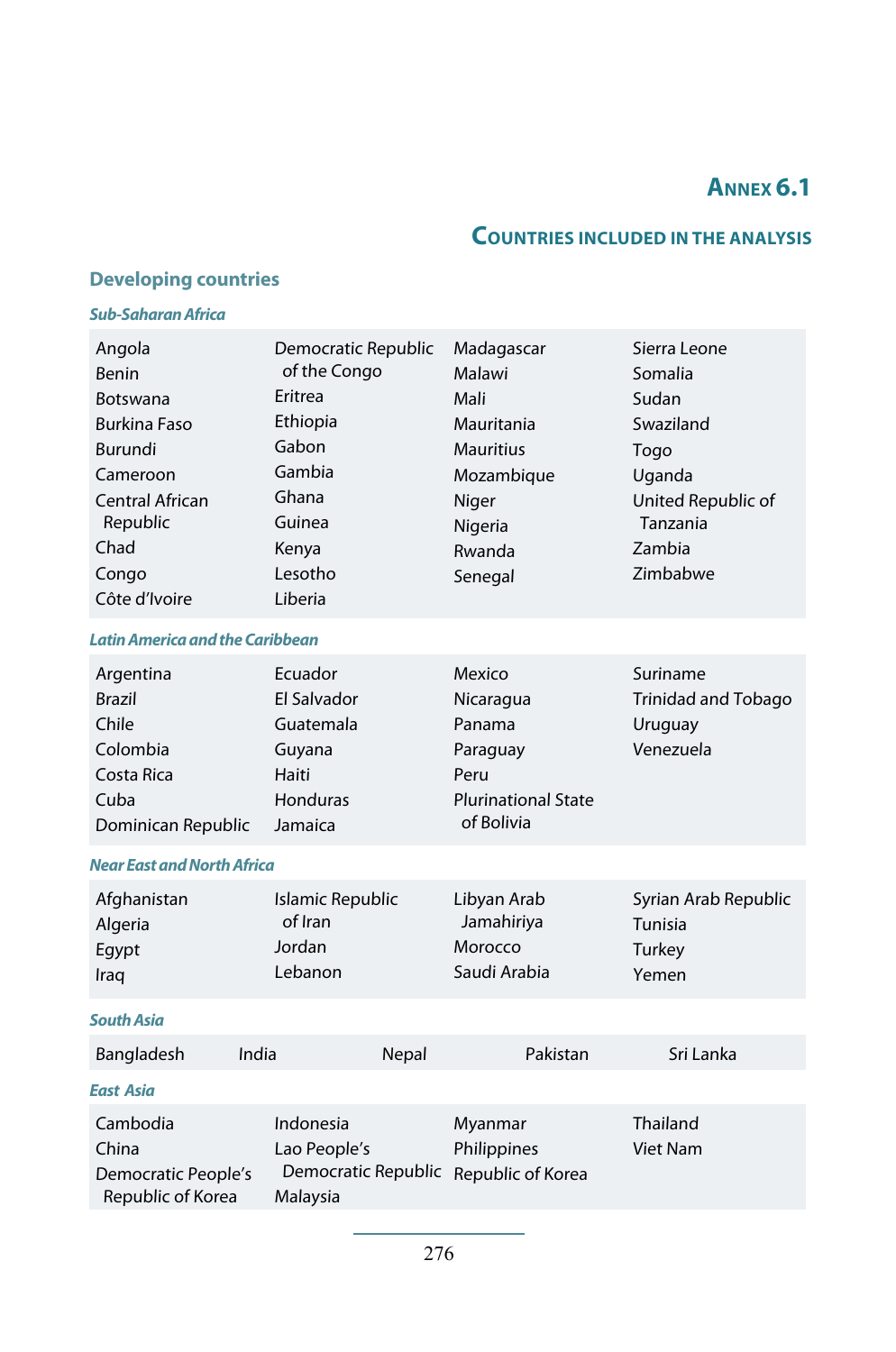### **Industrial countries**

#### *European Union 15\**

| Austria<br>Belgium<br>Denmark<br>Finland               | France<br>Germany<br>Greece<br>Ireland                       | Italy<br>Luxembourg<br><b>Netherlands</b><br>Portugal | Spain<br>Sweden<br>United Kingdom |
|--------------------------------------------------------|--------------------------------------------------------------|-------------------------------------------------------|-----------------------------------|
| <b>Other industrial countries</b>                      |                                                              |                                                       |                                   |
| Australia<br>Canada<br>Iceland                         | Israel<br>Japan<br>New Zealand                               | Norway<br>South Africa<br>Switzerland                 | United States of<br>America       |
| <b>Transition countries</b>                            |                                                              |                                                       |                                   |
| <b>Russian Federation</b>                              |                                                              |                                                       |                                   |
| <b>Countries in the European Union *</b>               |                                                              |                                                       |                                   |
| Czech Republic<br>Estonia<br>Hungary                   | Latvia<br>Lithuania<br>Malta                                 | Poland<br>Slovakia<br>Slovenia                        |                                   |
| <b>Central Asia*</b>                                   |                                                              |                                                       |                                   |
| Armenia<br>Azerbaijan                                  | Georgia<br>Kazakhstan                                        | Kyrgyzstan<br>Tajikistan                              | Turkmenistan<br>Uzbekistan        |
| <b>Other Eastern Europe*</b>                           |                                                              |                                                       |                                   |
| Albania<br><b>Belarus</b><br>Bosnia and<br>Herzegovina | <b>Bulgaria</b><br>Croatia<br>Former Yugoslav<br>Republic of | Macedonia<br>Montenegro<br>Republic of Moldova        | Romania<br>Serbia<br>Ukraine      |

\* Country group treated as an aggregate in the analysis.